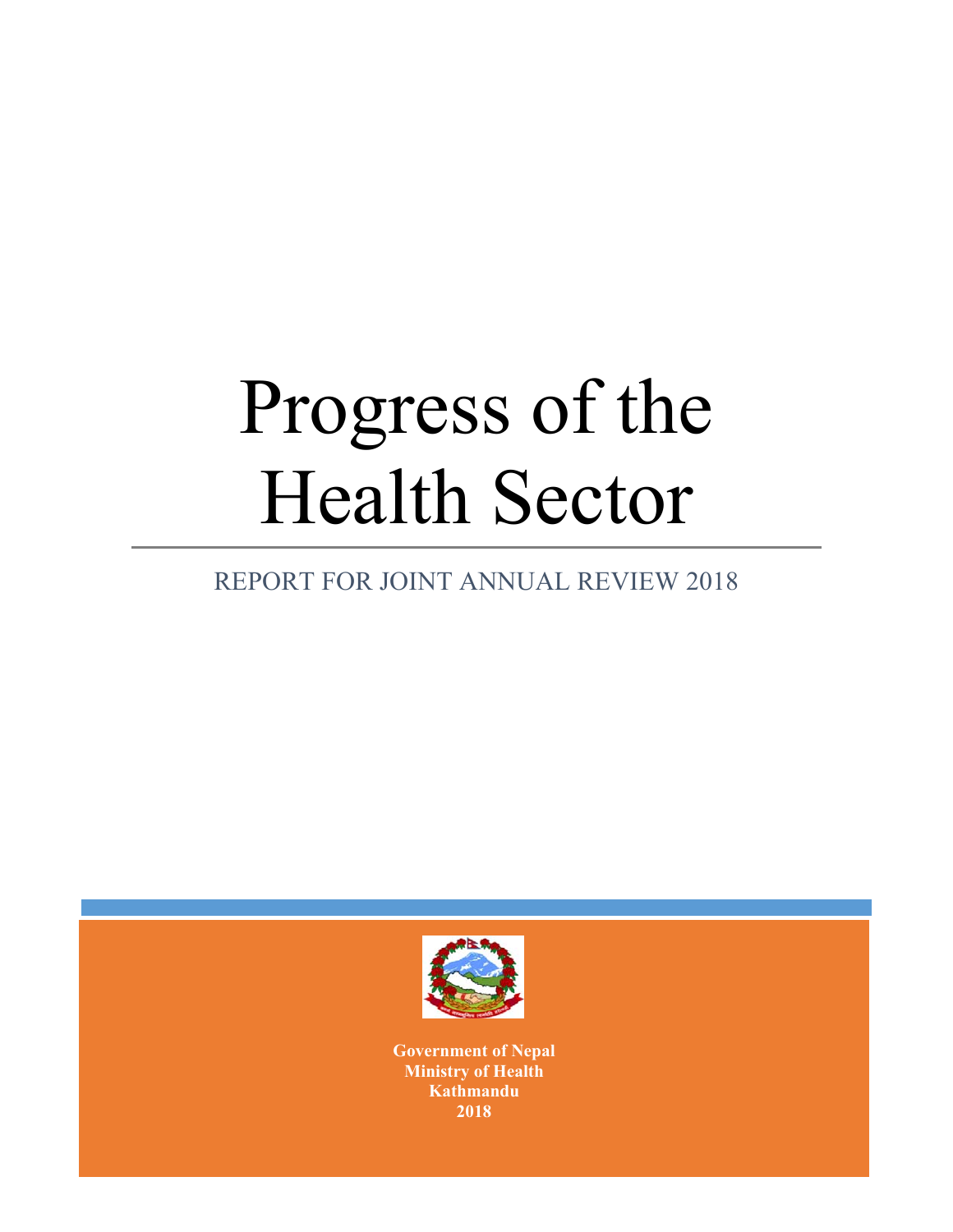## **Contents**

| $\mathbf 1$                                                                    |  |  |  |  |  |
|--------------------------------------------------------------------------------|--|--|--|--|--|
| 1.1                                                                            |  |  |  |  |  |
| 1.2                                                                            |  |  |  |  |  |
| $\overline{2}$                                                                 |  |  |  |  |  |
| 2.1                                                                            |  |  |  |  |  |
| 2.2                                                                            |  |  |  |  |  |
| Outcome 1: Rebuilt and Strengthened Health Systems: Infrastructure, Human<br>3 |  |  |  |  |  |
| 3.1                                                                            |  |  |  |  |  |
| 3.2                                                                            |  |  |  |  |  |
| 3.3                                                                            |  |  |  |  |  |
| 4                                                                              |  |  |  |  |  |
| Outcome 3: Equitable Distribution and Utilisation of Health Services28<br>5    |  |  |  |  |  |
| Outcome 4: Strengthened Decentralized Planning and Budgeting 34<br>6           |  |  |  |  |  |
| 7                                                                              |  |  |  |  |  |
| 8                                                                              |  |  |  |  |  |
| 9                                                                              |  |  |  |  |  |
| Outcome 8: Strengthened Management of Public Health Emergencies50<br>10        |  |  |  |  |  |
| Outcome 9: Improved Availability and Use of Evidence in Decision Making<br>11  |  |  |  |  |  |
|                                                                                |  |  |  |  |  |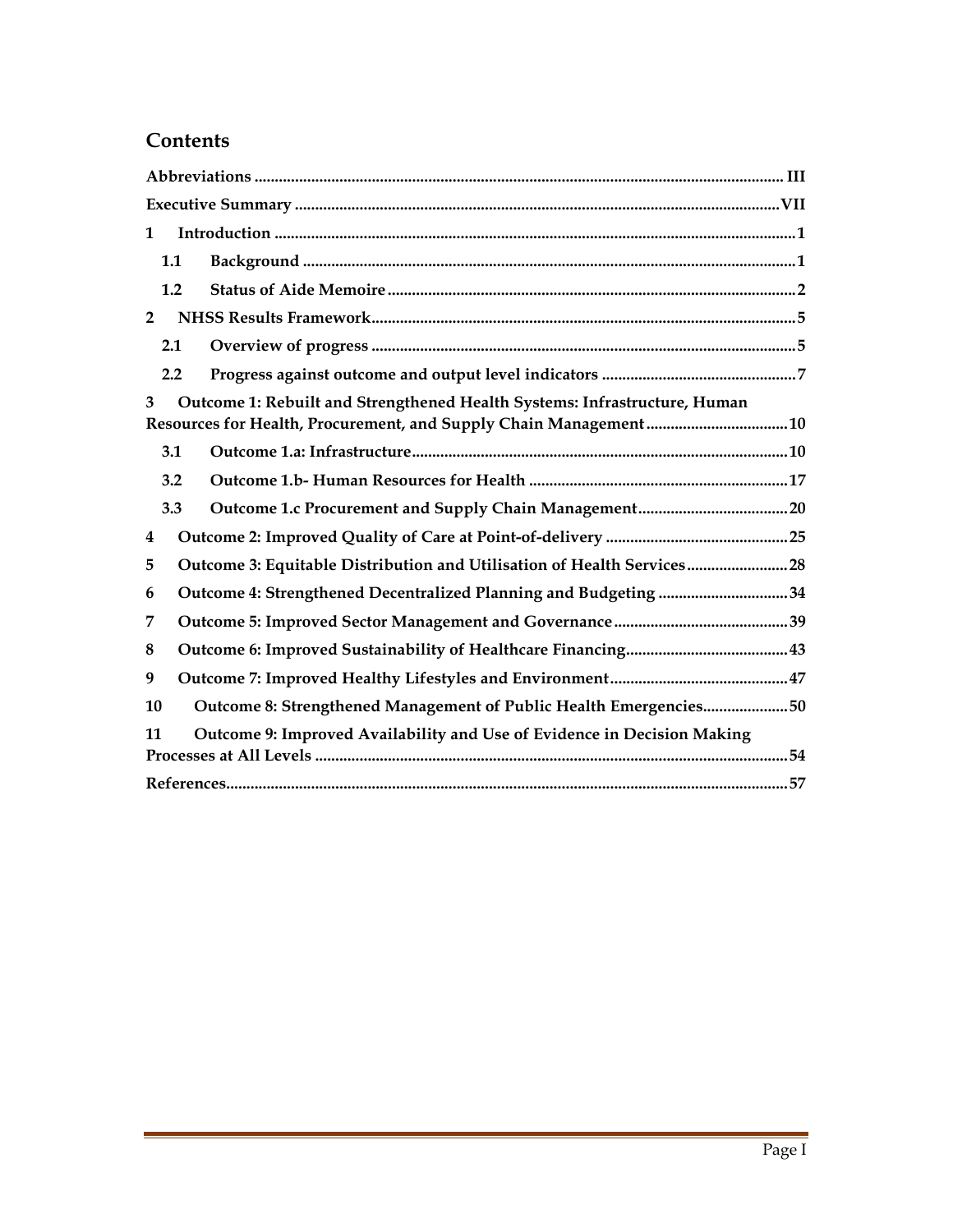# List of Table

| Table 3: Progress against MoU for repair and reconstruction through different EDPs12              |  |
|---------------------------------------------------------------------------------------------------|--|
|                                                                                                   |  |
|                                                                                                   |  |
| Table 6: Health facilities without basic services (electricity, water supply, and road access) 14 |  |
|                                                                                                   |  |
|                                                                                                   |  |
|                                                                                                   |  |
|                                                                                                   |  |
|                                                                                                   |  |
|                                                                                                   |  |
|                                                                                                   |  |
|                                                                                                   |  |
|                                                                                                   |  |

# List of Figure

| Figure 5: Fully immunized children by wealth quintiles, Nepal, 1996 to 2016<br>Figure 7: Demand satisfied for family planning by wealth quintiles, Nepal, 1996 to 2016 9<br>Figure 8: Concept for integrated health infrastructure development: infrastructure, human |
|-----------------------------------------------------------------------------------------------------------------------------------------------------------------------------------------------------------------------------------------------------------------------|
|                                                                                                                                                                                                                                                                       |
|                                                                                                                                                                                                                                                                       |
|                                                                                                                                                                                                                                                                       |
|                                                                                                                                                                                                                                                                       |
|                                                                                                                                                                                                                                                                       |
|                                                                                                                                                                                                                                                                       |
|                                                                                                                                                                                                                                                                       |
|                                                                                                                                                                                                                                                                       |
|                                                                                                                                                                                                                                                                       |
|                                                                                                                                                                                                                                                                       |
| Figure 11 Trend on government health spending as a percentage of GDP  44                                                                                                                                                                                              |
|                                                                                                                                                                                                                                                                       |
|                                                                                                                                                                                                                                                                       |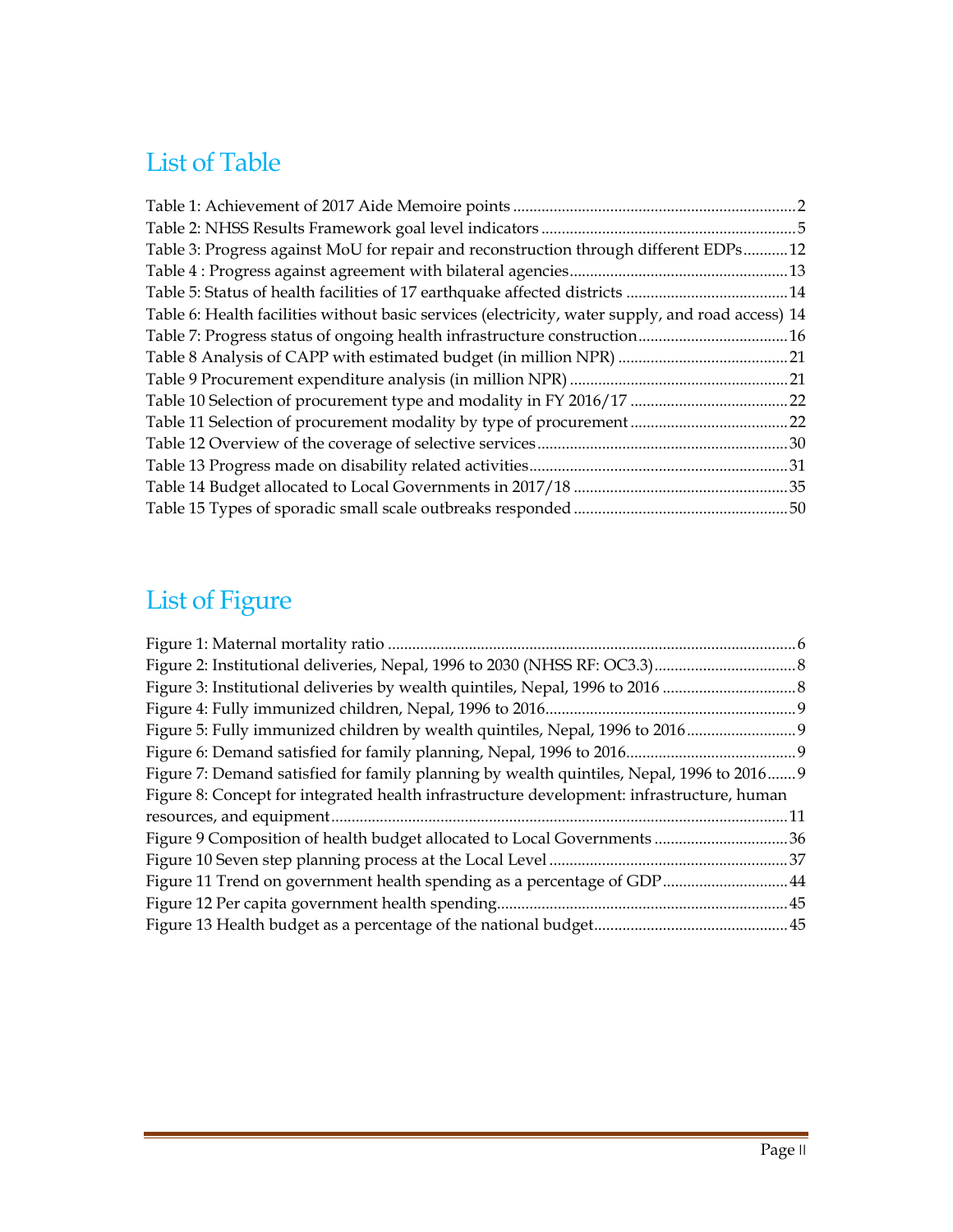# **Abbreviations**

| AIN          | Association of INGOs in Nepal                             |
|--------------|-----------------------------------------------------------|
| AMR          | Anti-Microbial Resistance                                 |
| APP          | Annual Procurement Plan                                   |
| <b>AWPB</b>  | Annual Workplan and Budget                                |
| <b>BHS</b>   | <b>Basic Health Services</b>                              |
| <b>BOR</b>   | <b>Bid Opening Report</b>                                 |
| CAPP         | <b>Consolidated Annual Procurement Plans</b>              |
| <b>CEO</b>   | <b>Chief Executive Officer</b>                            |
| <b>CEONC</b> | Comprehensive Emergency Obstetric and Neonatal Care       |
| <b>CHD</b>   | Child Health Division                                     |
| <b>CHE</b>   | Current Health Expenditure                                |
| <b>CHU</b>   | Community Health Unit                                     |
| <b>CLPIU</b> | Central Level Project Implementation Unit                 |
| <b>CMS</b>   | <b>Contract Management System</b>                         |
| <b>CMSt</b>  | <b>Central Medical Store</b>                              |
| <b>CSD</b>   | <b>Curative Services Division</b>                         |
| <b>CSO</b>   | Civil Society Organisations                               |
| <b>DDA</b>   | Department of Drug Administration                         |
| <b>DFID</b>  | Department for International Development                  |
| <b>DDG</b>   | Deputy Director General                                   |
| DG           | Director General                                          |
| DHO          | District Health Office                                    |
| <b>DoHS</b>  | Department of Health Services                             |
| <b>DPHO</b>  | District Public Health Office                             |
| <b>DUDBC</b> | Department of Urban Development and Building Construction |
| eAWPB        | Electronic AWPB                                           |
| <b>EDCD</b>  | Epidemiology and Disease Control Division                 |
| EDP          | <b>External Development Partners</b>                      |
| <b>ENC</b>   | <b>Emergency Nutrition Cluster</b>                        |
| <b>EWARS</b> | Early Warning and Reporting System                        |
| FCGO         | Financial Comptroller General's Office                    |
| FCHV         | Female Community Health Volunteer                         |
| <b>FHD</b>   | Family Health Division                                    |
| <b>FMIP</b>  | Financial Management Improvement Plan                     |
| <b>FMIS</b>  | Financial Management Information System                   |
| FP           | <b>Family Planning</b>                                    |
| FY           | <b>Financial Year</b>                                     |
| GBV          | <b>Gender Based Violence</b>                              |
| GDP          | <b>Gross Domestic Product</b>                             |
| <b>GESI</b>  | Gender Equality and Social Inclusion                      |
| <b>GIS</b>   | Geographic Information System                             |
| GoN          | Government of Nepal                                       |
|              |                                                           |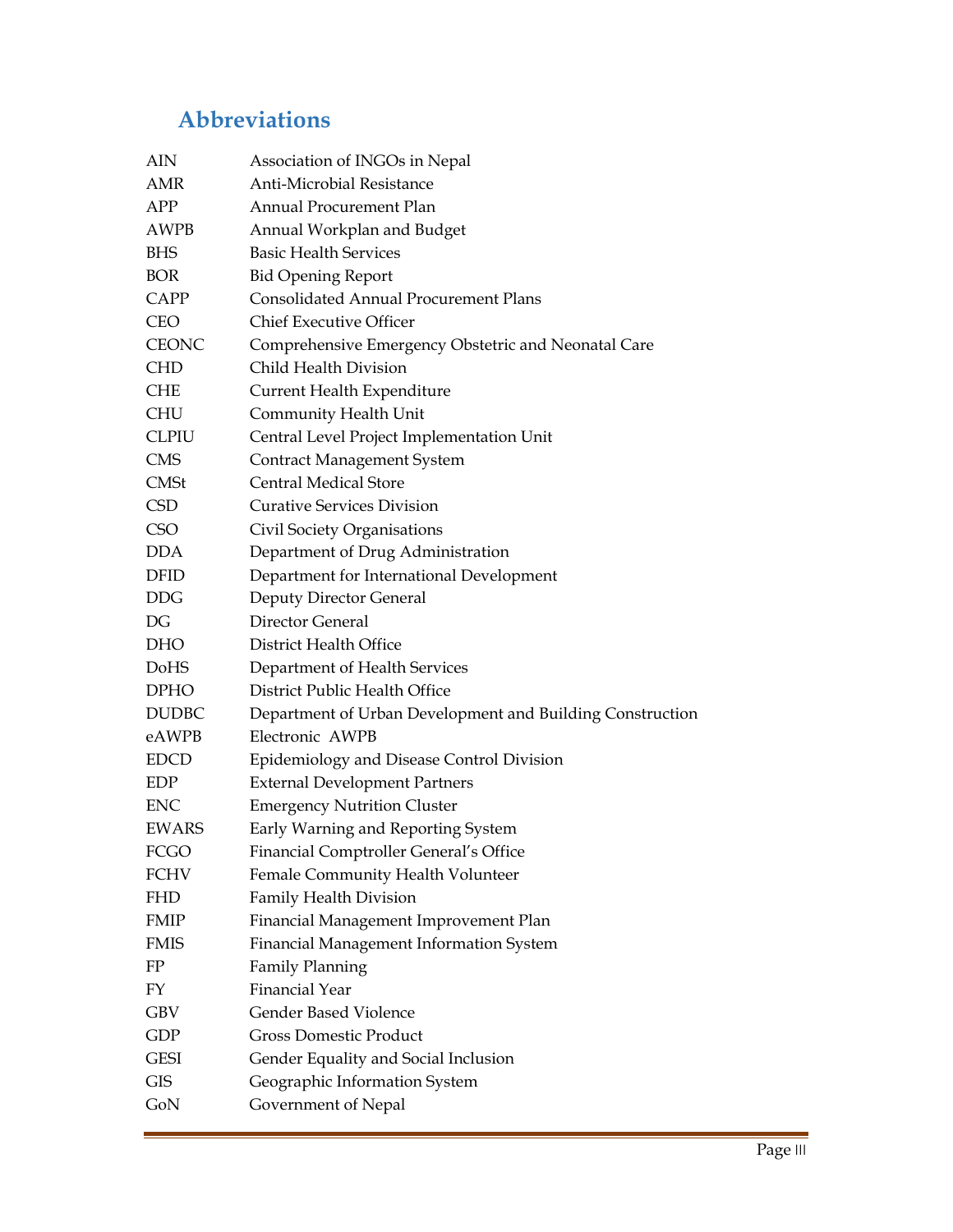| <b>HEOC</b>  | Health Emergency Operation Centre                      |
|--------------|--------------------------------------------------------|
| <b>HIIS</b>  | Health Infrastructure Information System               |
| HIQAA        | Health Institutions Quality Assurance Authority        |
| <b>HMIS</b>  | Health Management Information System                   |
| HP           | <b>Health Post</b>                                     |
| <b>HRH</b>   | Human Resource for Health                              |
| ICB          | <b>International Competitive Bidding</b>               |
| ICT          | Information and Communication Technology               |
| <b>IEC</b>   | Information, Education, and Communication              |
| <b>IFB</b>   | <b>Invitation</b> for Bid                              |
| <b>IMNCI</b> | Integrated Management of Childhood Illness             |
| <b>INGO</b>  | International Non-governmental Organisation            |
| $_{\rm IP}$  | <b>Implementation Plan</b>                             |
| JAR          | Joint Annual Review                                    |
| <b>JICA</b>  | Japan International Corporation Agency                 |
| KfW          | German Development Bank                                |
| <b>KOICA</b> | Korea International Cooperation Agency                 |
| <b>LCD</b>   | Leprosy Control Division                               |
| LG           | <b>Local Government</b>                                |
| LMBIS        | Line Ministry Budgetary Information System             |
| <b>LMD</b>   | Logistics Management Division                          |
| LMIS         | Logistics Management Information System                |
| LNOB         | Leave No One Behind                                    |
| M&E          | Monitoring and Evaluation                              |
| MAM          | Moderate Acute Malnutrition                            |
| MD           | <b>Management Division</b>                             |
| mhGAP        | Mental Health Gap Action Programme                     |
| <b>MIS</b>   | Management Information System                          |
| MMR          | Maternal mortality ratio                               |
| MoF          | Ministry of Finance                                    |
| MoFALD       | Ministry of Federal Affairs and Local Development      |
| MoGA         | Ministry of General Administration                     |
| MoH          | Ministry of Health                                     |
| MoHA         | Ministry of Home Affairs                               |
| MoUD         | Ministry of Urban Development                          |
| MoWCSW       | Ministry of Women, children and Social Welfare         |
| <b>MPDSR</b> | Maternal and Perinatal Death Surveillance and Response |
| MPP          | Master Procurement Plan                                |
| <b>MRDT</b>  | Medical Response Deployment Team                       |
| <b>MSS</b>   | Minimum service standards                              |
| NA.          | Not available                                          |
| NCB          | National Competitive Bidding                           |
| <b>NDHS</b>  | Nepal Demographic and Health Survey                    |
| <b>NHIDS</b> | Nepal Health Infrastructure Development Standard 2074  |
|              |                                                        |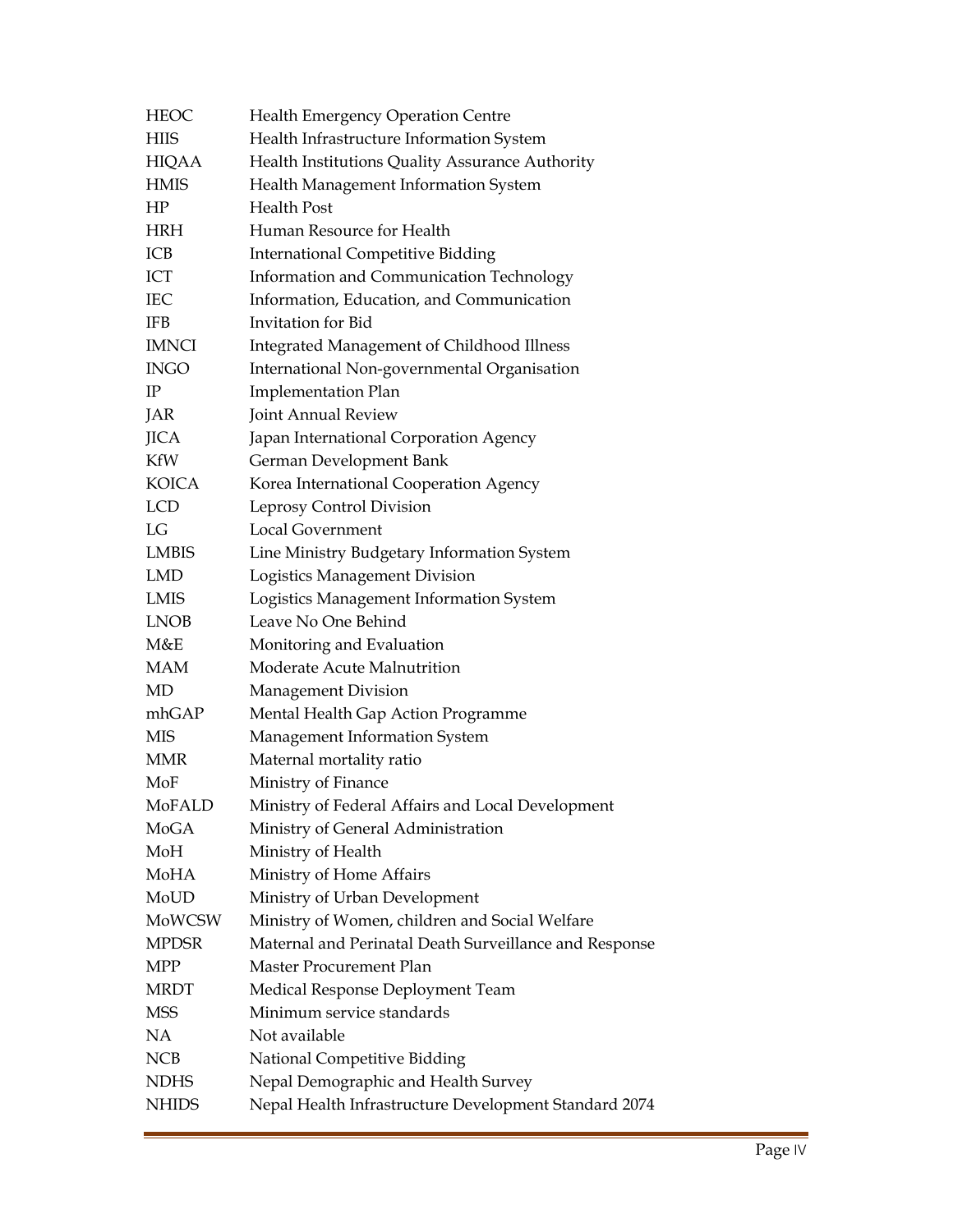| <b>NHFS</b>   | Nepal Health Facility Survey                                    |
|---------------|-----------------------------------------------------------------|
| <b>NHP</b>    | National Health Policy                                          |
| <b>NHRC</b>   | Nepal Health Research Council                                   |
| <b>NHSP</b>   | Nepal Health Sector Programme                                   |
| <b>NHSS</b>   | Nepal Health Sector Strategy (2015-2020)                        |
| NHSS-IP       | Nepal Health Sector Strategy Implementation Plan                |
| <b>NHSSP</b>  | Nepal Health Sector Support Programme                           |
| <b>NHTC</b>   | National Health Training Centre                                 |
| <b>NMICS</b>  | Nepal Multiple Indicator Cluster Survey                         |
| <b>NPC</b>    | National Planning Commission                                    |
| <b>NPHL</b>   | National Public Health Laboratory                               |
| NPR           | Nepalese Rupees                                                 |
| <b>NRH</b>    | Nutrition Rehabilitation Home                                   |
| O&M           | Organisation and Management                                     |
| OAG           | Office of the Auditor General                                   |
| <b>OC</b>     | Outcome                                                         |
| OCMC          | One-Stop Crisis Management Centres                              |
| <b>OOP</b>    | Out-of-pocket                                                   |
| OOPE          | Out of Pocket Expenditure                                       |
| <b>OPMCM</b>  | Office of the Prime Minister and Council of Ministers           |
| <b>PAS</b>    | Procurement Audit System                                        |
| <b>PFM</b>    | <b>Public Financial Management</b>                              |
| <b>PHAMED</b> | Public Health Administration Monitoring and Evaluation Division |
| PHCC          | Primary Health Care Centre                                      |
| PHCRD         | Primary Health Care Revitalisation Division                     |
| PIP           | Procurement Improvement Plan                                    |
| <b>PPMO</b>   | Public Procurement Monitoring Office                            |
| <b>PRA</b>    | Procurement Risk Analysis                                       |
| QAP           | Quality Assurance Plan                                          |
| <b>RDQA</b>   | Routine Data Quality Assurance                                  |
| RF            | Results Framework                                               |
| <b>RHCC</b>   | Reproductive Health Coordinating Committee                      |
| <b>RMP</b>    | <b>Risk Mitigation Plan</b>                                     |
| RRT           | Rapid Response Team                                             |
| SA            | Social Audit                                                    |
| <b>SAM</b>    | Severe Acute Malnutrition                                       |
| <b>SBA</b>    | Skilled Birth Attendant                                         |
| <b>SDG</b>    | Sustainable Development Goals                                   |
| SHI           | Social Health Insurance                                         |
| SHP           | Sub-Health Post                                                 |
| <b>SHSDC</b>  | Social Health Security Development Board                        |
| <b>SOP</b>    | <b>Standard Operating Procedures</b>                            |
| SSU           | Social Service Units                                            |
| SWAp          | Sector-Wide Approach                                            |
|               |                                                                 |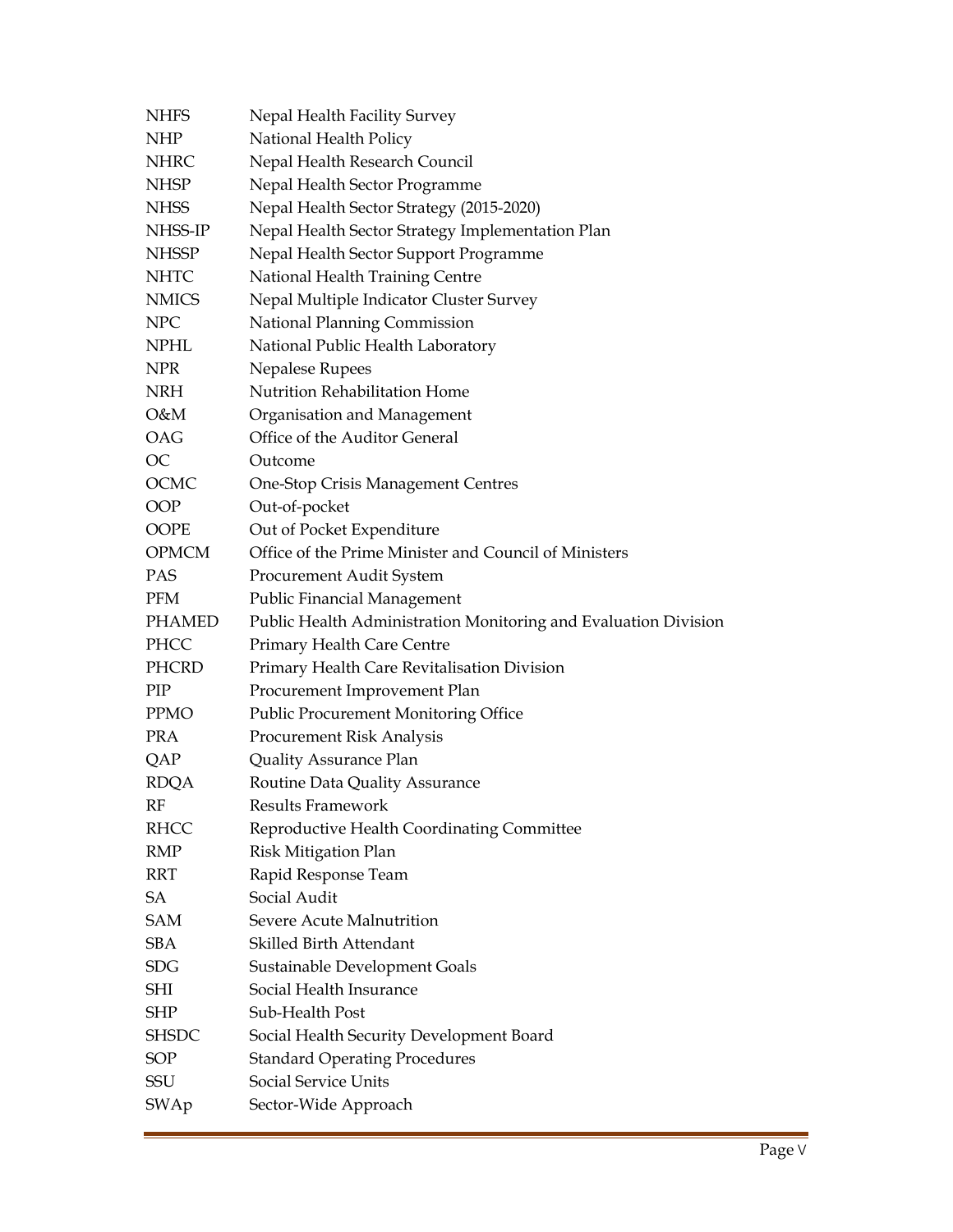| <b>Technical Assistance</b>                             |
|---------------------------------------------------------|
| <b>Transaction Accounting and Budget Control System</b> |
| Tuberculosis                                            |
| Training Management Information System                  |
| Terms of Reference                                      |
| <b>Technical Specification Bank</b>                     |
| <b>Technical Working Group</b>                          |
| Urban Health Clinic                                     |
| Universal Health Coverage                               |
| United Nations Children's Fund                          |
| United States Agency for International Development      |
| United States' Dollar                                   |
| Village Development Committee                           |
| Value Added Tax                                         |
| Value for Money                                         |
| Water, Sanitation, and Hygiene                          |
| World Health Organization                               |
|                                                         |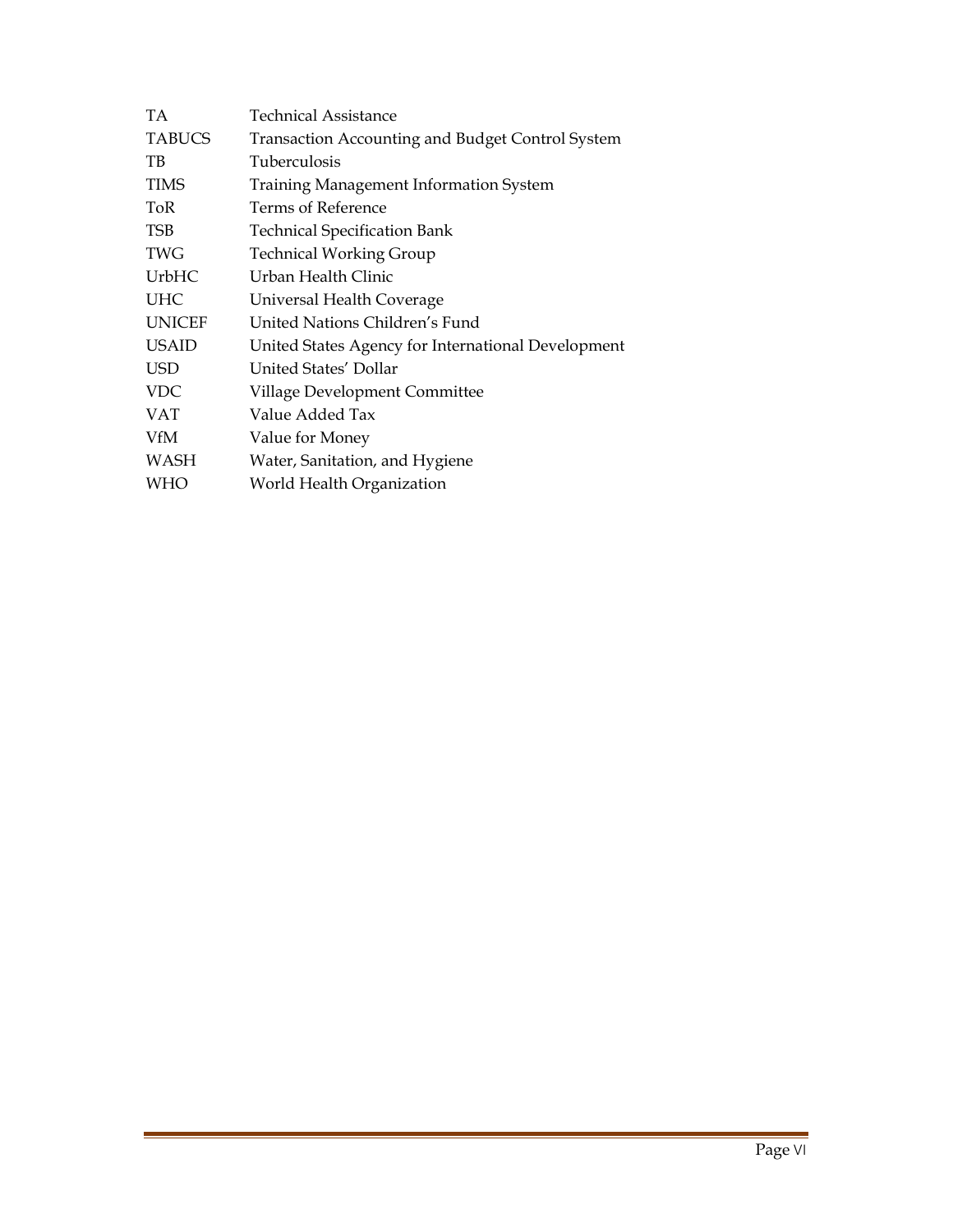## **Executive Summary**

The Ministry of Health (MoH), Government of Nepal (GoN), developed the Nepal Health Sector Strategy (NHSS) in 2015 to guide the health sector for the five year period considering the unitary system of government. The NHSS has nine outcomes measured through 29 outcome level indicators and 26 outputs with 56 corresponding output level indicators. This annual report intended for Joint Annual Review (JAR) summarises the activities carried out in FY 2016/17 under the nine outcomes and provides highlights of FY 2017/18 along with existing challenges and the way forward.

Federalism has brought tremendous changes to Nepal which will have implications concerning the implementation of the NHSS in the coming years. The constitution has defined the governance structure and functions mandating the local levels to deliver the package of basic health services. The development of standards and policies, management of hospitals, regulation of medicines, addressing the outbreaks and disasters, and international cooperation will remain with the federal and provincial governments. The federal government will also play a supporting role in enhancing the capacity of local and provincial government.

The fundamental changes at the national level which have impacted the implementation of the NHSS were:

- ‐ Restructuring of the government at three levels: federal, provincial, and local
- ‐ Functional analysis and assignments which define the responsibilities of the federal, provincial, and local levels
- ‐ Allocation of the health budget to local governments, amounting about 36% of the total health budget

In order to progress with federalism, various transitional activities are being executed by the MoH; the following are the major ones:

- ‐ Establishment of a Federalism Implementation Unit at the MoH
- ‐ Deputation of health workers to the Local Governments
- ‐ Drafting of the governance structure for the health sector and submitting it to the Ministry of General Administration (MoGA)
- ‐ Handing over of local health facilities to local level government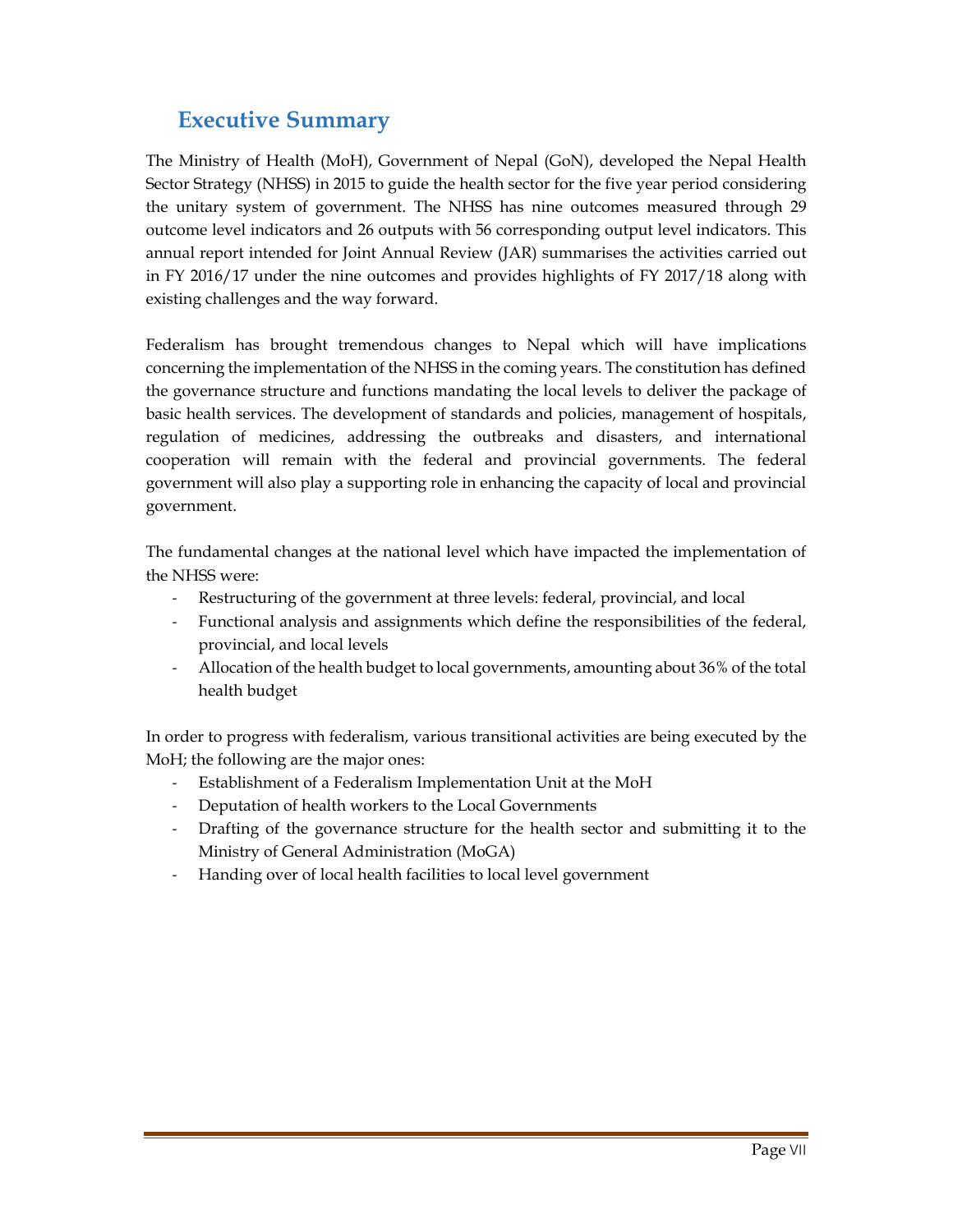#### **Major achievements in 2016/17**

- Drafting of the National Health Act
- Drafting of the Health Institution Quality Assurance Authority Act (HIQAA)
- Endorsement of the eHealth Strategy 2017-2020
- Formation of Project Coordination Unit for post-earthquake reconstruction of health facilities
- Development of the Nepal Health Infrastructure Development Standards 2074 (2017)
- Of the 367 units of health facilities selected for repair and reconstruction, 276 have been completed
- Codification of drugs and equipment and restructuring of the Technical Specification Bank
- Endorsement of National Strategy on Reaching the Unreached
- Geriatric services available in eight referral hospitals
- Revitalisation of Nepal Drugs Limited
- Revision of Financial Management Improvement Plan
- Initiation of risk-based post marketing surveillance of medicines
- Development of guidelines for establishing hospitals up to 25 beds
- Implementation of social audit in 1752 health facilities across 70 districts
- Updating of the guidelines for disaster and epidemic management

#### **Highlights of 2017/18**

- Promulgation of Social Health Insurance Act
- MoH drafted the New National Health Policy and submitted to the Cabinet for approval
- Stocktaking of various documents (standards, protocols and guidelines) for updating in federal context
- Procurement Improvement Plan (PIP) for FY 2016/17-2020/21 is prepared and proposed for endorsement
- Handing over of health facilities (HP, PHCC, CHU, UHC and Ayurvedic Clinics) to Local Governments
- Dissemination of the Nepal Demographic and Health Survey 2016
- Expansion of health insurance in 25 districts with Health insurance coverage increased to around 5% of the catchment population
- Annual Performance Review by DoHS conducted with changed modality focusing on federal structure
- Reorganisation of the reporting system considering the role of the local government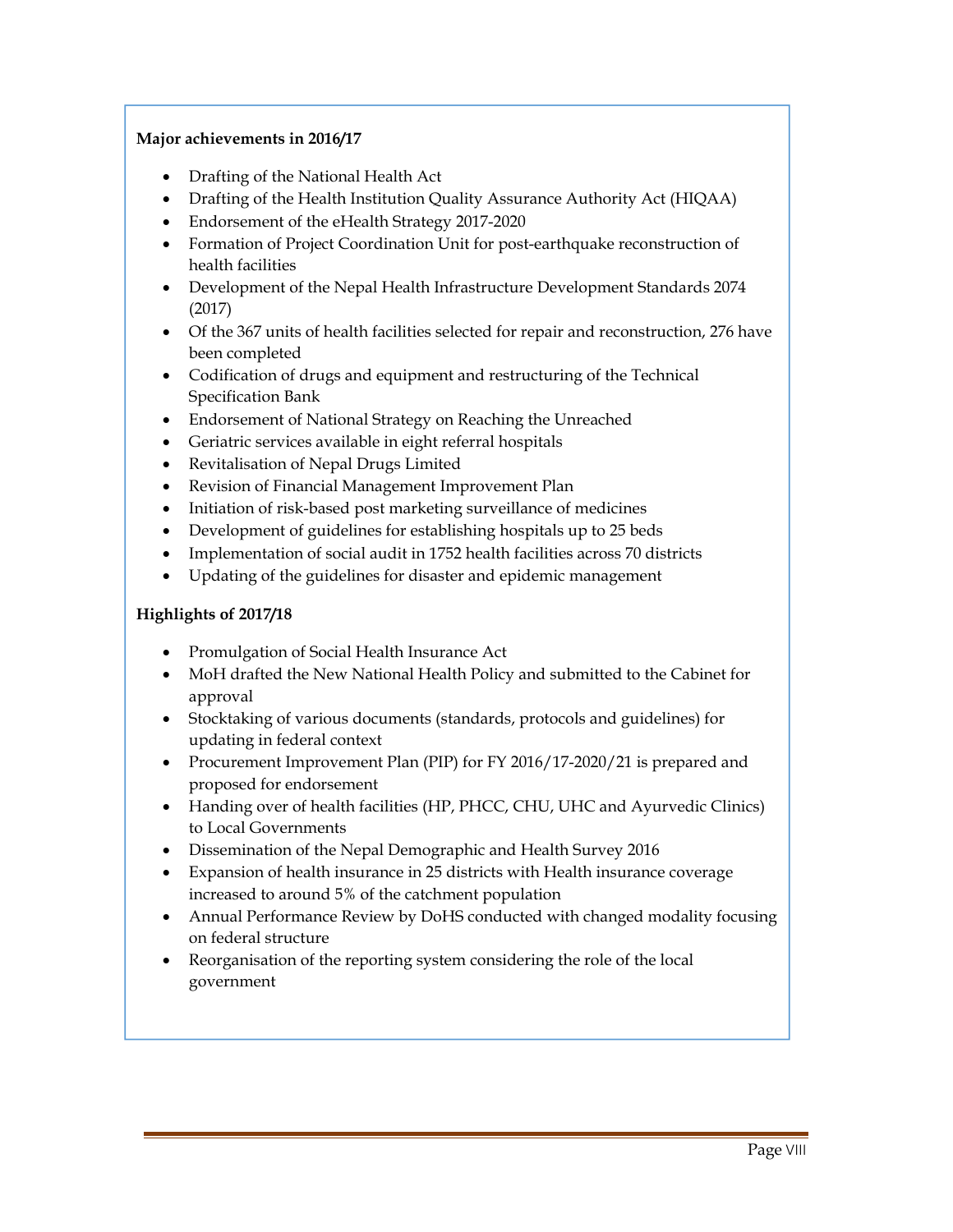The vision of the NHSS "*All Nepali citizens have productive and quality lives with highest level of physical, mental, social, and emotional health*" and the mission "*Ensure citizen's fundamental rights to stay healthy by utilising available resources optimally and through strategic cooperation between service providers, service users, and other stakeholders*" continue to remain valid in the changed context. The four strategic directions for Universal Health Coverage (UHC) are equally important, however, these need to be incorporated into various tiers of government for effectiveness. As the NHSS remains the key document for the health sector, it will be followed. However, necessary adjustments to the NHSS's implementation plan could be made to suit to the changed context. Similarly, some of the priority activities for the MoH are as follows:

- Establish health as a priority for the local governments and ensure the continuation of health services
- Capacity development of provincial and local governments to implement various health activities
- Develop various standards and legal framework in health as mandated by the Constitution
- Institutionalise the quality assurance mechanism in health
- Work with natural resources and fiscal commission and other ministries to ensure adequate financial allocation and accountability, including the expansion of the Transaction Accounting and Budget Control System (TABUCS)
- Develop engagement modality in health for development partners and other stakeholders in the federal context
- Preposition essential lifesaving medicines and supplies in strategic locations to address outbreaks and disasters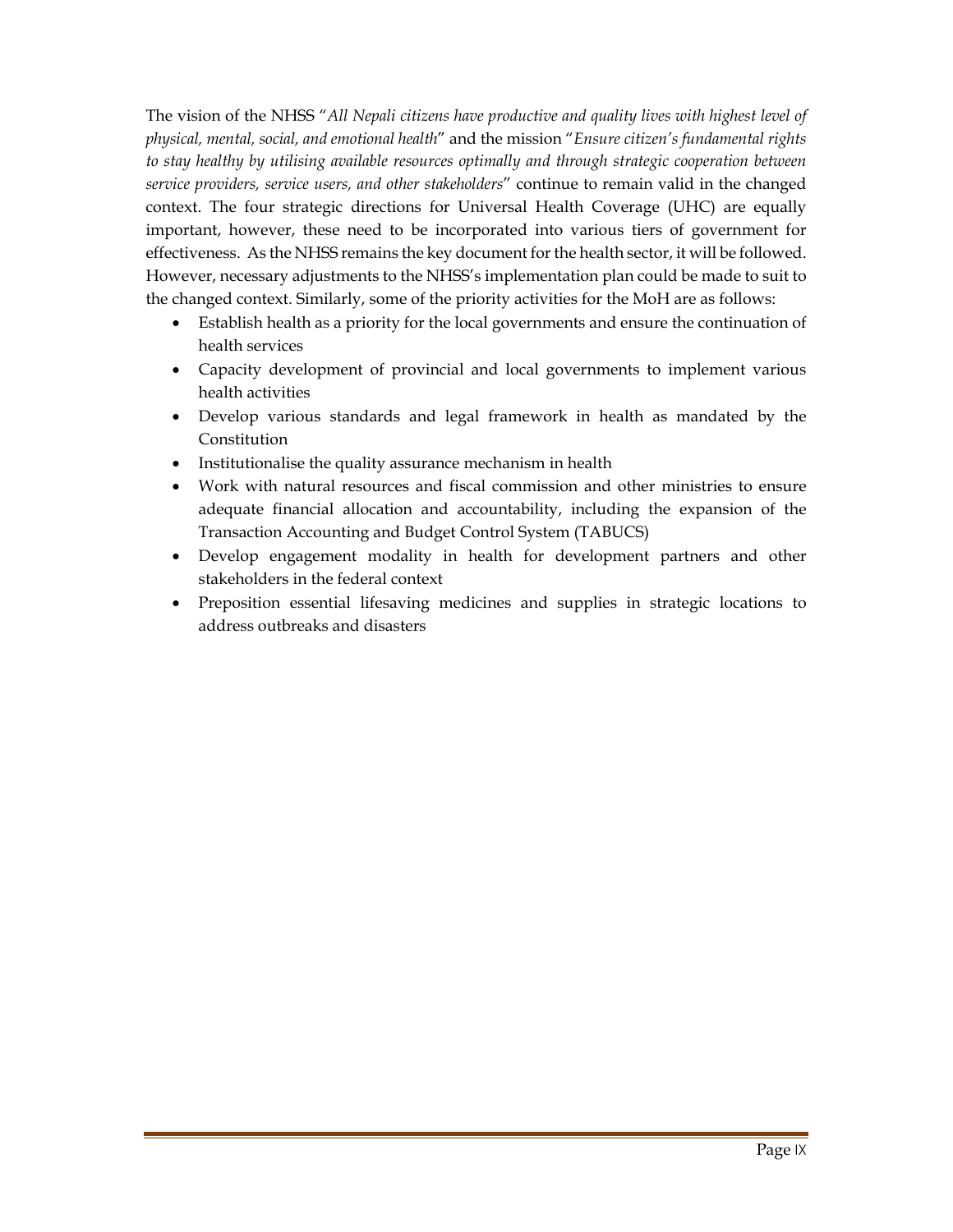## **1 Introduction**

### **1.1 Background**

The Ministry of Health (MoH) of Nepal developed the Nepal Health Sector Strategy (NHSS) in 2015 to guide the country for the following five years in the health sector. The NHSS has an overall thrust of universal health coverage with four strategic areas of direction: equitable

access, quality health services, health systems reform, and a multi-sectoral approach. The strategy explicitly states its ambition for the progressive expansion of health packages and services with continuous improvement in quality of care being delivered, making these services more affordable, and covering the larger population in need– especially the



vulnerable and poor. Towards this end, the NHSS has defined nine outcomes and 28 outputs which encapsulate the different components of the health system. In accordance with the NHSS, the MoH has developed an Implementation Plan which provides a broad list of interventions to be implemented in the five year period.

A Joint Annual Review (JAR) has been held every year since the implementation of the Nepal Health Sector Strategy (2004). This review is jointly organised by the MoH and the External Development Partners (EDPs) to support the health sector. At the JAR meeting, the achievements of the last fiscal year are reviewed and major action points are identified for the next fiscal year. During the JAR, support from donors and other EDPs is also discussed. This is also supplemented by the signing of an "aide memoire", which directs more specific action points for the topics agreed on by the representatives at the JAR meeting. The fiscal year (FY) 2016/17 was the first implementation year of the NHSS, 2015-2020 plan. The report is thus developed in light of the proposed interventions by the NHSS and in its Implementation Plan (IP) towards achieving the stated goals, objectives, and targets of the NHSS. Accordingly, major achievements made during FY 2016/17, highlights of FY 2017/18, existing challenges, and the way forward are captured in this report. The report also presents progress made against NHSS indicators as defined in the results framework.

Nepal has made a big transition towards federalism. Accordingly, elections for the three tiers (Federal, Provincial, and Local) have taken place, many previous laws and procedures have been changed, and budget allocation will be entirely changed in the future to comply with the spirit of the Constitution. The following actions have been taken to transition towards federalism:

- The functional analysis and assignments endorsed by the government which define functions at the federal, provincial, and local level
- Allocation of health budget to local governments, amounting about 36% of the total health budget
- Handing over of health facilities to Local Governments (LGs)
- Deputation of health workers to the LGs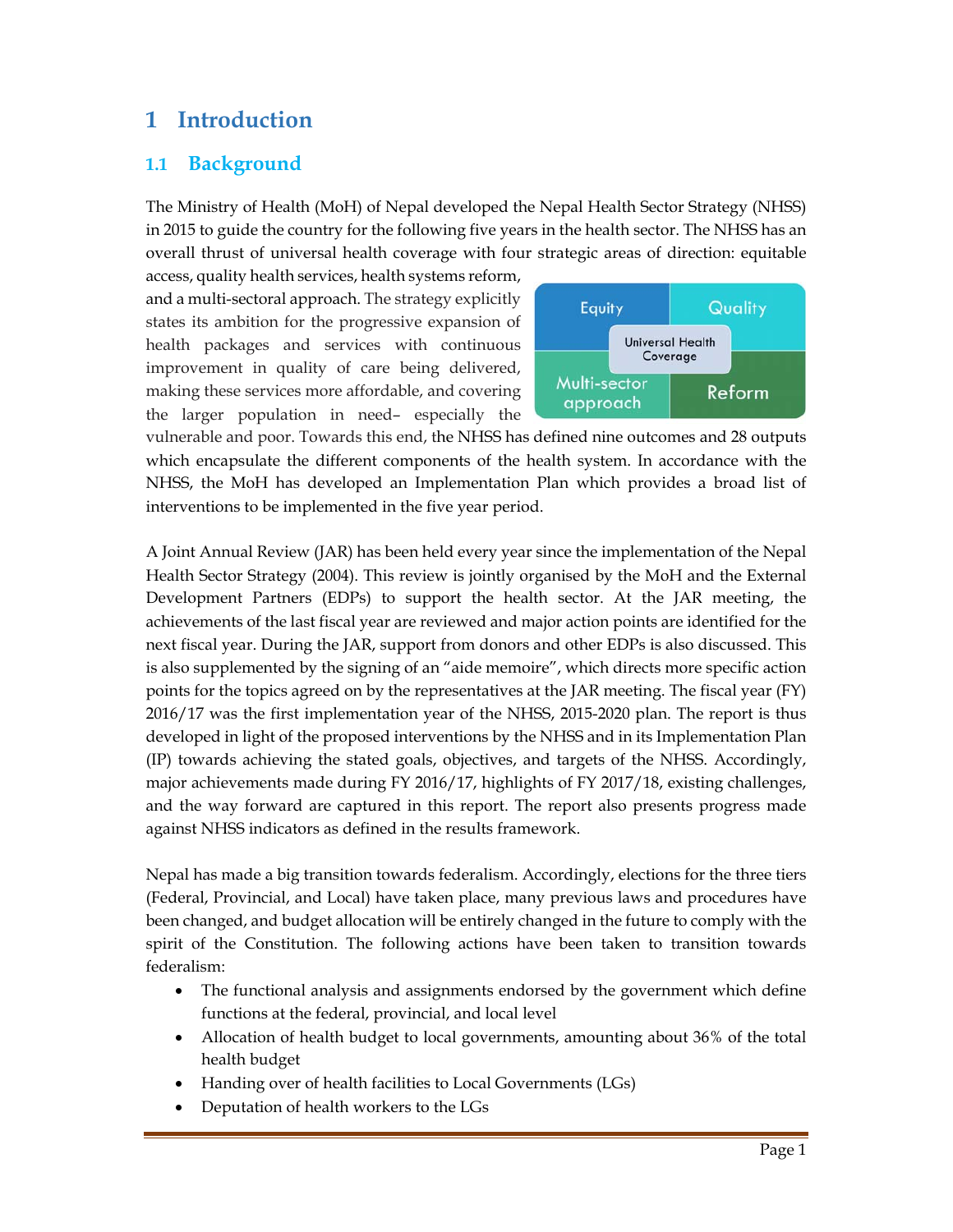- Reporting system in the health sector reorganised considering the role of LGs
- Governance structure for the health sector prepared as per the federal structure and submitted to the MoGA
- Annual Reviews of the health sector conducted as per the federal structure (local, provincial, and federal)
- Orientation package for LGs (elected members and health workers) developed for their capacity development in the changed context

The Sustainable Development Goals (SDG) emphasise achieving UHC by "ensuring that all people and communities can use the promotive, preventive, curative, rehabilitative, and palliative health services they need, of *sufficient quality* to be effective, while also ensuring that the use of these services does not expose the user to financial hardship". The World Health Organization (WHO) also recommends that improvement in the quality of health care be entry point for health system strengthening, and ultimately for achieving enhanced health of the population.

Amongst the numerous international commitments to improve the quality of health care, the GoN, though its Constitutional mandate of 2015, reaffirmed its commitment to providing quality health care to all. The JAR of 2017 agreed on some key actions which were reflected in the aide memoire, jointly signed by the Secretary of Health and the Chairperson of the EDP Forum. The following table shows the progress made towards the action points mentioned in the aide memoire.

## **1.2 Status of Aide Memoire**

| S.N.           | <b>Agreed Actions</b>                      | <b>Current Status</b>                            |  |  |  |
|----------------|--------------------------------------------|--------------------------------------------------|--|--|--|
| 1              | A combined National Annual Review          | Considering the federal context and with the     |  |  |  |
|                | (NAR) and JAR process will be held by      | objective of the national review feeding to the  |  |  |  |
|                | first half of November each year and the   | planning of next fiscal year, unlike previous    |  |  |  |
|                | MoH will announce the dates at least one   | years, the provincial and national review NAR    |  |  |  |
|                | month prior to the review to<br>all        | took place in September 2017. However, the JAR   |  |  |  |
|                | participants                               | could not take place due to elections at various |  |  |  |
|                |                                            | levels during the last quarter of 2017.          |  |  |  |
| 2              | The MoH will undertake rigorous            | The Social Health Insurance Act has been         |  |  |  |
|                | stakeholder consultations and finalise the | enacted. The National Health Act has been        |  |  |  |
|                | draft of the acts (Public Health Act and   | drafted and sent to the Ministry of Law and      |  |  |  |
|                | Social Health Insurance Act) by the end of | Justice for further processing.                  |  |  |  |
|                | October 2017                               |                                                  |  |  |  |
| 3              | Public Health Administration Monitoring    | The process has been initiated and discussions   |  |  |  |
|                | and Evaluation Division (PHAMED) in        | were held. Outlines are prepared. However,       |  |  |  |
|                | coordination with<br>WHO, USAID,           | bearing in mind the data needs of the three      |  |  |  |
|                | UNFPA, UNICEF, and DFID/NHSSP              | governance structures and the health related     |  |  |  |
|                | will develop a ten year survey plan by     | SDGs (15 year period) the MoH is preparing the   |  |  |  |
|                | July 2017.                                 | overall health sector Monitoring and Evaluation  |  |  |  |
|                |                                            | (M&E) plan including the survey plan for 2030.   |  |  |  |
| $\overline{4}$ | MoH in consultation with its<br>The        | Discussions were held in this respect. However,  |  |  |  |
|                | departments, centres, and divisions will   | keeping in view the changed context, further     |  |  |  |

**Table 1: Achievement of 2017 Aide Memoire points**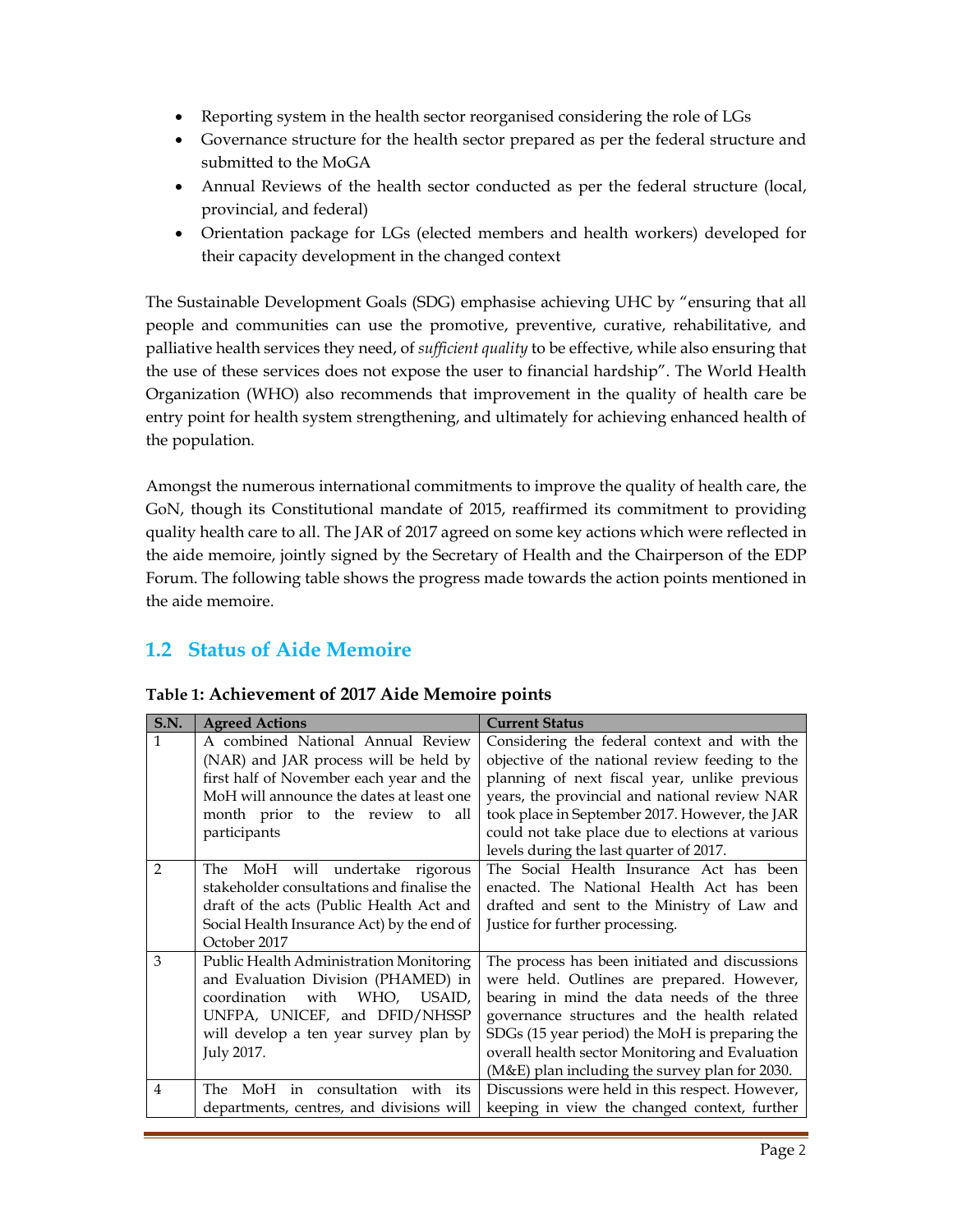| <b>S.N.</b>    | <b>Agreed Actions</b>                                                                                                                                                                                                                                                                                                                                                           | <b>Current Status</b>                                                                                                                                                                                                                                                                                                                                     |
|----------------|---------------------------------------------------------------------------------------------------------------------------------------------------------------------------------------------------------------------------------------------------------------------------------------------------------------------------------------------------------------------------------|-----------------------------------------------------------------------------------------------------------------------------------------------------------------------------------------------------------------------------------------------------------------------------------------------------------------------------------------------------------|
|                | identify technical assistance (TA) needs<br>and request the partners for support by<br>September 15, 2017.                                                                                                                                                                                                                                                                      | discussions are needed for adjusting to various<br>tiers of government.                                                                                                                                                                                                                                                                                   |
| 5              | Development Partners will provide their<br>TA commitments in the Combined<br>Annual Review (CAR)<br>process<br>in<br>November of each year.                                                                                                                                                                                                                                     | As the CAR did not take place (see SN 1 above)<br>it is expected that development partners will<br>provide their TA commitments in the JAR<br>meeting (Jan 2018), EDPs have provided their<br>Technical and Financial Assistance to the MoF<br>for the next three years.                                                                                  |
| 6              | The MoH will endorse the eHealth<br>strategy by the end of July 2017.                                                                                                                                                                                                                                                                                                           | The eHealth Strategy has been endorsed. The<br>document is available on the MoH's website<br>(www.mohp.gov.np).                                                                                                                                                                                                                                           |
| $\overline{7}$ | PHAMED will identify the budget for<br>implementation of the strategy for the<br>next AWPB FY 2017/18                                                                                                                                                                                                                                                                           | The budget for the implementation of strategy<br>has been identified and a total of NRS ten million<br>has been allocated.                                                                                                                                                                                                                                |
| 8              | The Human Resource and Financial<br>Management Division (HRFMD) at the<br>with<br>the<br>assistance<br>MoH,<br>from<br>will<br>DFID/NHSSP,<br>customise<br>the<br>eAWPB in TABUCS for alignment with<br>NHSS-RF<br>NHSS-IP<br>and<br>(results)<br>framework) by November 15, 2017.                                                                                              | Customisation of the eAWPB with TABUCS has<br>been completed. Now, the MoH can produce<br>brief budget analysis on this basis. However, it<br>needs updating in changed context.                                                                                                                                                                          |
| 9              | The MoH, in coordination with the<br>relevant stakeholders, will develop a<br>transition plan for the Federal Health<br>Structure by December 30, 2017.                                                                                                                                                                                                                         | The proposed structure of the MoH has been<br>submitted to the Office of the Prime Minister and<br>Council of Ministers (OPMCM) and the High<br>Level Committee for restructuring. In the<br>Ministry, a "Federal Implementation Unit" has<br>been created and is operational. An orientation<br>package for the local levels has also been<br>developed. |
| 10             | The MoH and the Ministry of Federal<br>Affairs<br>and<br>Local<br>Development<br>(MoFALD)<br>with<br>support<br>from<br>USAID/H4L will identify the issues and<br>scope of the collaborative framework and<br>implementation in the federal context by<br><b>Iuly 2017.</b>                                                                                                     | Due to the changed context (the formation of<br>LGs and their legal mandates), revisiting the<br>present situation is important.                                                                                                                                                                                                                          |
| 11             | The Logistics Management Division<br>(LMD) to review and update the 16 point<br>procurement plan, identify gaps, and<br>institutionalise the plans by ensuring<br>adequate budget for next FY in AWPB<br>2017/18 and subsequent FYs.                                                                                                                                            | Considering the 16 point plan, the MoH has<br>taken a step forward and developed the<br>Procurement Improvement Plan (PIP) which<br>was endorsed in December 2017.                                                                                                                                                                                        |
| 12             | The MoH with support from the WHO<br>and other relevant partners will facilitate<br>the Department of Drug Administration<br>(DDA) to fund and initiate construction<br>and equipping of Bio-safety Level (BSL)<br>III laboratory within National Medical<br>Laboratory (NML) to enhance capacity to<br>Biological<br>and<br>test<br>bio-therapeutic<br>products, by July 2019. | Budget has been allocated for the construction of<br>the Laboratory for NML. There is a three year<br>plan for construction and FY 2017/18 will be the<br>first year for implementation.                                                                                                                                                                  |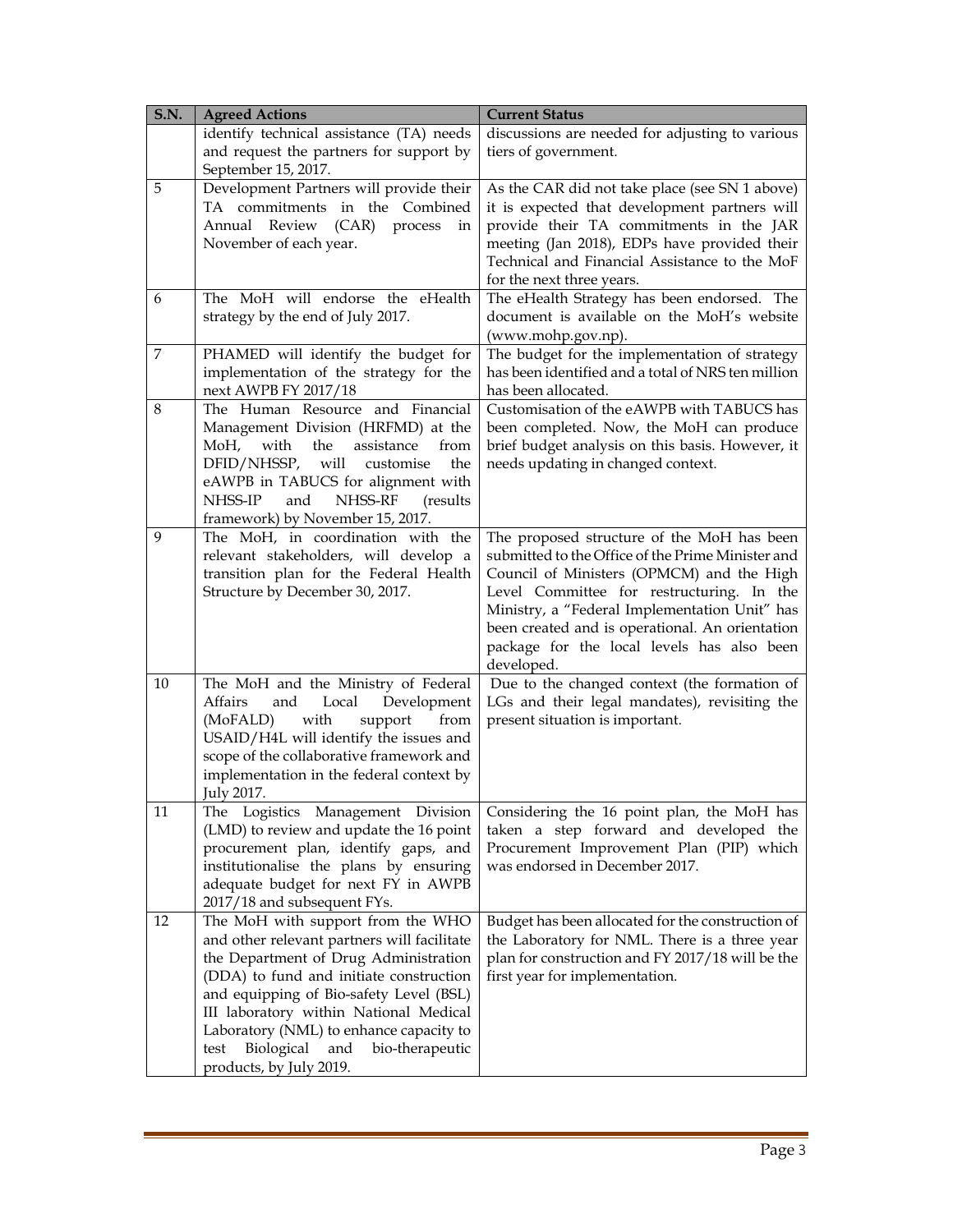| S.N. | <b>Agreed Actions</b>                                                                                                                                                                                                                                                                               | <b>Current Status</b>                                                                                                                                                                                                                                                                                                       |  |  |  |
|------|-----------------------------------------------------------------------------------------------------------------------------------------------------------------------------------------------------------------------------------------------------------------------------------------------------|-----------------------------------------------------------------------------------------------------------------------------------------------------------------------------------------------------------------------------------------------------------------------------------------------------------------------------|--|--|--|
| 13   | The DDA, with support from WHO and<br>other partners, will develop risk-based<br>marketing<br>surveillance<br>post<br>tools<br>(including Inspector's Handbook) to<br>improve the quality of medicines in the<br>Nepalese market, by July 2018.                                                     | The DDA has prepared the necessary tools for<br>this purpose and there is a plan to train the<br>inspectors within this fiscal year.                                                                                                                                                                                        |  |  |  |
| 14   | The MoH/ Social Health Security<br>Development Board (SHSDC) together<br>with relevant EDPs will commit to<br>continuing<br>dialogue<br>interim<br>$\,$ on $\,$<br>approaches to ensure poor people's<br>access to social health security schemes.                                                  | SHSDC has initiated enrolling the ultra-poor<br>through government subsidy in the health<br>insurance program in 13 districts where<br>identification of the poor is done.                                                                                                                                                  |  |  |  |
| 15   | The<br>MoH/SHSDC<br>together<br>with<br>potential development partners will<br>develop and execute a plan to improve<br>quality of care in public health facilities.                                                                                                                                | A draft of Health Institution Quality Assurance<br>Authority Act has been prepared and sent to the<br>Ministry of Law and Justice for input.                                                                                                                                                                                |  |  |  |
| 16   | The MoH/Management Division (MD)<br>with United Nations Population Fund<br>(UNFPA) and DFID/NHSSP will ensure<br>incorporation and use of gender equality<br>and social inclusion (GESI) checklist<br>and/or provide guidance for analysis of<br>existing evidence in the AWPB guiding<br>framework | Developed GESI checklist based on MoH's GESI<br>framework and Sectorial Perspectives on<br>Gender and Social Inclusion Monograph<br>(Volume II), joint publication of the WB, UKaid<br>and ADB. Based on the same, MoH has been<br>scaling up GESI targeted interventions and the<br>revision of GESI strategy is proposed. |  |  |  |
| 17   | The MoH, with relevant development<br>partners, will work together to accelerate<br>the pace and quality of reconstruction of<br>health facilities.                                                                                                                                                 | Reconstruction of earthquake damaged health<br>facilities is ongoing. 544 health facilities are<br>enrolled for reconstruction retrofitting.                                                                                                                                                                                |  |  |  |
| 18   | The MoH will take forward the proposed<br>Central Level Project Implementation<br>Unit (CLPIU) for post-earthquake and<br>non-earthquake health reconstruction for<br>better coordination and collaboration<br>with partners based on established<br>guidelines.                                    | CLPIU, renamed the Project Coordination Unit<br>(PCU) has been formed, staffed, and is<br>functional. It is closely working with NRA,<br>Ministry of Urban Development (MoUD), the<br>Department of Urban Development<br>and<br>Construction<br>Building<br>(DUDBC),<br>and<br>international partners.                      |  |  |  |

The next section of the report focuses on the result framework of the NHSS in which encompasses progress against goals, outcomes, and output level indicators. The rest of the sections of the report are in accordance to the NHSS outcomes and capture progress, challenges, and the way forward specific to those outcome areas.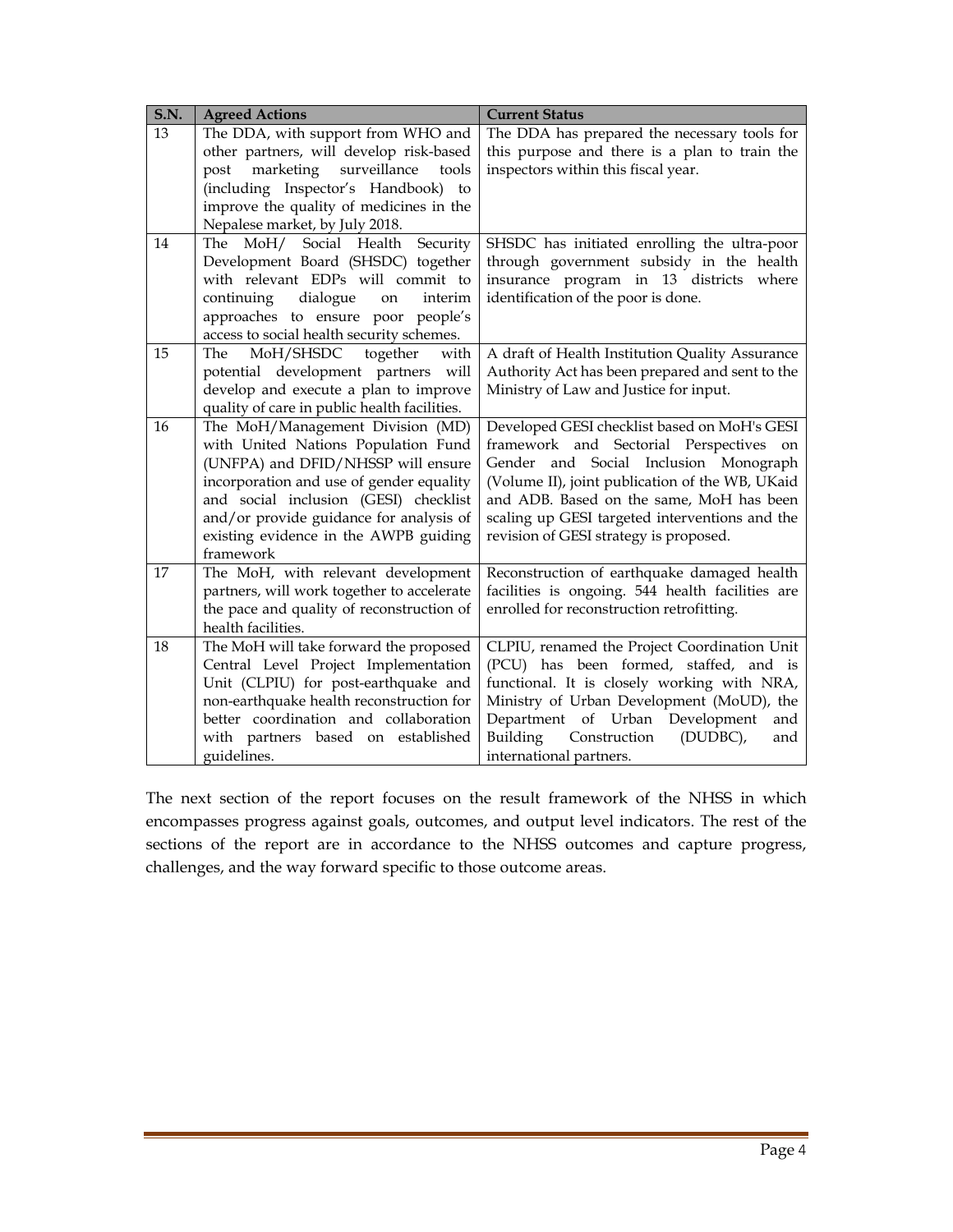## **2 NHSS Results Framework**

## **2.1 Overview of progress**

This section presents highlights of the progress against some tracer indicators. The latest results/progress against each indicator of the NHSS Results Framework is available on the MoH's website (www.mohp.gov.np). This web-based application also includes a graph of the trend data with a focus on equity between different population sub-groups, the metadata related to the indicators, and the NHSS output specific key interventions defined in the NHSS-IP by each MoH agency. This application allows the compilation and analysis of indicators alongside the key interventions that contribute to achieving the outputs and outcomes.

Table 9.2 shows the ten goal level indicators with their baseline data and achievements against the defined milestones for 2017 and the targets for 2020.

| Code           | <b>Indicators</b>                                                                 |      | <b>Baseline</b> |                 | 2016/17       |              |                                                                                             | 2020/21       |
|----------------|-----------------------------------------------------------------------------------|------|-----------------|-----------------|---------------|--------------|---------------------------------------------------------------------------------------------|---------------|
|                |                                                                                   | Data | Year            | Source          | <b>Target</b> | Achievement* | Source                                                                                      | <b>Target</b> |
| G1             | Maternal<br>mortality<br>ratio<br>(per 100,000 live<br>births)                    | 190  | 2013            | <b>WHO</b>      | 148           | 239          | <b>NDHS</b><br>2016                                                                         | 125           |
| G2             | five<br>Under<br>mortality rate (per<br>1,000 live births)                        | 38   | 2014            | <b>NMICS</b>    | 34            | 39           | <b>NDHS</b><br>2016                                                                         | 28            |
| G <sub>3</sub> | Neonatal<br>mortality rate (per<br>1,000 live births)                             | 23   | 2014            | <b>NMICS</b>    | 21            | 21           | <b>NDHS</b><br>2016                                                                         | 17.5          |
| G <sub>4</sub> | Total fertility rate<br>(births per 1,000<br>women aged 15-<br>19 years)          | 2.3  | 2014            | <b>NMICS</b>    | 2.2           | 2.3          | <b>NDHS</b><br>2016                                                                         | 2.1           |
| G <sub>5</sub> | children<br>$\%$<br>of<br>under-5<br>years<br>who are stunted                     | 37.4 | 2014            | <b>NMICS</b>    | 34            | 35.8         | <b>NDHS</b><br>2016                                                                         | 31            |
| G <sub>6</sub> | % of women aged<br>15-49 years with<br>body mass index<br>less than 18.5          | 18.2 | 2011            | $\rm NMICS$     | 13            | 17.3         | <b>NDHS</b><br>2016                                                                         | 12            |
| G7             | Lives lost due to<br>road<br>traffic<br>accidents<br>per<br>100,000<br>population | 34   | 2013            | Nepal<br>Police | 23            | 7.1          | Police<br>Mirror<br>2016;<br><b>CBS</b><br>populati<br>on<br>projecti<br>on 2016            | 17            |
| G8             | Suicide rate per<br>100,000<br>population                                         | 16.5 | 2014            | Nepal<br>Police | 15            | 17.8         | Police<br>Mirror<br>2016;<br><b>CBS</b><br>populati<br><sub>on</sub><br>projecti<br>on 2016 | 14.5          |

**Table 2: NHSS Results Framework goal level indicators**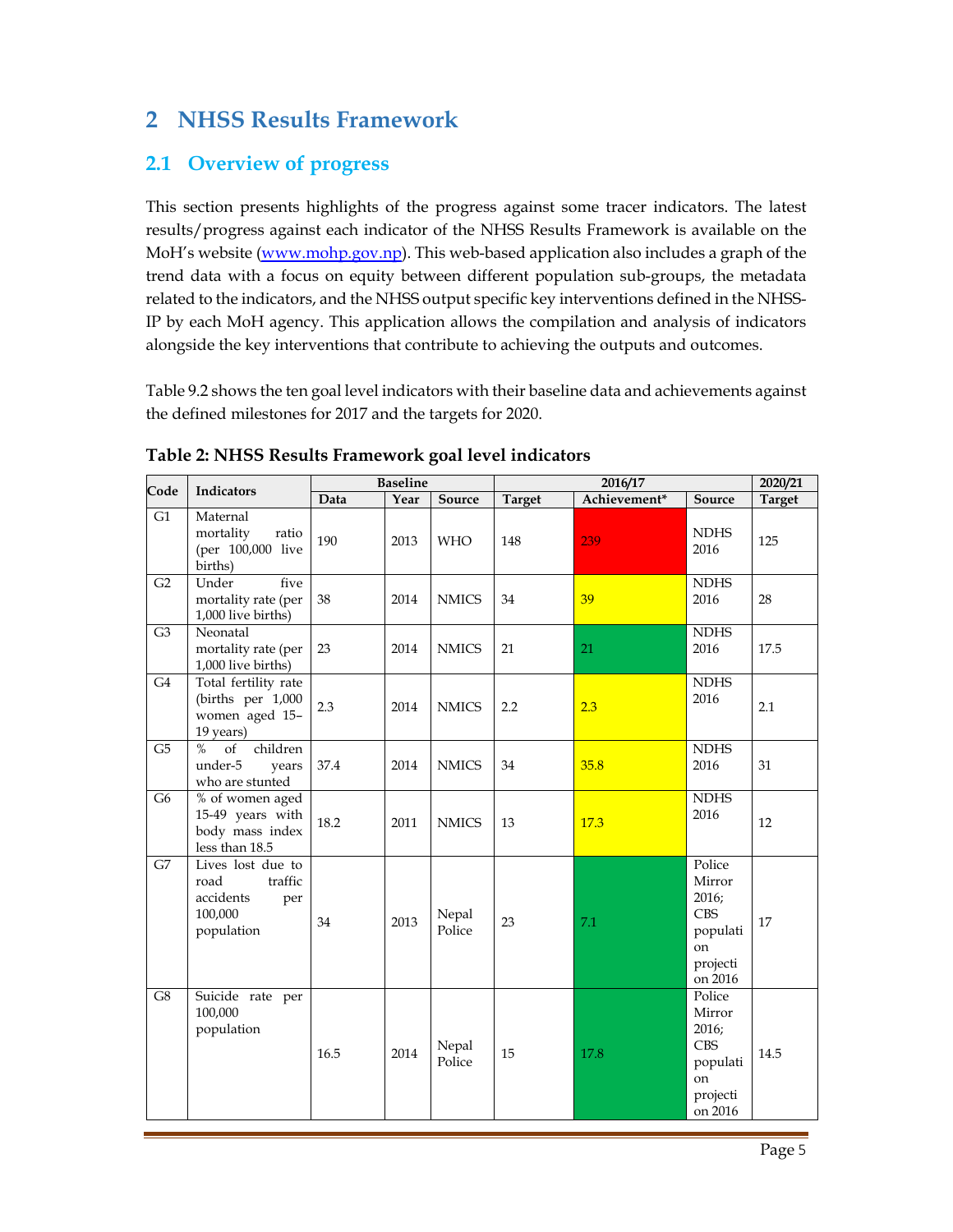| Code                                                                                                           | <b>Indicators</b>                                                                                                                                               | <b>Baseline</b> |      | 2016/17             |               |              | 2020/21                     |                     |
|----------------------------------------------------------------------------------------------------------------|-----------------------------------------------------------------------------------------------------------------------------------------------------------------|-----------------|------|---------------------|---------------|--------------|-----------------------------|---------------------|
|                                                                                                                |                                                                                                                                                                 | Data            | Year | Source              | <b>Target</b> | Achievement* | Source                      | <b>Target</b>       |
| G9                                                                                                             | Disability<br>adjusted life years<br>due<br>lost<br>to<br>communicable.<br>maternal<br>and<br>neonatal,<br>non-<br>communicable<br>diseases,<br>and<br>injuries | 8,319,695       | 2013 | BoD,<br><b>IHME</b> | 7,487,726     | 9,228,540    | <b>GBD</b><br>Study<br>2016 | 6,738,95<br>3       |
| G10                                                                                                            | of<br>Incidence<br>impoverishment<br>out-of-<br>due to<br>pocket<br>expenditure<br>in<br>health                                                                 | na              | 2011 | NI SS               | 20            | na           | NI SS                       | Reduce<br>by $20\%$ |
| Refer to full NHSS Results Framework for means of verification of the targets and required data disaggregation |                                                                                                                                                                 |                 |      |                     |               |              |                             |                     |
|                                                                                                                | *Achievement against target- Green: 100%; Yellow: >50%; Red: <50%                                                                                               |                 |      |                     |               |              |                             |                     |

The health sector in Nepal has witnessed an improvement in overall health outcomes of the people over last two decades. The Maternal Mortality Ratio (MMR) of 539 per 100,000 live births in 1996 has declined to 239 in 20161 (Figure 1.1). However, this is far behind the 2017 target of reaching 148. Nepal aims to reduce the MMR further to 125 by 2020 and 70 by 2030, in line with the SDG global targets. Realising the importance of having a reliable source of data to estimate the MMR, the MoH has been giving priority to strengthening and expanding the maternal and perinatal death surveillance and response system (MPDSR).



*\*MMR has been measured using pregnancy related deaths Source: Data for 1996 from Nepal Health Facility Survey (NHFS), rest of the data from succeeding Nepal Demographic and Health Survey (NDHS)*

**Figure 1: Maternal mortality ratio** 

<sup>1</sup> *The NDHS measures maternal mortality rate (MMR) every ten years. NFHS 1996 and NDHS 2006 measured pregnancy-related deaths per 100,000 live births for the seven year period before the survey whereas NDHS 2016 also monitors the maternal mortality ratio.*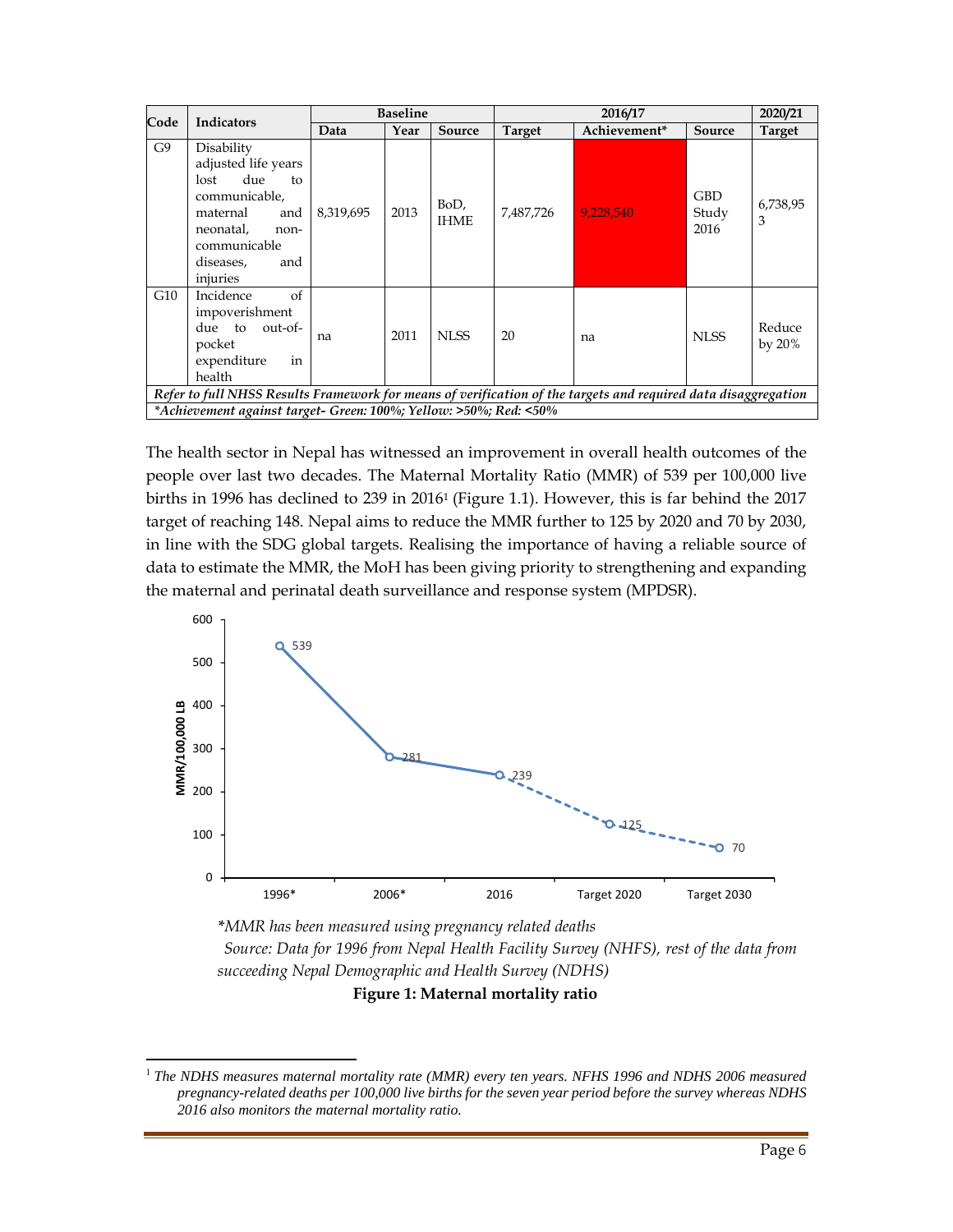There has been a large decline in child mortality over the last five years. The latest data from the Nepal Demographic Health Survey (NDHS) 2016 shows under-five mortality rate at 39 per 1,000 live births and neonatal mortality at 21 per 1,000 live births. The under-five mortality rate has increased slightly compared to the 2014 figure of 38 per 1,000 live births. However, it should be noted that 2014 measurements are from the Nepal Multiple Indicator Cluster Survey (NMICS) while the rest of the figures are from the NDHS. The NHSS targets are to reduce under-five mortality to 34 per 1,000 live births by 2017 and 28 per 1,000 live births by 2020 and to reduce neonatal mortality to 21 per 1,000 live births by 2017 and to 17.5 per 1,000 live births by 2020.

The under-five mortality rate (U5MR) at the national level in 2016 (NDHS) compared to 2014 (NMICS) and the gap between the highest and the lowest quintile population sub-groups has increased. Both U5MR and NMR increased among the poorest quintile from 54 and 29 deaths per 1000 live births in 2014 to 62 and 36 in 2016 (NDHS) respectively. Similarly, both U5MR (32 to 49) and NMR (21 to 28) increased in the Terai.

Overall, the nutritional status of children (stunting) has improved. The percentage of children under five years who are stunted (% below -2SD) has declined from 40.5% in 2011 (NDHS) to 37.4% in 2014 (NMICS) and to 35.8% in 2016 (NDHS). However, these data should be interpreted cautiously as 2014 measurements are from the NMICS while the rest of the figures are from the NDHS. The equity gap in the nutritional status of children (stunting) between the highest and lowest quintiles declined from 39.5% in 2014 to 32.7% points in 2016, however, the gap is still unacceptably high. Stunting has slightly increased among children of mountain and Terai areas and declined amongst children of hill areas, resulting in increased gaps between hilly areas and mountain/Terai from 11% to 14.5% points in the same period.

## **2.2 Progress against outcome and output level indicators**

The Results Framework has 29 outcome level indicators to monitor the achievement of NHSS's nine outcomes. The NHSS has 2017 and 2020 targets for these indicators. This section presents progress of some of the outcome level indicators in 2016/17. Indicator-wise progress is available in http://www.mohp.gov.np/content/statistics.

**Institutional delivery:** There has been large improvement in the proportion of women delivering at health institutions (Figure 9.2). The proportion of women delivering at health institutions increased from 8% in 1996 (NFHS) to 57% in 2016 (NDHS). However, there is a wide variation between different population sub-groups with only 34% of lowest quintile women delivering in health facilities compared to 90% of highest quintile women (NDHS 2016) (Figure 9.3). The Health Management Information System (HMIS), 2016/17, also reports 56% of women delivering in health facilities. NHSS's target is to reach 70% by 2020 with the focus on reducing the equity gap between sub-groups.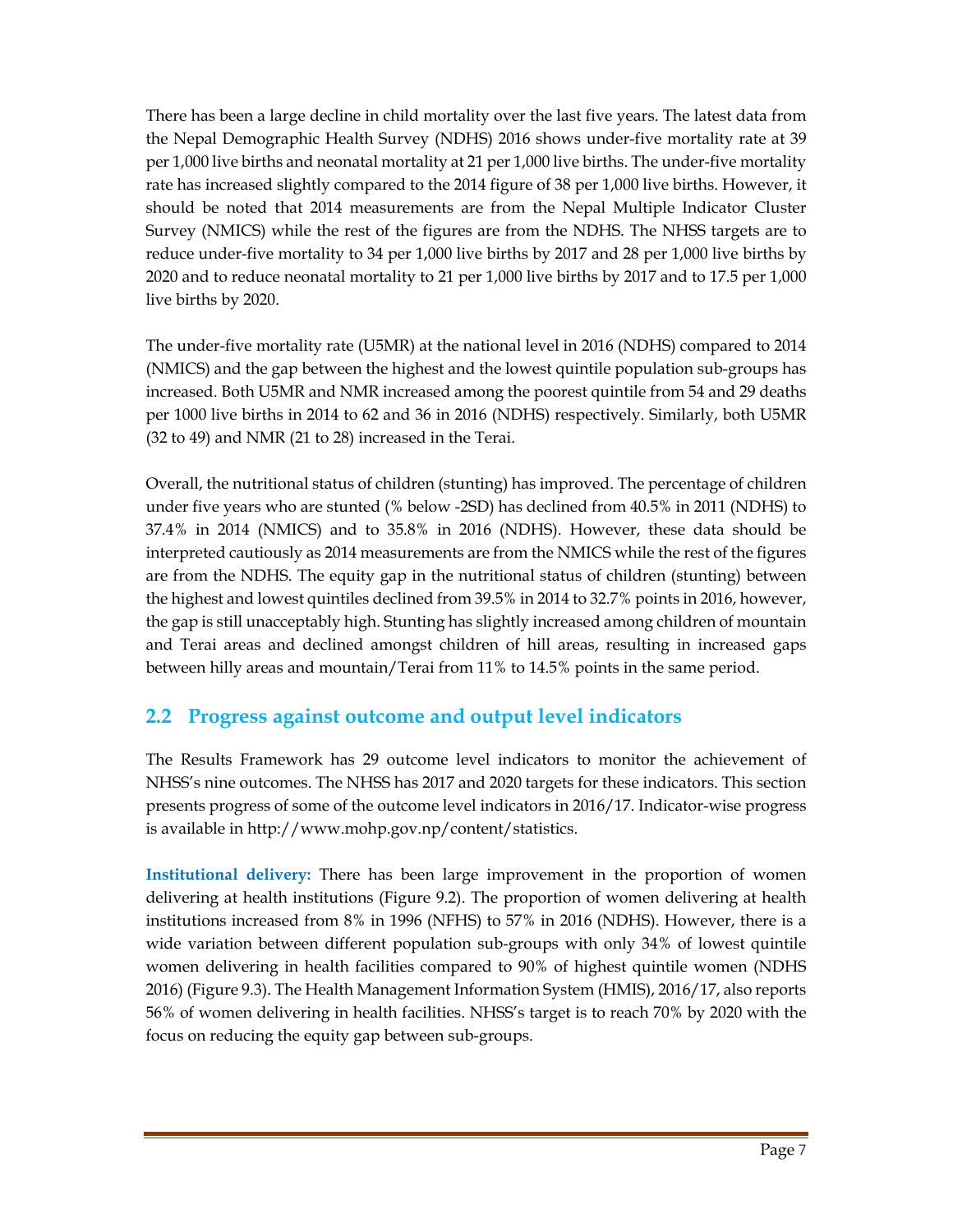

*Source: Data for 1996 from NHFS, rest of the data from succeeding NDHS* **Figure 2: Institutional deliveries, Nepal, 1996 to 2030 (NHSS RF: OC3.3)**

Although the equity gap in institutional delivery has decreased from 63% in 2014 to 56% in 2016 between the highest and lowest quintile, it is still unacceptably high (Figure 3). Institutional deliveries increased in mountain (32% to 42%) and hilly districts (55% to 61%) but declined in Terai districts (59% to 57%). The institutional delivery rate is the lowest in province numbers 2 and 6.



*Source: Data for 1996 from NHFS, rest of the data from succeeding NDHS* **Figure 3: Institutional deliveries by wealth quintiles, Nepal, 1996 to 2016** 

**Fully immunisation:** The percentage of children aged 12-23 months who had received all eight basic vaccinations has decreased from 87% in 2011 to 78% in 2016 (Figure 9.4). The equity gap has reduced from 11.2 in 2011 to 4.4 percentage points in 2016 (Figure 9.5).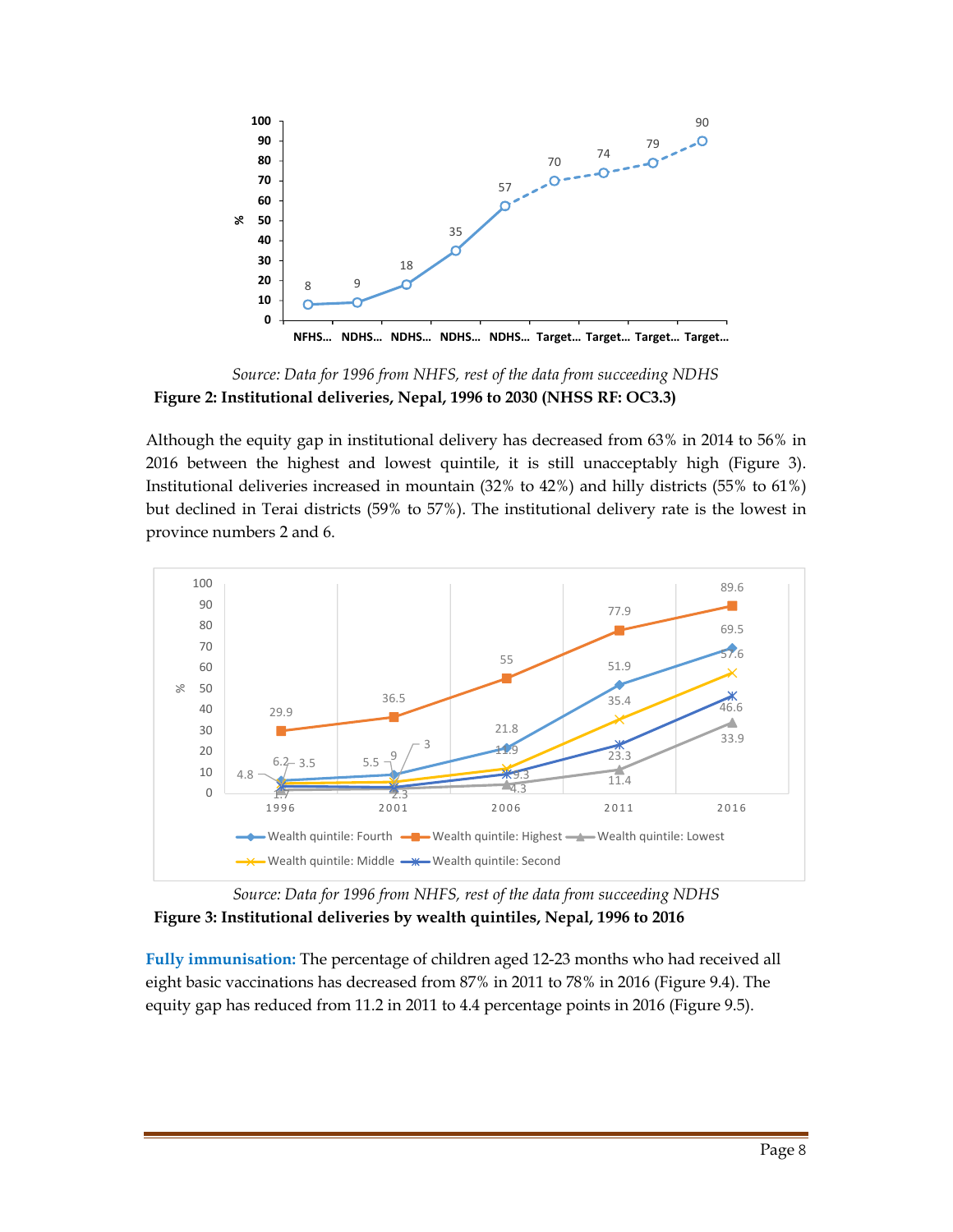

Source: Data for 1996 from NHFS, rest of the data from succeeding NDHS

**Figure 4: Fully immunized children, Nepal, 1996 to 2016**

#### **Figure 5: Fully immunized children by wealth quintiles, Nepal, 1996 to 2016**

**Demand satisfied for family planning:** The percentage of demand satisfied for family planning among currently married women has increased from 64.3% in 2011 to 68.9% in 2016 (Figure 1.6). The equity gap has reduced from 16.8 in 2011 to 10.2 percent in 2016 (Figure 1.7).



*Source: Data for 1996 from NHFS, rest of the data from succeeding NDHS*



**Figure 7: Demand satisfied for family planning by wealth quintiles, Nepal, 1996 to 2016**

There are 56 output level indicators to monitor the 26 NHSS outputs with annual milestones and 2020 targets. Indicator-wise progress is available in http://www.mohp.gov.np/content/statistics.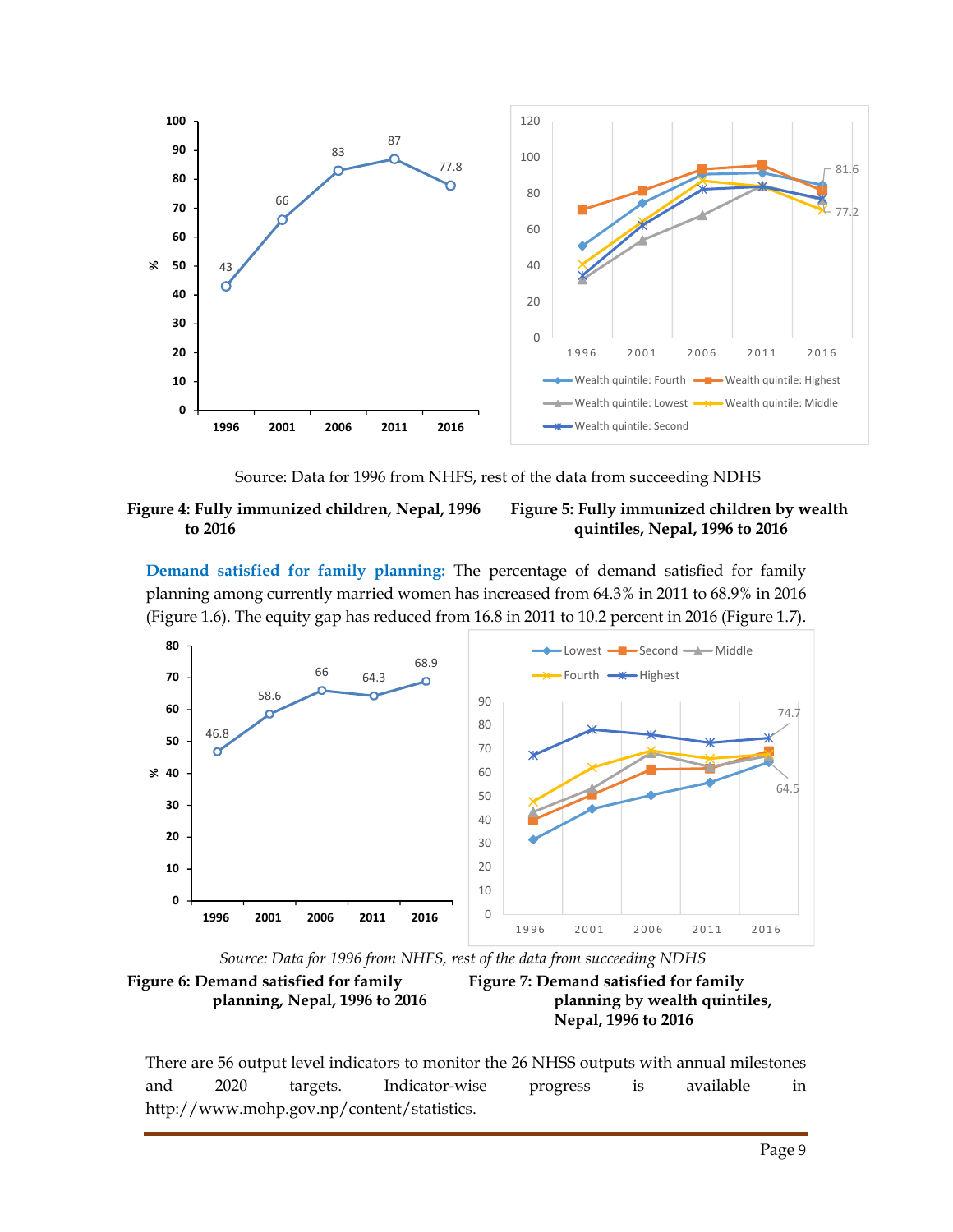# **3 Outcome 1: Rebuilt and Strengthened Health Systems: Infrastructure, Human Resources for Health, Procurement, and Supply Chain Management**

The essential and interconnected health system components for smooth service delivery, namely infrastructure, human resources for health, and procurement and supply chain management are included in Outcome 1 of the NHSS. Under this outcome, seven outputs and their key interventions were defined to rebuild and strengthen the health system that was massively affected by the devastating earthquake of April 2015.

## **3.1 Outcome 1.a: Infrastructure**

#### **Background**

The NHSS states to develop a master plan to guide the building of earthquake resilient infrastructures, revising standards, managing inventories, and routine maintenance. There are three outputs under this sub-heading as follows:

- Health infrastructure developed as per plan and standards
- Damaged health facilities are rebuilt
- Improved management of health infrastructure

Adequate and appropriate infrastructure with good management has been a priority for the MoH since NHSP 1 and the priority continues with more emphasis on multi hazard resilient health infrastructure and an integrated approach to health infrastructure development in the context of the current federal structure of the nation. In this way, the MoH has already initiated the process of institutionalising evidence based planning for the construction, operation, and maintenance of health infrastructure in the federal context. It concentrates on facilitating the development of health facilities that will withstand future environmental shocks and natural disasters, and encourages the maintenance and management of such improvements to continue their effectiveness and economic value.

Appropriate and clear policies, strategies, plans, standards, and guidelines have been developed, updated, and used and further updating and upgrading has been initiated to develop multi hazard resilient health infrastructure. While the MoH obviously has the prime responsibility for developing policy and regulations for health infrastructure, the DUDBC is a significant partner and key delivery agent for the development and maintenance of health facilities. Therefore, the MoH will consult and work closely with the DUDBC in implementing its health infrastructure development initiatives.

The reconstruction, retrofitting, repair, and maintenance of health facilities damaged by the 2015 earthquake is also a priority of the GoN during the NHSS period. Learning from the experience of the earthquake, the MoH is also committed to adopting policies and practices that are more suitable to develop multi hazard resilient health infrastructure and also adopting principle of preventive measures through retrofitting of health infrastructure and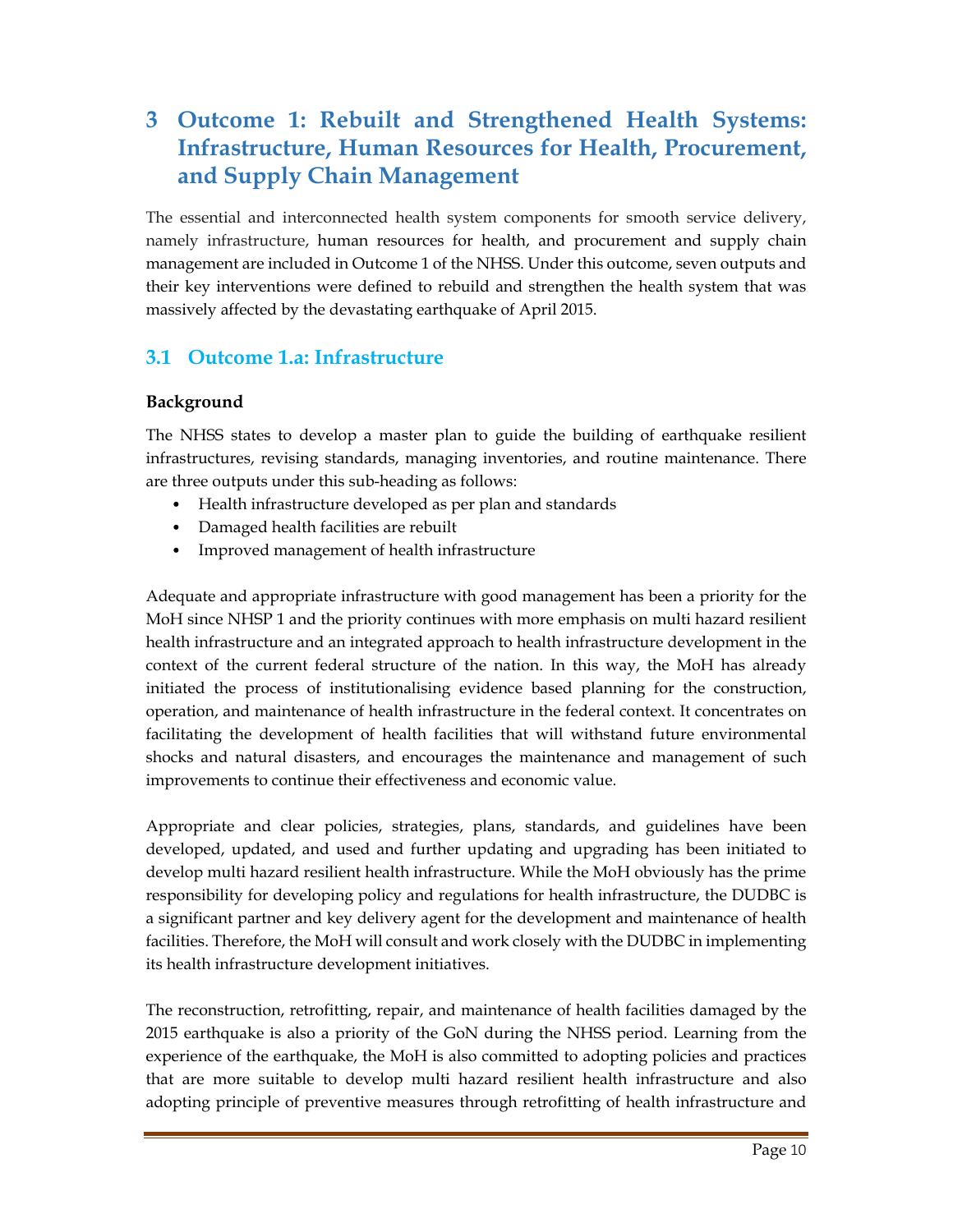preparing a multi-hazard disaster response plan during NHSP3. Hospitals and health facilities are critical elements of the state's emergency and recovery response to earthquakes and other disasters. Hospitals and health facility buildings not only have to protect occupants and medical staff, they need to remain functional in the post-disaster context to provide healthcare to casualties and act as a focus for humanitarian activities.

#### **Major Progress**

#### **Development of Nepal Health Infrastructure Development Standards 2074 (2017)**

- The MoH has adopted the Nepal Health Infrastructure Development Standard 2074 (NHIDS), which details the provision of all three components of the health infrastructure framework- physical infrastructure, human resources, and equipment. The Cabinet has already endorsed this document.
- The NHIDS forms the basis for rational planning for establishing and upgrading of health institutions on the basis of such factors as accessibility, catchment population, geography, availability of suitable land, condition of existing or nearby facilities and morbidity statistics and thereby, reducing haphazard construction of new or upgrading of existing facilities. An important departure from the past, this standard classifies health institutions according to health services, as opposed to number of beds (see



#### **Figure Classification of Health Facilities and Development of Standard Designs**

- **Figure 8: Concept for integrated health infrastructure development: infrastructure, human resources, and equipment**
- To complement the NHIDS, health institutions have been classified into five levels based on a minimum set of health services:
	- 1. Community level (Health Posts or Community Health Units)
	- 2. Primary Hospitals
	- 3. Secondary Hospitals
	- 4. Tertiary Hospitals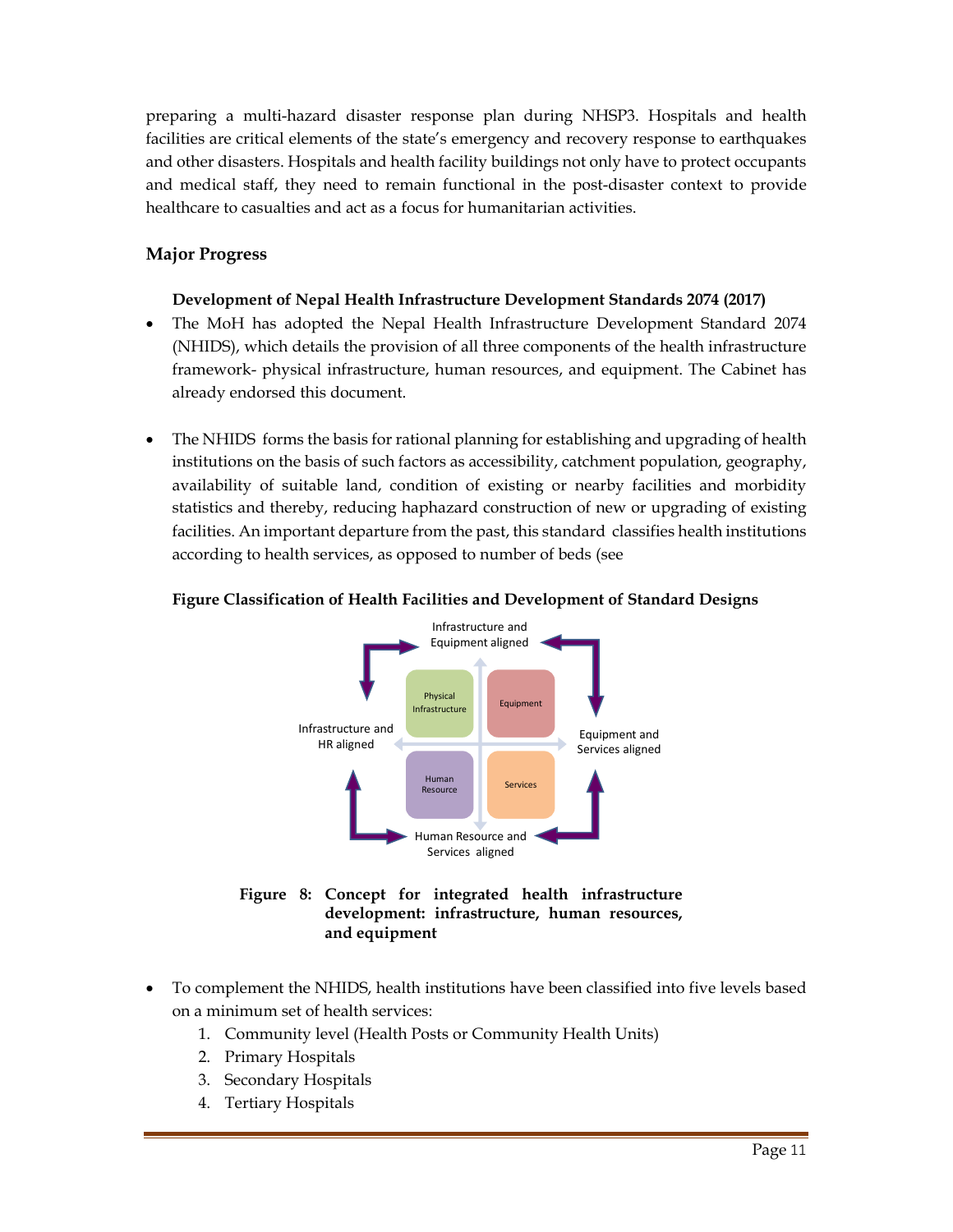- 5. Academic or Super-specialty hospitals
- Catchment population and geography (accessibility, linkage analysis, and transportation) form the basis for assigning the number of beds and identifying the required number of health workers. Standard drawings for each type of health institution have been developed to facilitate the delivery of quality health services.
- Using the Geographic Information System (GIS) component of the Health Infrastructure Information System (HIIS), the required level of service and existing condition of each facility in each new local authority was analysed against the new standards and projected service levels. Combined with current reconstruction and rehabilitation works (where appropriate), standard designs for different levels of health facility, and capital cost estimates for each facility were estimated to produce a seven year construction programme, named the Integrated Health Infrastructure Development Project (IHIDP). All of the above information was amalgamated to give a dataset for each of the seven new provinces.
- The MoH's IHIDP sets out a seven-year programme to meet the new standards and improved coverage required for the health infrastructure network under the federal system. While this programme proposes a pre-specified list of services for each level of health facility, the situation at each facility and at each level of government needs to be analysed.

#### **Reconstruction and Recovery Activities**

#### *Progress in construction of health facilities through EDPs*

 A total of 367 repair and reconstruction activities worth about 7.5 billion NPR was signed off by the GoN and EDPs. Out of the total, 276 have been completed and 91 are still under construction. A summary of progress made is presented below in Table 1.

|                  | <b>Total</b>      |           |                |                | <b>Type of Construction</b> |                     | Semi-                  |
|------------------|-------------------|-----------|----------------|----------------|-----------------------------|---------------------|------------------------|
| <b>Districts</b> | number<br>of MoUs | Completed | Ongoing        | Permanent      | Prefab                      | Repair/Retrofitting | Permanent<br>& Shelter |
| Bhaktapur        | 3                 | 3         |                | $\theta$       | 3                           | $\Omega$            | $\Omega$               |
| <b>Dhading</b>   | 49                | 41        | 8              | $\overline{2}$ | 34                          | 13                  | $\theta$               |
| Dolakha          | 46                | 36        | 10             | $\mathbf{1}$   | 38                          | 5                   | $\overline{2}$         |
| Gorkha           | 56                | 52        | 4              | $\mathbf{1}$   | 37                          | 3                   | 15                     |
| Kathmandu        | 5                 | 2         | 3              | 3              | $\overline{2}$              | $\Omega$            | $\theta$               |
| Kavrepalanchowk  | 37                | 13        | 24             | 5              | 30                          | $\overline{2}$      | $\Omega$               |
| Lalitpur         | 7                 | 7         |                | $\Omega$       | 7                           | $\Omega$            | $\theta$               |
| Makwanpur        | 9                 | 7         | $\overline{2}$ | $\mathbf{1}$   | 8                           | $\Omega$            | $\theta$               |
| Nuwakot          | 48                | 34        | 14             | $\mathbf{1}$   | 42                          | $\mathbf{1}$        | $\overline{4}$         |
| Okhaldhunga      | 7                 | 3         | $\overline{4}$ | $\theta$       | 7                           | $\mathbf{0}$        | $\theta$               |

#### **Table 3: Progress against MoU for repair and reconstruction through different EDPs**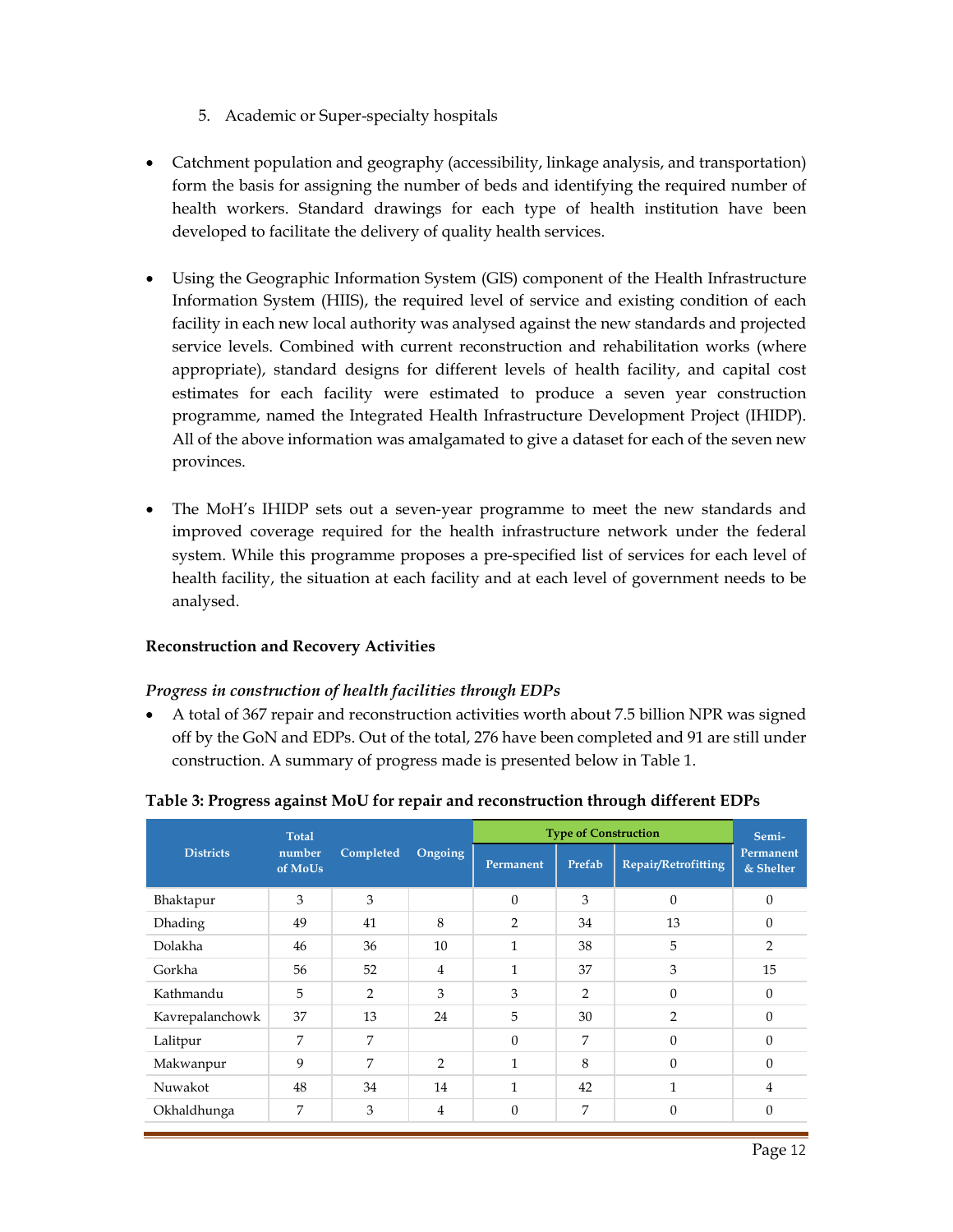| Ramechhap          | 16  | 10  | 6  |    | 14  |    |    |
|--------------------|-----|-----|----|----|-----|----|----|
| Rasuwa             | 18  | 17  |    |    | 13  |    |    |
| Sindhupalchowk     | 60  | 49  | 11 | ∍  | 31  | 5  | 22 |
| Sindhuli           |     |     |    |    |     |    |    |
| Solukhumbu         | h   |     |    |    | h   |    |    |
| <b>Grand Total</b> | 367 | 276 | 91 | 18 | 272 | 32 | 45 |

*Note:* 

- *1. Solukhumbu belongs to the category of Earthquake Medium Affected District but manty health facilities were damaged*
- *2. Sindhuli despite being within the hard hit district was not selected by any EDPs for any reconstruction/recovery activity*

|  | Table 4 : Progress against agreement with bilateral agencies |  |
|--|--------------------------------------------------------------|--|
|  |                                                              |  |

| <b>Agency</b> | <b>Work description</b>                                                        | <b>Progress</b>                                                                                                                                         |
|---------------|--------------------------------------------------------------------------------|---------------------------------------------------------------------------------------------------------------------------------------------------------|
| <b>JICA</b>   | Bir Hospital, Paropakar Maternity<br>Hospital, and Ampipal Hospital            | Construction underway in Bir Hospital and<br>Paropakar Maternity Hospital (to be<br>finished by February 2019), Design for<br>Ampipal hospital ongoing. |
| <b>KOICA</b>  | Nuwakot District Hospital and prefab<br>structures at ten health posts         | Ongoing                                                                                                                                                 |
| <b>KFW</b>    | Reconstruction of Rasuwa, Dolakha,<br>Gorkha, and Ramechhap district hospitals | Ongoing                                                                                                                                                 |
| <b>DFID</b>   | Health facilities in Sindhupalchok,<br>Ramechhap, and Dolakha                  | Completed Repair / Retrofitting and Prefab<br>construction                                                                                              |
| <b>USAID</b>  | Bahrabise PHCC                                                                 | Ongoing                                                                                                                                                 |
| <b>CHINA</b>  | Chautara and Manang hospitals                                                  | Preparatory survey completed                                                                                                                            |

#### *Damage Assessment of Health facilities*

- The information collected as a part of the Post Disaster Need Assessment (PDNA) was deemed not enough to plan for the reconstruction/repair/rehabilitation of the health facilities in the affected districts. This is because detailed engineering information was required to plan the next steps for infrastructure support, which would mean that each facility would need to be visited and assessed by a trained technical person. Such a Detailed Engineering Assessment for 14 severely affected districts was executed in 2015. A similar type of intervention was deemed necessary to prepare a plan for reconstruction activities for 17 medium affected districts. A detailed engineering assessment of 17 districts with the technical and financial support of the NHSSP was initiated from December 1 2016 to February 1 2017. GIZ also supported the process with its technical and logistics support. The data of this assessment has been uploaded into the web-based system which can be accessed from the link www.nhsp.org.np
- The major findings of the assessment are presented in the table below. A separate document with analysis is also being prepared with support from the NHSSP, which will be very important to the MoH for considering health facilities to be reconstructed or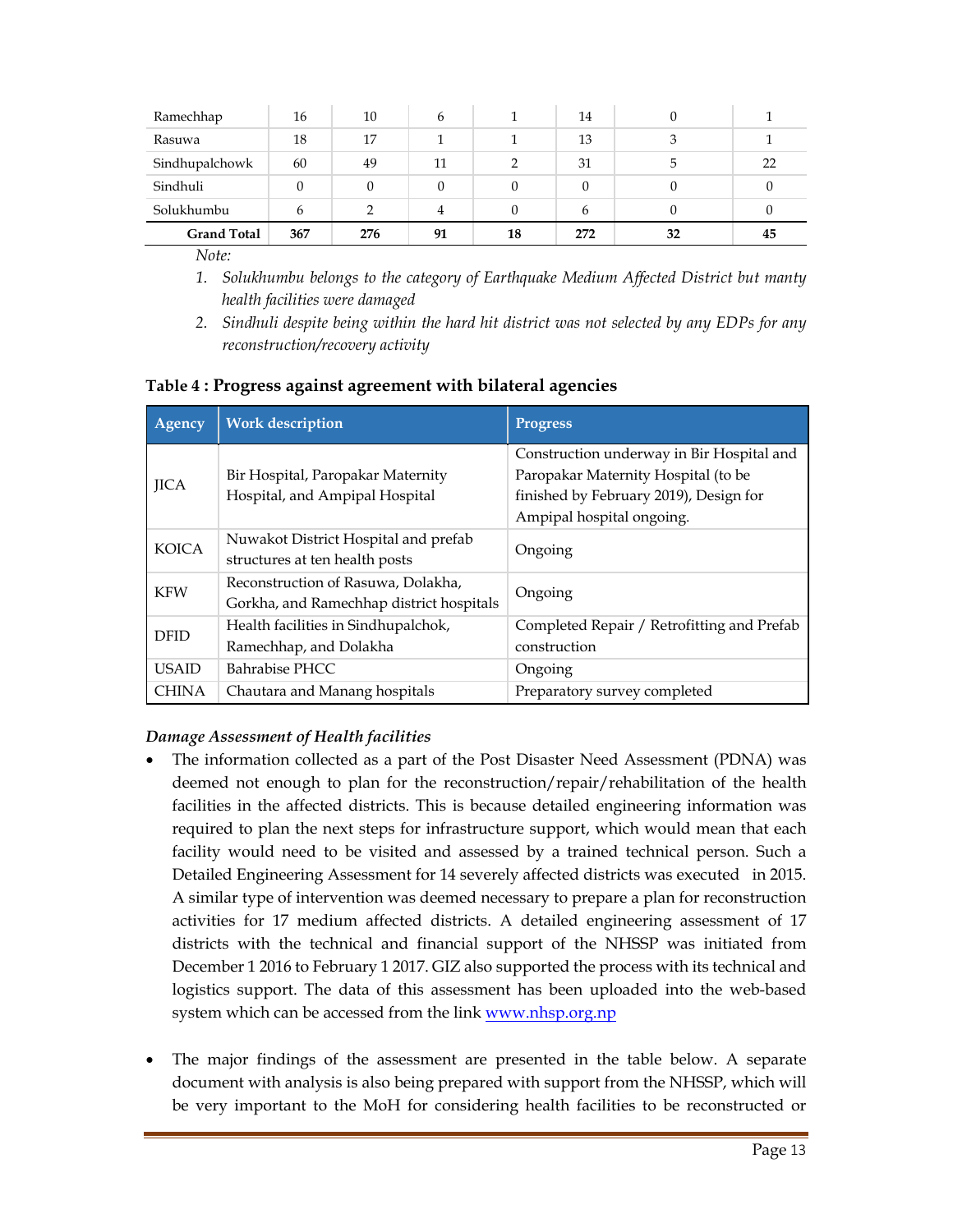retrofitted in 17 medium affected districts as a preventive measure against the next possible disaster.

| S.N            | <b>Description</b>                                                     | Number of<br><b>Building</b><br><b>Blocks</b> |
|----------------|------------------------------------------------------------------------|-----------------------------------------------|
|                | Health Facilities that do not own land/building                        | 116                                           |
| $\overline{2}$ | Building blocks of health facilities that need reconstruction          | 358                                           |
| 3              | Building blocks of Health facilities that need retrofitting            | 533                                           |
| 4              | Building blocks of Health facilities that need to be repaired          | 97                                            |
|                | Building blocks that were not damaged during the earthquake but do not |                                               |
|                | comply with seismic standards and are vulnerable for the next major    |                                               |
| 5              | earthquake in the area (high intensity as in the 14 district)          | 621                                           |
|                | Total                                                                  | 1725                                          |

| Table 5: Status of health facilities of 17 earthquake affected districts |  |
|--------------------------------------------------------------------------|--|
|--------------------------------------------------------------------------|--|

| Table 6: Health facilities without basic services (electricity, water supply, and road access) |  |  |  |
|------------------------------------------------------------------------------------------------|--|--|--|
|------------------------------------------------------------------------------------------------|--|--|--|

| <b>Districts</b>   | <b>Without</b><br>Electricity<br>Connection | <b>Without water</b><br>supply system | <b>Without roads</b><br>connection | <b>Without basic</b><br>services<br>(electricity, water<br>supply, and road<br>access) |
|--------------------|---------------------------------------------|---------------------------------------|------------------------------------|----------------------------------------------------------------------------------------|
| Arghakhanchi       | 3                                           | $\overline{4}$                        | $\mathbf{0}$                       | $\Omega$                                                                               |
| Baglung            | 1                                           | 5                                     | 12                                 | $\theta$                                                                               |
| Bhojpur            | 46                                          | 6                                     | 7                                  | 1                                                                                      |
| Chitawan           | 6                                           | 3                                     | 3                                  | $\Omega$                                                                               |
| Dhankuta           | 3                                           | 4                                     | $\boldsymbol{0}$                   | $\mathbf{0}$                                                                           |
| Gulmi              | 13                                          | 13                                    | 3                                  | $\overline{2}$                                                                         |
| Kaski              | $\Omega$                                    | 3                                     | 4                                  | $\boldsymbol{0}$                                                                       |
| Khotang            | 36                                          | 15                                    | 26                                 | $\overline{4}$                                                                         |
| Lamjung            | 13                                          | 12                                    | 19                                 | 3                                                                                      |
| Myagdi             | 7                                           | 1                                     | 11                                 | $\theta$                                                                               |
| Nawalparasi        | 11                                          | 10                                    | $\theta$                           | $\mathbf{0}$                                                                           |
| Palpa              | 26                                          | 15                                    | $\mathbf{1}$                       | $\mathbf{0}$                                                                           |
| Parbat             | $\overline{4}$                              | 6                                     | 4                                  | 1                                                                                      |
| Sankhuwasabha      | 13                                          | $\overline{2}$                        | 20                                 | 1                                                                                      |
| Solukhumbu         | 13                                          | 5                                     | 22                                 | $\overline{2}$                                                                         |
| Syangja            | 9                                           | 11                                    | 1                                  | $\boldsymbol{0}$                                                                       |
| Tanahu             | 7                                           | 7                                     | 6                                  | 1                                                                                      |
| <b>Grand Total</b> | 211                                         | 122                                   | 139                                | 15                                                                                     |

#### *Formation of Project Coordination Unit (PCU)*

 The MoH has established a PCU for reconstruction and recovery work. Its staff members have been oriented on health infrastructure development process and exposure has been provided to different health facility sites. With the limited size of technical staff members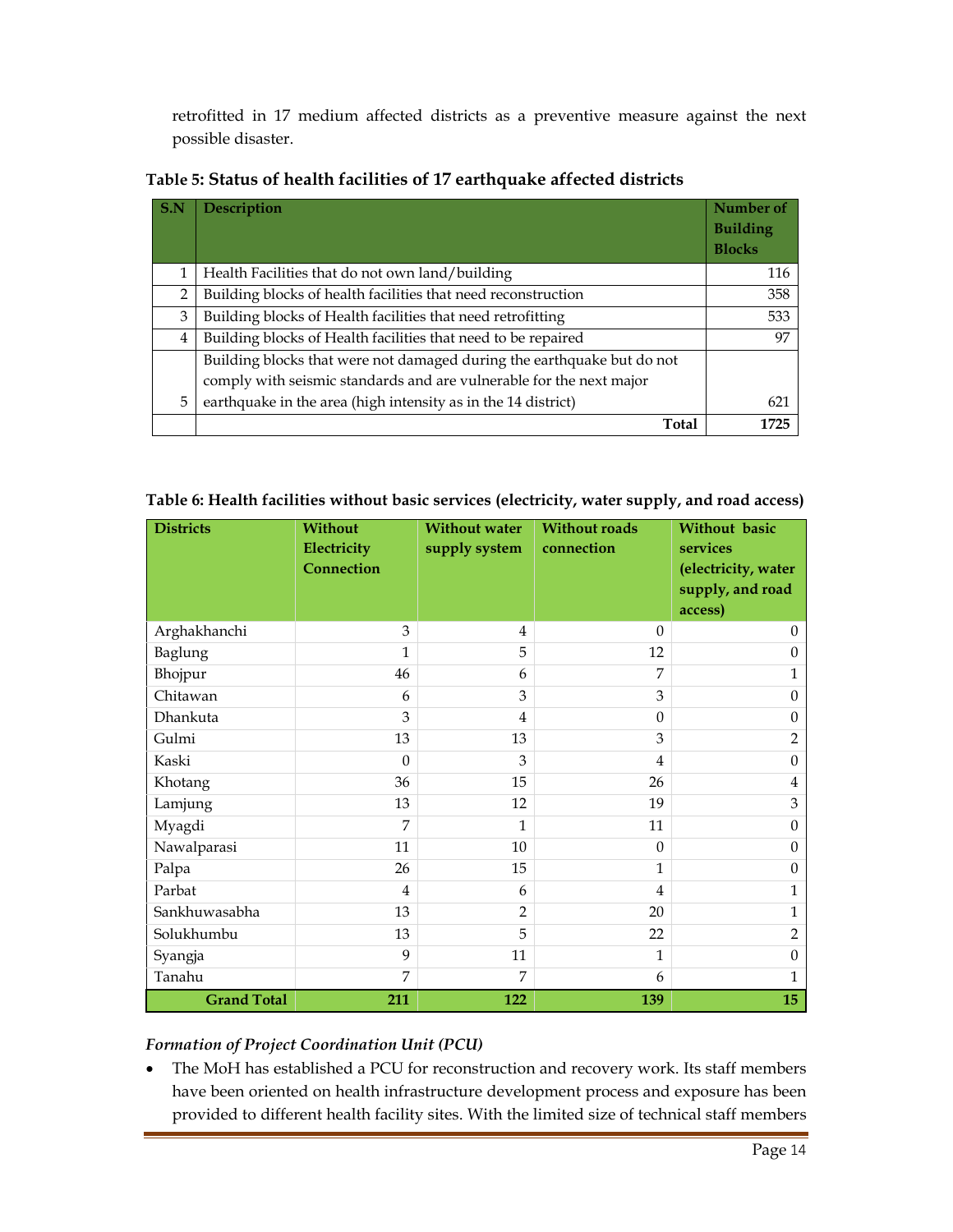and limited support from other agencies, the PCU has not been able to achieve the envisaged speed for the reconstruction work.

#### *Retrofitting of two Major Hospital*

- As planned in the AWPB, the MoH is moving forward for the retrofitting of two major hospitals with technical and financial support from DFID. The MoH selected the two hospitals based on agreed prioritisation criteria. The technical viability of the retrofitting, its values for money and other technicalities involved in the process is yet to be confirmed, this process of conformity will be led by the DUDBC in conjunction with the MoH's Infrastructure Development Technical Team supporting the retrofitting process. As for the technical part, so far different types of testing (destructive and non-destructive material testing and geo-technical investigation) have been completed and building assessments were also conducted with technical support from the NHSSP together with DUDBC and PCU (MoH) personnel as part of capacity enhancement technical support. A retrofitting dissemination and sharing programme was also organised in Pokhara and Kathmandu.
- Site surveys have been conducted, drawings of all the existing blocks have been prepared, and a consultation has been carried out with the stakeholders on functional retrofitting requirements and solutions. Bidding designs, estimates, and bidding documents have been prepared for the decanting strategy. The strategy for equipment decanting and the reinstallation process is also under study. The retrofitting involves three types of interventions, which are as follows:
	- Structural Retrofitting
	- Non-structural Retrofitting
	- Functional retrofitting
- Following a rigorous and systematic review process, the Western Regional Hospital (Pokhara) and Bhaktapur District Hospital (Bhaktapur) were selected in a joint session with the MoH, DUDBC, and DFID for retrofitting and rehabilitation works. The selection was formally confirmed and recorded in an agreement made between the MoH and DFID for retrofitting and rehabilitation works.

#### **Regular Construction Activity**

#### *Progress in Construction through the DUDBC*

 Improvement in the completion rate of building construction of health facilities through the DUDBC relative to earlier years has been observed. While in the year 2015/26, out of 676 projects 131 were completed, in the year 2016/17 out of 704 projects, 228 have been completed (Table 5). In addition, the number of sick projects are reducing in large numbers. The reduction of sick projects has, in part, been achieved by continuous followups by the DUDBC with initiating actions and penalties against the contractors delaying work or non-complying with the standard working procedures and specifications. However, the DUDBC still needs to make more follow-ups on sick projects that have been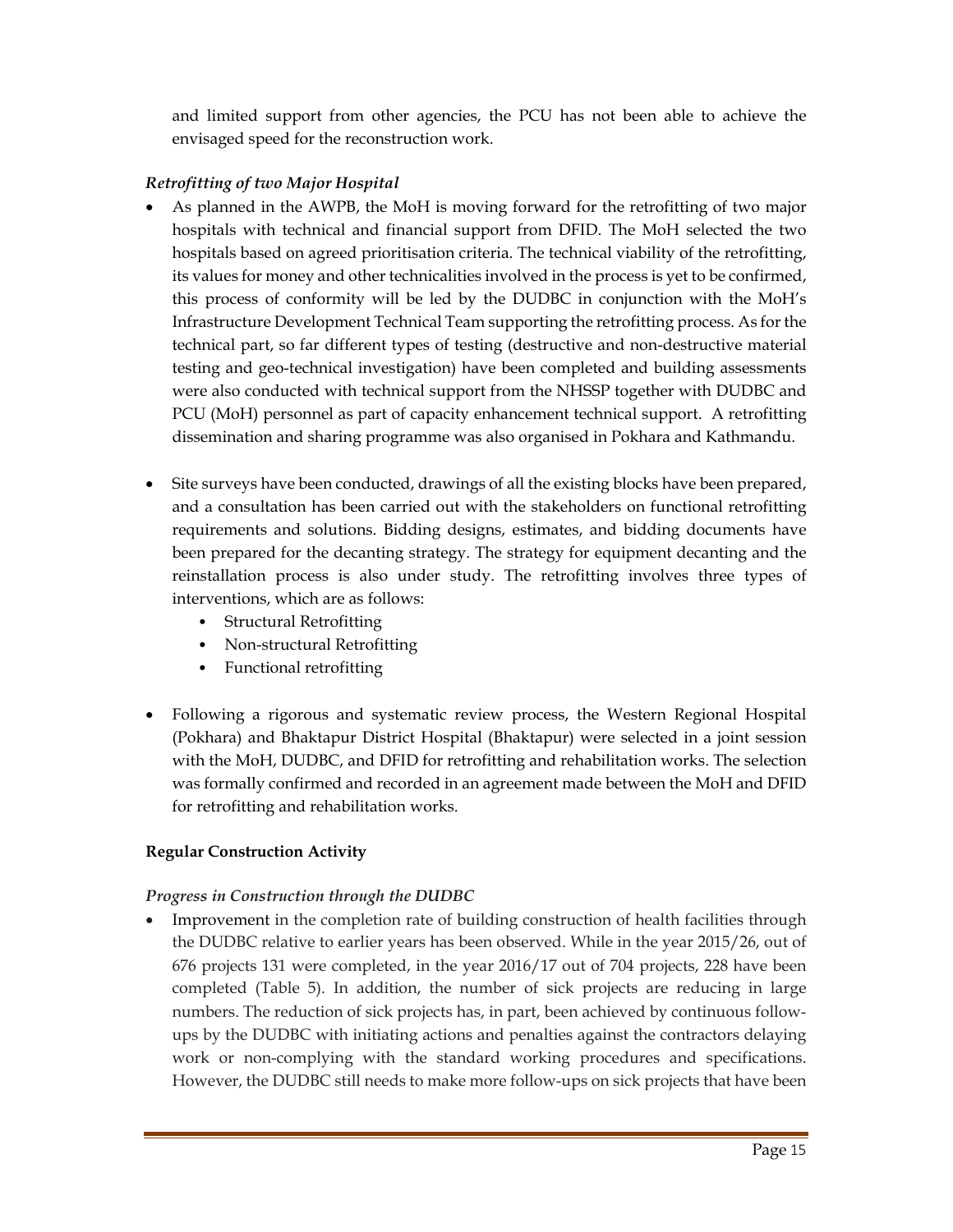ongoing for many years. Priority must be given to scrutinising the issues of individual projects to resolve them as soon as possible.

| <b>Progress Status</b>                     | Carried over the previous<br>years before 2016/17 | Works planned in<br>fiscal year 2016/17 |
|--------------------------------------------|---------------------------------------------------|-----------------------------------------|
| Work Completed                             | 228                                               |                                         |
| Work up to Finishing, Electrification,     | 166                                               | 1                                       |
| Sanitation                                 |                                                   |                                         |
| Work up to RCC in Fourth Floor/Roofing     | $\overline{2}$                                    |                                         |
| Work up to RCC in Third Floor/Roofing      | 8                                                 |                                         |
| Work up to RCC in Second Floor/Roofing     | 54                                                | 1                                       |
| Work up to RCC in First Floor/Roofing      | 66                                                | 3                                       |
| Work up to Sill Level/Wall of Third Floor  | $\mathbf{1}$                                      | 7                                       |
| Work up to Sill Level/Wall of Second Floor | 45                                                | 1                                       |
| Work up to Sill Level/Wall of First Floor  | 46                                                | 1                                       |
| Work up to Foundation/DPC Level            | 35                                                | 73                                      |
| Work Ordered                               | 23                                                | 200                                     |
| Tender Called                              | 5                                                 | 34                                      |
| Design and Cost Estimate                   | 25                                                | 27                                      |
|                                            | 704                                               | 348                                     |
| Total of Ongoing and new Projects          | 1052                                              |                                         |

**Table 7: Progress status of ongoing health infrastructure construction**

*Note: The status of the projects that have been authorised by the MoH to the DUDBC for the fiscal year 2017/18 (2074/75) has not been reported since the authorisation this year was delayed significantly due to different unavoidable circumstances. A total 258 projects have been authorised this fiscal year to the DUDBC.* 

#### **Development of policy/standard and capacity enhancement**

- One of the priority of MoH is to develop the policy/ standards on health infrastructure and to implement the capacity enhancement activities for the development of multihazard resilient health infrastructure. In this context, gaps are identified on existing policy/standards on health infrastructure. Under the programme and with support from DFID, the MoH has initiated the process of developing standards on Health Infrastructure Seismic Retrofitting Standards in conjunction with the DUDBC. The process will be led by the DUDBC with support from the NHSSP. A national level workshop with national and international experts was recently organised to decide on a way forward to get the standards prepared that meet international standards.
- The MoH, with support from the NHSSP, also prepared the Earthquake Performance Appraisal Report, which elaborates an overview of Disaster Risk Reduction (DRR) activities and policies concerning the MoH. In addition, the Climate Change and Health Infrastructures Framework, a road map document, was also prepared.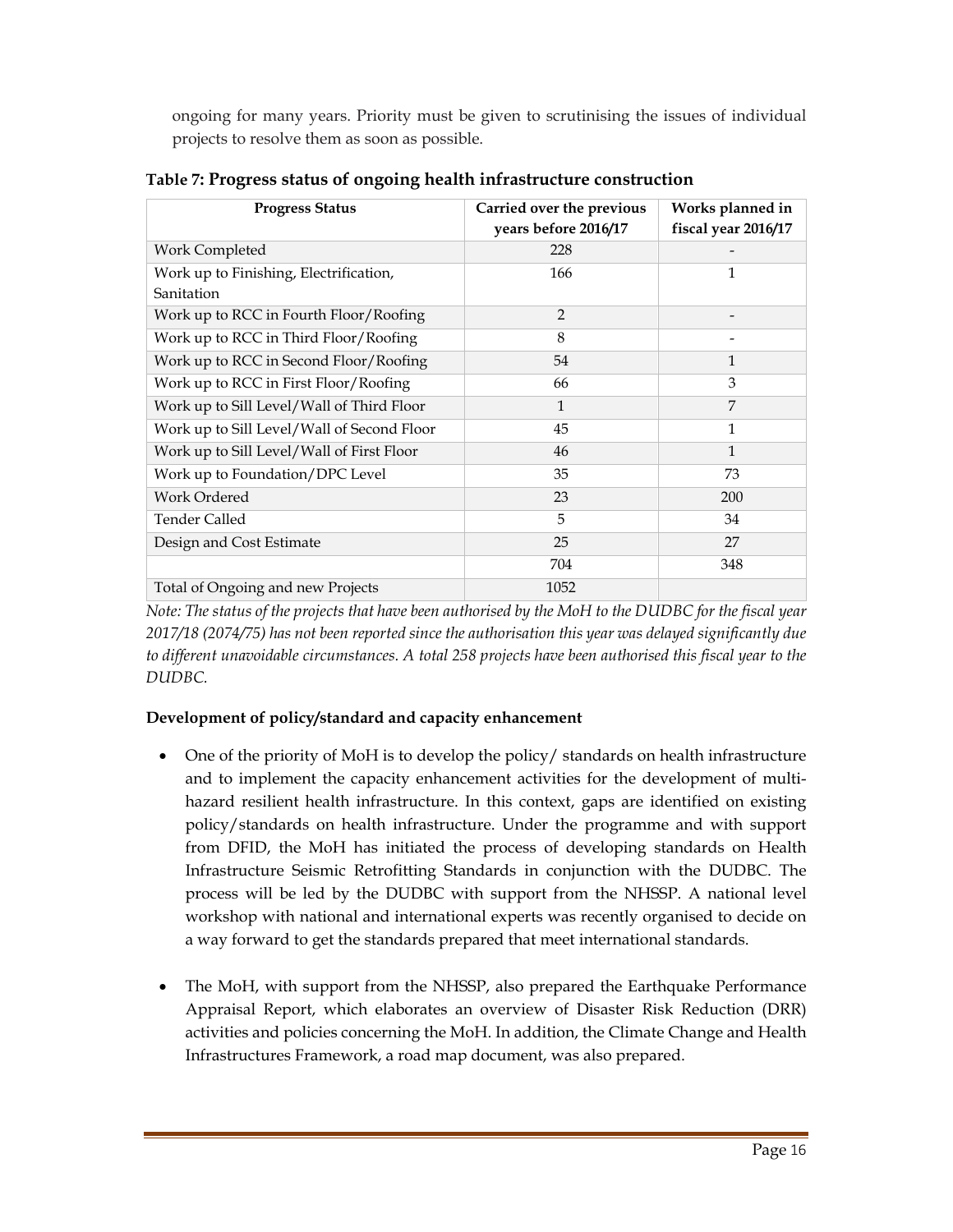The MoH has conducted a Training Needs Assessment (TNA) with support given by the NHSSP to the MoH, DUDBC, and other private stakeholder officials and representatives for building an enabling environment for the development of multi-hazard resilient health infrastructure. A list of essential training needs for the health infrastructure development sector has also been formalised. The Health infrastructure Policy Development Workshop as routed by the TNA was completed recently in November 2017 participated in by major stakeholders.

#### **Major Challenges**

- No systematic mechanism to retain institutional memory when concerned staff are transferred
- Institutional structure and functions of the MoH and DUDBC remain uncertain in the federal context
- The capacity and willingness of the LGs to adopt standard practices for infrastructure and adhere to quality compliance
- Incomplete HIIS database (updated for 31 districts only) causing difficulty in assessing the vulnerability of all the health facilities spread across the nation, including its impact on preparing realistic disaster response plan (mitigation and preparedness)
- No clarity on the role of federal, provincial, or local government in developing the health infrastructure

#### **Way Forward**

- Orientation to stakeholders at the local level on the Health Infrastructure development process, existing codes, standards, by-laws, and other relevant policies
- Preparing the MoH for direct involvement at the local level with regard to health facility construction as the roles and responsibilities of the DUDBC in the federal context are not clear
- Development of regular update mechanisms for the continual updating of the HIIS database to reflect the current state of infrastructure and other statuses relating to the health facilities of Nepal
- Execution of analysis for different contexts including repair, reconstruction and upgrading, disaster risk reduction, and climate change induced hazard mitigation for health facilities

## 3.2 Outcome 1.b- Human Resources for Health

#### **Background**

To gear up for the delivery of quality health services, focus is given to strengthening the production, deployment, and retention of human resources as reflected in the following two outputs of NHSS regarding HRH:

 Improved availability of human resources at all levels with a focus on rural retention and enrolment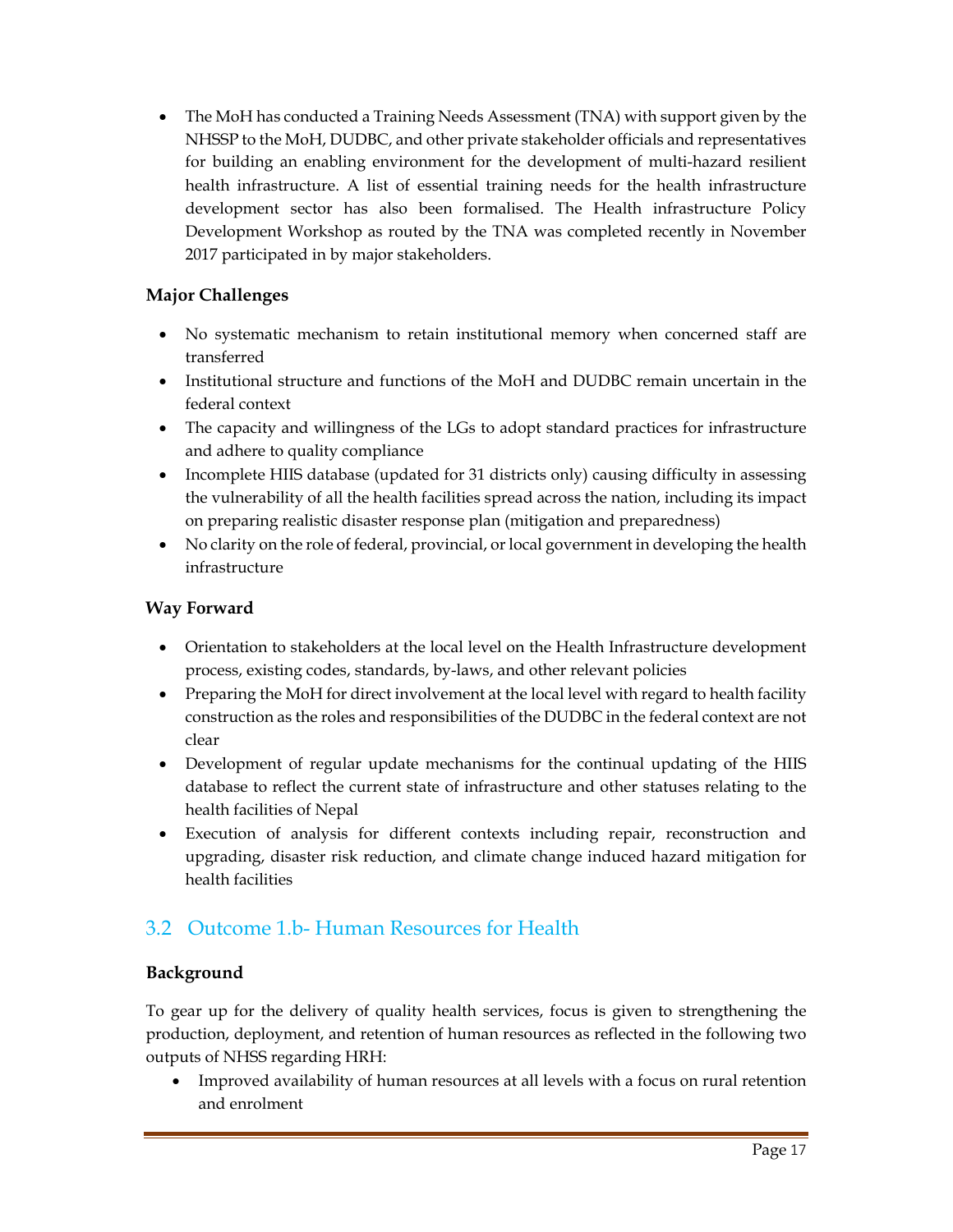• Improved medical and public health education and competency

Delivering quality health services requires the availability of a skilled health workforce. The National Health Policy 2014 and NHSS recognise the importance of planning, producing, retaining, and developing skilled human resources to deliver affordable and effective health services.

The management of HRH in Nepal is informed by policies and principles of public service management: the Nepal Civil Service Act 1992, Nepal Civil Service Regulations 1993, Nepal Health Service Act 1997, Nepal Health Service Regulations 1999, Health Worker and Health Institution Security Act 2010, and the Health Worker and Health Institution Security Regulations 2012. The recent Staff Adjustment Act has added a new dimension to this context.

#### **Major Progress**

The annual report of the DoHS for 2016/17 has highlighted the vacancy fulfilment rates (particularly for doctors in three provinces: 5, 6, and 7) as 44%, 45%, and 39% respectively compared to 2015/16 data that revealed that the availability of medical officers at the hospitals was only 36% (NHSS (2015-2020) OP1b1.1), indicating slight improvements but still a big challenge in retaining doctors particularly in rural parts of the country. On the other hand, data on the availability of nursing staff was found to be much better (99%) in province 7 compared to the other provinces, this could be related to the adequate local supply and effective recruitment process.

Regarding the availability of the health workforce in Nepal, the WHO global strategy for Nepal estimated needs of approximately six per 1,000 population factoring in all cadres (one medical doctor, two nursing staff, and three paramedics). In 2016, Nepal's health workforce availability (173,376) was estimated at 4.45 doctors (Professional Councils, HR registry data collected in 2017), nurses/midwives and paramedics, substantial progress against the values reported in 2012 captured total of 54,177 health workers employed in Nepal by the DoHS and in private hospitals, which illustrated a density of only 0.7 doctors and nursing workforce per 1000 population (NHSSP 2013: HRH assessment 2012 in Human Resources for Health Nepal Country Profile). The final draft of a Human Resources for Health Strategic Roadmap is being prepared with the support from the WHO this FY. A total of 5,417 Human resources for health were trained in FY 2016/17 by the National Health Training Centre (NHTC) (NHTC annual report 2073/74) as follows:

- Doctors- 1,000
- Nurses- 3,620
- Public Health Officers and other health professionals-797

The NHTC maintains a record of all approved trainings undertaken by health workers within the government system (TIMS). The NHTC completed around 90% of their 072/073 training work plan.

#### **Challenges**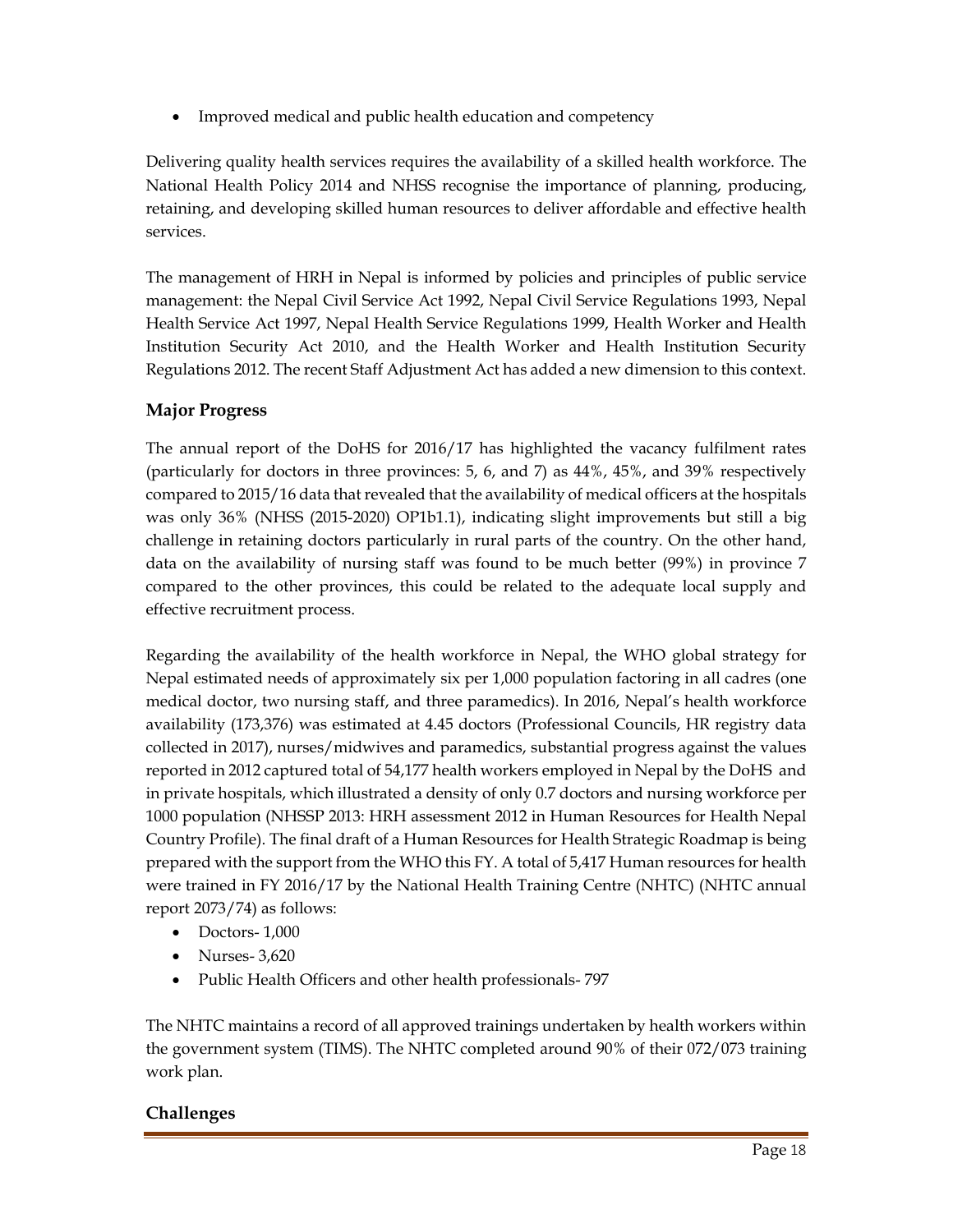- Long process for recruitment; it usually takes about one year from the phase of deciding how many vacancies there are to the deployment process
- Retention of health workers remains a challenge, often due to a lack of a motivational packages (financial-non financial) for remote areas
- High prevalence of unregulated dual practice (The Britain Nepal Medical Trust [BNMT] 2014: A Desk Review Report: Key Issues, Challenges, and Gaps in Human Resources for Health in Nepal and Recommendations to the MoH and Development Partners for Action).
- Performance and productivity poorly matched with career opportunities and other benefits
- Unacceptable levels of absenteeism of skilled health care providers (Human Resources for Health Strategic Plan 2011-2015 final draft ) mainly due to long duration of deputation (*Kaaj* and study leave), too many and too frequent in-service training programmes without proper linkages amongst them
- During this FY, the majority of the Comprehensive emergency obstetric and neonatal care (CEONC) hospitals are facing an acute shortage of skilled human resources particularly due to delays in local contracting by the municipal Palikas (Routine monitoring findings FHD/NHSSP).

#### **Way Forward**

- A fast recruitment process is expected once the provincial/local recruitment process is in place. The centre should play a stimulating role in fulfilling the existing vacant posts.
- Capacity development of provincial and local government to implement the HRH Strategic Roadmap
- Strengthen partnerships with academic health institutions and Council for Technical Education and Vocational Training to support HRH needs, particularly in rural and remote areas
- Develop a deployment strategy for MBBS and specialised doctors (MD, MS) graduated with government scholarship
- Develop an HRH retention strategy and guidelines (financial and non-financial package)
- Develop procedures for task-shifting
- Revise in-service training programmes in order to minimise absenteeism:
	- Implement e-Health Strategy for continuous health and medical education
	- Integrate all relevant short courses and harmonise training programmes
	- Scale up blended learning training approach and on the job training (OJT)
	- Initiate partnerships with professional councils to establish an accredited continuous professional development (CPD) systems in Nepal for systematic process of re-licensing
	- Produce distance-learning materials for health workers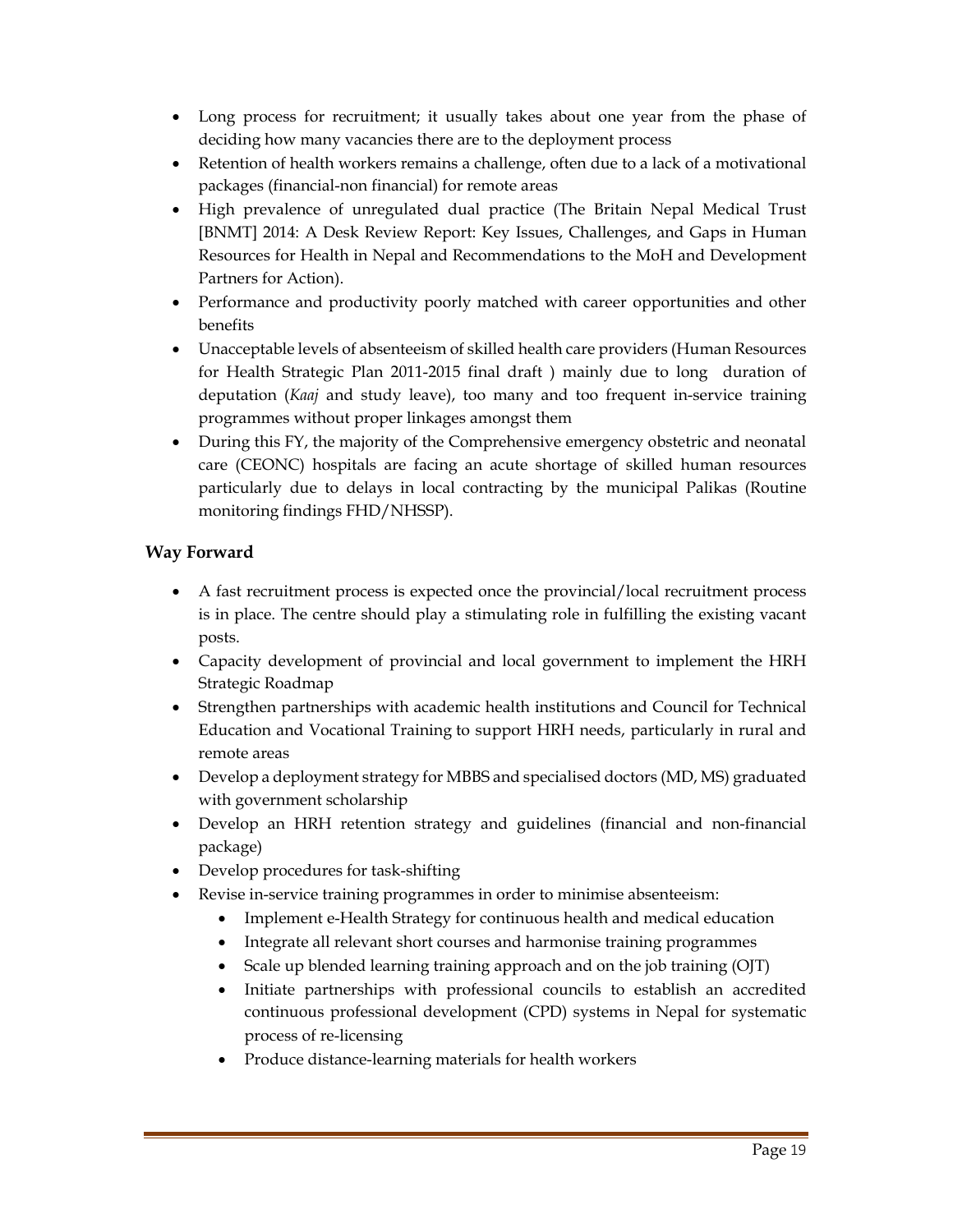## **3.3 Outcome 1.c Procurement and Supply Chain Management**

#### **Background**

This sub-outcome of the NHSS envisions reforming the procurement and logistics systems for capacity enhancement in supply chain management and the implementation of innovative approaches. It has two outputs:

- Improved procurement system
- Improved supply chain management

In public procurement, the public purse is involved. The principles of economy, efficiency, efficacy, competition, accountability, and transparency in procurement procedures lead towards Value for Money (VfM). The MoH is considering a strategic reform effort as procurement management and supply chain management reform initiatives to provide quality health services.

Procurement management in the health sector consists of preparing and operating the Technical Specification Bank (TSB), Logistics Management Information System (LMIS), Inventory Management System (IMS), Annual Procurement Plan (APP), Master Procurement Plan (MPP), and the Consolidated Annual Procurement Plan (CAPP) and their effective implementation to ensure their timely delivery and the distribution of medical goods and equipment.

#### **Major Progress**

In the fiscal year 2016/17, the MoH has made good progress in improving the performance of procurement management. The following targets have been achieved:

- The formation of a nine member CAPP monitoring committee (CAPP-MC) under the chairmanship of the Director General (DG) of the DoHS, and the endorsement of the terms of reference (ToR) of the CAPP-MC
- The CAPP for medical goods and equipment and other services has been made within the specified timeframe
- The TSB was restructured
- The codification of drugs (108 Drugs) and equipment (1089 equipment) has been completed and uploaded in Logistics Management Division's (LMD's) website
- Two e-GP trainings in procurement were conducted at the central level
- Multi-year procurement is ongoing for specified medical items and is planned to expand to other items in coming years as well
- The Electronic Bidding System (e-GP-I) for the procurement of medical goods and equipment is well practiced and now progressing towards to electronic government procurement (e-GP-II) execution (3 bids) as well
- Standard Bidding Documents (SBDs) for health sector procurement (2 SBDs) have been drafted and sent for approval to Public Procurement Monitoring Office (PPMO)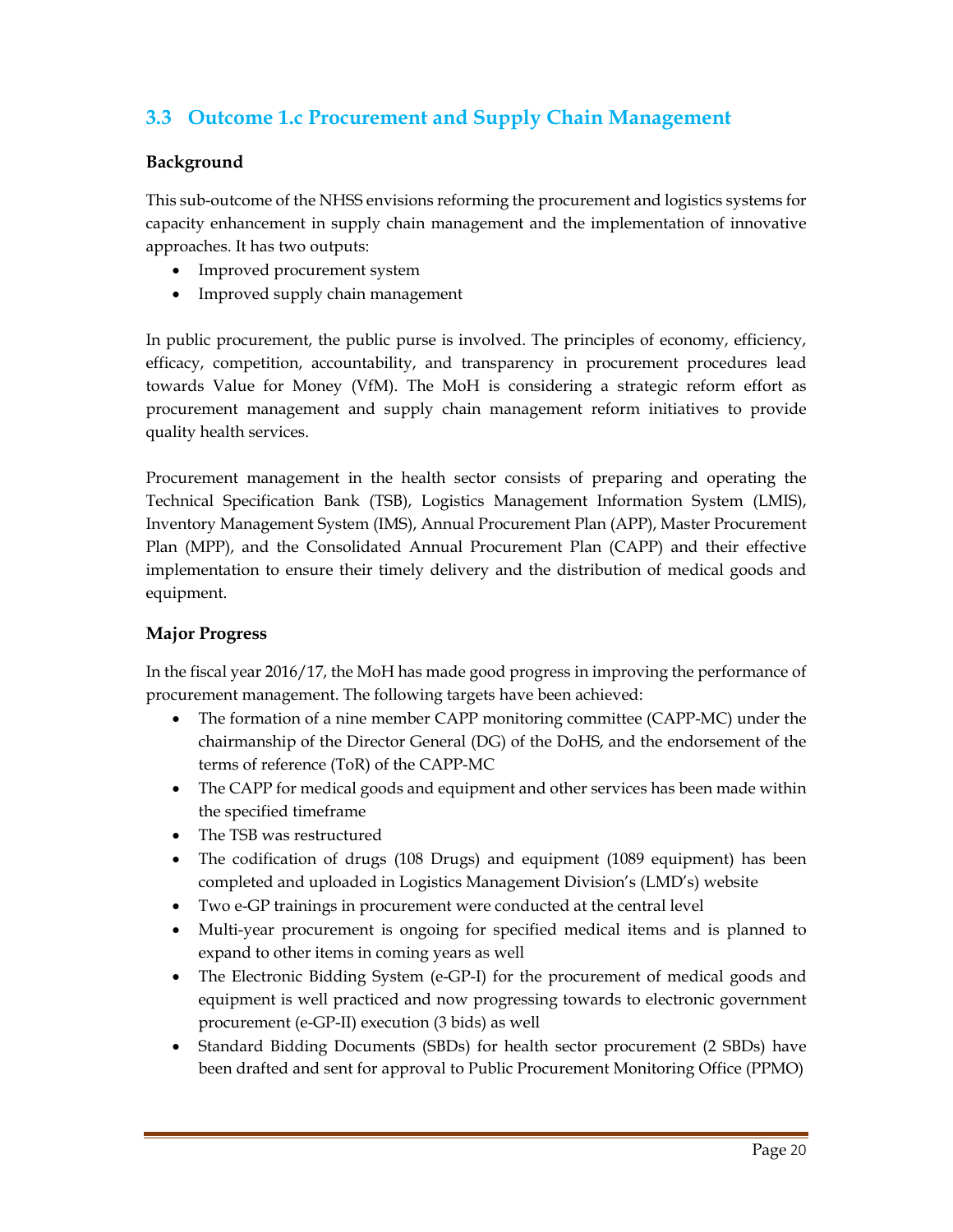The following tables summarise the overall procurement management function of last FY 2016/17 and FY 2017/18 in the DoHS.

| SN             | <b>Division of DoHS</b>                                         | 2016/17<br><b>CAPP</b><br><b>Budget</b> | 2016/17<br><b>CAPP</b><br><b>Actuals</b> | 2017/18<br><b>CAPP</b><br><b>Budget</b> | 2017/18<br><b>CAPP</b><br>Plan |
|----------------|-----------------------------------------------------------------|-----------------------------------------|------------------------------------------|-----------------------------------------|--------------------------------|
| 1              | Logistic<br>Division<br>Management<br>(LMD)                     | 1285.87                                 | 1285.87                                  | 165.00                                  | 162.05                         |
| $\overline{2}$ | Child Health Division (CHD)                                     | 881.92                                  | 566.82                                   | 500.00                                  | 472.19                         |
| 3              | Family Health Division (FHD)                                    | 912.65                                  | 236.22                                   | 380.00                                  | 368.54                         |
| $\overline{4}$ | Epidemiology & Disease Control<br>Division (EDCD)               | 161.32                                  | 160.28                                   | 375.00                                  | 371.79                         |
| 5              | Management Division                                             | 69.20                                   | 43.66                                    | 70.00                                   | 68.52                          |
| 6              | Health<br>Service<br>Primary<br>Revitalisation Division (PHCRD) | 814.23                                  | 606.38                                   | 945.00                                  | 942.65                         |
|                | <b>Total</b>                                                    | 4125.19                                 | 2899.23                                  | 2435.00                                 | 2385.73                        |

**Table 8 Analysis of CAPP with estimated budget (in million NPR)**

- *Use of the TSB:* Since FY 2017/18, the TSB have been scientifically restructured and mandatorily used by the DoHS and its all divisions.
- *Changing Cost Estimation practices:* Endorsements of all final rates are made within the cost estimates and approved by the DG of the DoHS within the agreed CAPP timeframe.
- *Cost savings in procurement expenditures:*In FY 2016/17, the total budget for procurement remains NPR 4201.98 million and out of this budget and programme, NPR 3427.47 is estimated as a procurement cost of the drugs and equipment. Whereas the LMD using open bid competition, the actual bid value remains NPR 2859.16 only and thus NPR 568.31 cost savings in procurement occurred. Compared to cost estimates, there have been savings of about 17%.

| <b>SN</b>      | <b>Division of DoHS</b>                            | 2016/17<br><b>Budget</b> | 2016/17<br>Cost<br><b>Estimates</b> | 2016/17<br><b>CAPP</b><br><b>Actuals</b> | Cost<br><b>Savings</b> |
|----------------|----------------------------------------------------|--------------------------|-------------------------------------|------------------------------------------|------------------------|
| 1              | <b>Division</b><br>Logistic<br>Management<br>(LMD) | 1415.40                  | 1403.80                             | 1285.87                                  | 117.93                 |
| $\overline{2}$ | Child Health Division (CHD)                        | 881.92                   | 943.74                              | 819.17                                   | 124.57                 |
| 3              | Family Health Division (FHD)                       | 912.65                   | 730.51                              | 655.51                                   | 75.00                  |
| $\overline{4}$ | <b>EDCD</b>                                        | 161.30                   | 197.87                              | 160.28                                   | 37.59                  |
| 5              | Management Division                                | 69.20                    | 53.85                               | 43.66                                    | 10.19                  |

#### **Table 9 Procurement expenditure analysis (in million NPR)**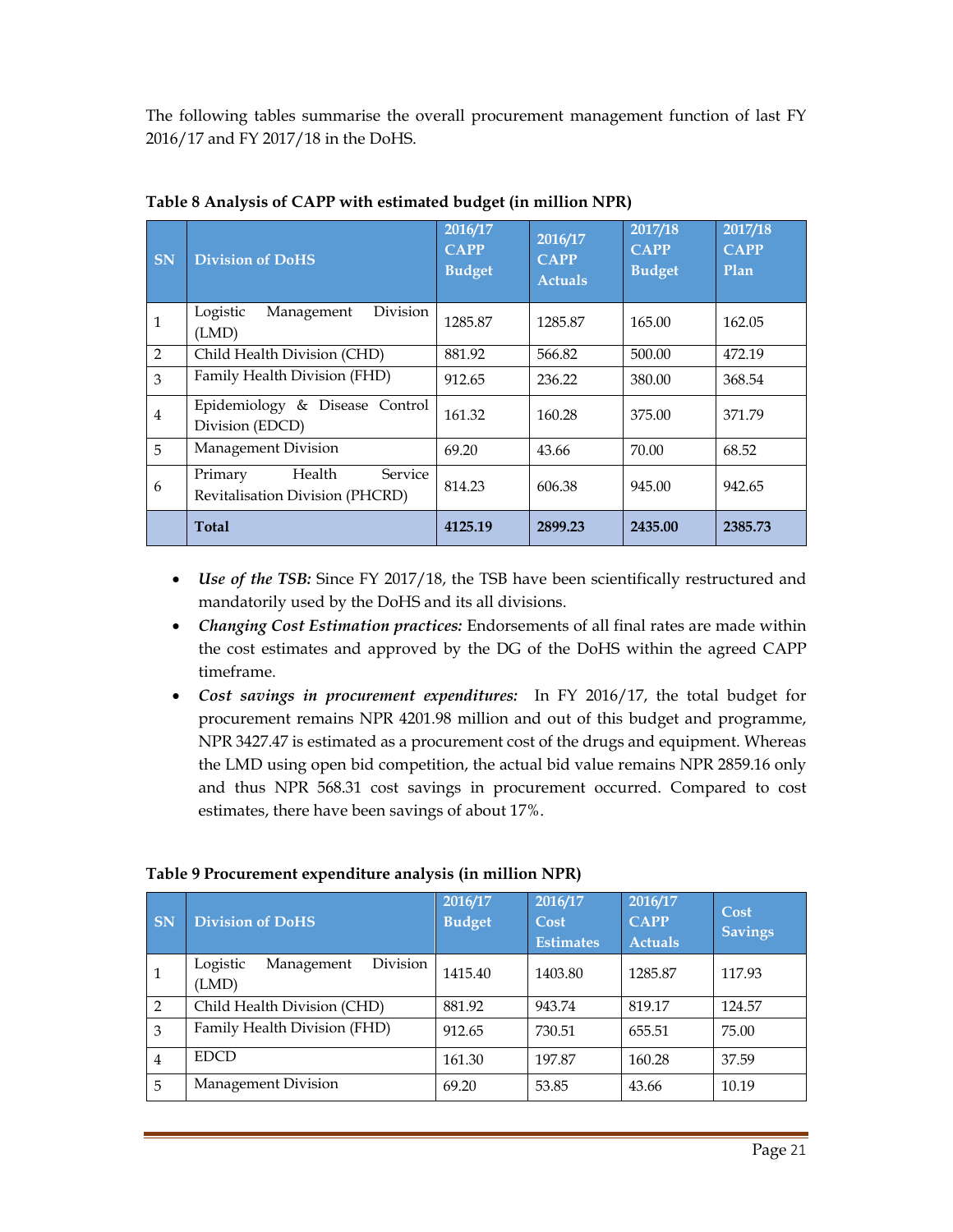| $\mathbf{6}$ | Primary<br>Revitalisation Division (PHCRD) | Health | Service | 814.20  | 850.09  | 606.38  | 243.71              |
|--------------|--------------------------------------------|--------|---------|---------|---------|---------|---------------------|
|              | <b>Total</b>                               |        |         | 4201.98 | 3427.47 | 2859.16 | 568.31<br>$16.58\%$ |

- *Approval of Bidding Documents:*The LMD has drafted two sets of SBDs for the procurement of drugs and equipment and has sent them to PPMO for approval.
- *Procurement Type and Modality:* **The** LMD/DoHS is using open, competitive, and transparent modality of bidding in practice. The open bid method is the most commonly used method (85.15%) in the DoHS for the procurement of drugs, medical equipment, hospital devices, contraceptives, cold chain equipment, insecticides, and other health facilities.

| $\mathbf S$<br>$\overline{\mathbf{N}}$ | Procurement<br>Type<br>Procurement<br><b>Modality</b> | Goo<br>$\rm ds$ | <b>Work</b><br>$\mathbf{s}$ | <b>Consultin</b><br>g Services | Non-<br>Consultin<br>g Services | Total no.<br>of<br>Contract<br>S | $\frac{0}{0}$<br>of<br>modalit<br>V<br>used | $\frac{0}{0}$<br>of<br>total<br>modalit<br>y |
|----------------------------------------|-------------------------------------------------------|-----------------|-----------------------------|--------------------------------|---------------------------------|----------------------------------|---------------------------------------------|----------------------------------------------|
| $\mathbf{1}$                           | Bid<br>Open<br>Method (ICB)                           | 116             |                             | $\overline{\phantom{a}}$       |                                 | 116                              | 66.29                                       | 85.15                                        |
| 2                                      | Bid<br>Open<br>Method<br>(NCB)                        | 28              | 3                           | $\overline{2}$                 |                                 | 33                               | 18.86                                       |                                              |
| 3                                      | Sealed<br>Quotation<br>Method (SQ)                    | 8               | $\mathbf{1}$                |                                |                                 | 9                                | 5.14                                        | 12.57                                        |
| $\overline{4}$                         | Catalogue<br>Shopping<br>(CS)                         | 13              |                             |                                |                                 | 13                               | 7.43                                        |                                              |
| 5                                      | Direct<br>Purchase (DP)                               | 3               |                             |                                |                                 | 3                                | 1.71                                        | 1.71                                         |
| 6                                      | Other Method                                          |                 | $\overline{\phantom{0}}$    | $\overline{\phantom{a}}$       | $\mathbf{1}$                    | $\mathbf{1}$                     | 0.57                                        | 0.57                                         |
|                                        | <b>Total</b>                                          | 168             | $\overline{4}$              | $\overline{2}$                 | $\mathbf{1}$                    | 175                              | 100                                         | 100                                          |
|                                        | of<br><b>Type</b><br>Procurement                      | 96%             | $2.29\%$                    | $1.14\%$                       | 0.57%                           | 175                              | 100                                         | 100                                          |

#### **Table 10 Selection of procurement type and modality in FY 2016/17**

As seen in the table above open bid method was most commonly used method (84.57%) for the procurement of drugs and equipment in FY 2016/17 which indicates towards openness, transparency, and competition in procurement is one of the indications of increasing VfM of health facility expenditures of the GoN.

**Table 11 Selection of procurement modality by type of procurement**

|  | Procureme<br>nt Type<br><b>Procureme</b><br>nt Modality |  | Drug Equipmen Work Service Supplie s |  |  | <b>Office</b> | <b>Vehicle</b> Tota $\frac{0}{0}$ |  | modalit<br>v used |
|--|---------------------------------------------------------|--|--------------------------------------|--|--|---------------|-----------------------------------|--|-------------------|
|--|---------------------------------------------------------|--|--------------------------------------|--|--|---------------|-----------------------------------|--|-------------------|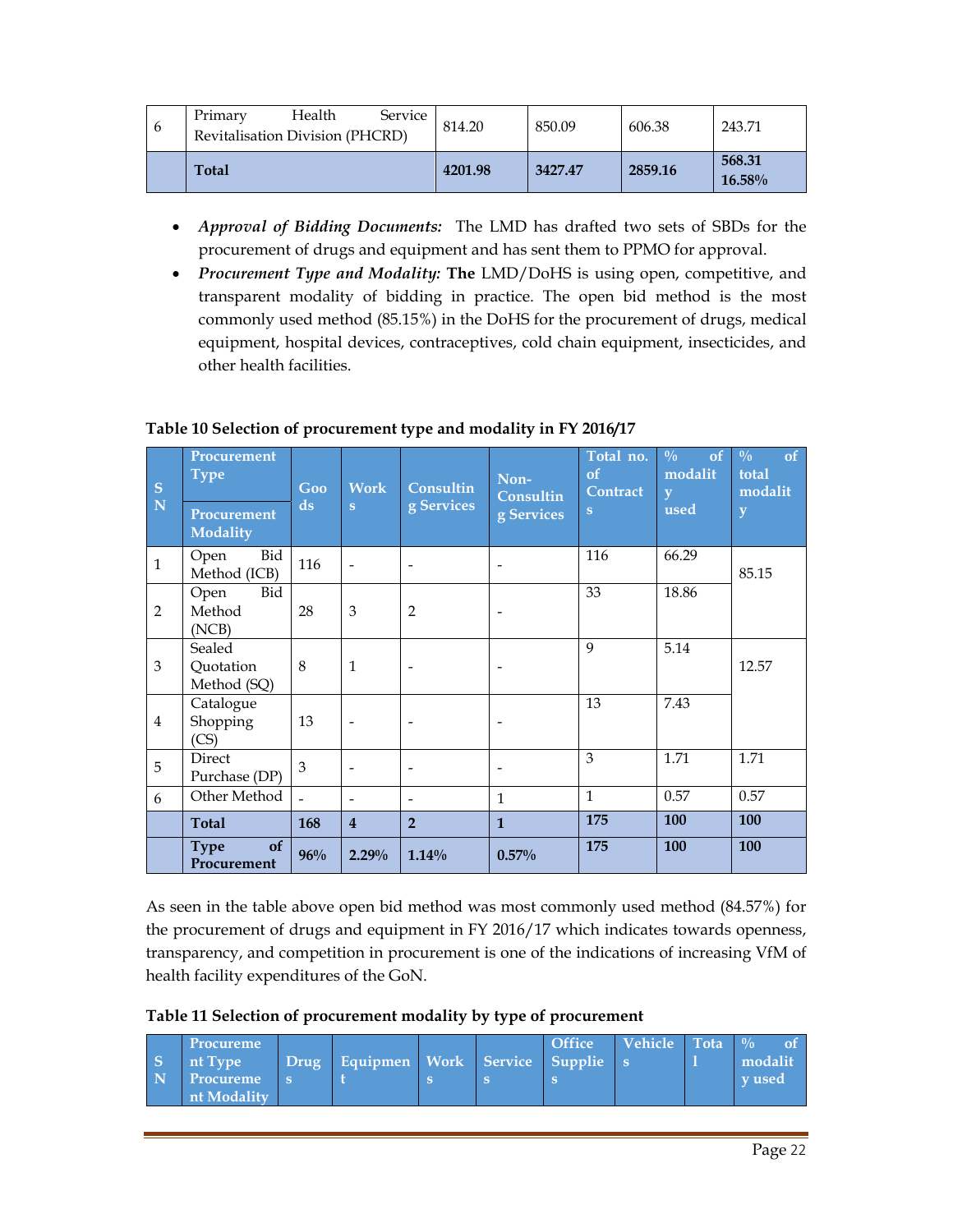| $\mathbf{1}$   | Bid<br>Open<br>Method<br>(ICB)        | 103                      | 14                       | $\overline{\phantom{a}}$ | $\overline{\phantom{a}}$ | $\overline{\phantom{a}}$     | 3                            | 120            | 68.57 |
|----------------|---------------------------------------|--------------------------|--------------------------|--------------------------|--------------------------|------------------------------|------------------------------|----------------|-------|
| $\overline{2}$ | Bid<br>Open<br>Method<br>(NCB)        | $\overline{2}$           | 9                        | $\mathfrak{B}$           | $\overline{2}$           | $\mathbf Q$                  | 3                            | 28             | 16.00 |
| 3              | Sealed<br>Quotation<br>Method<br>(SQ) | 6                        | $\overline{2}$           | $\mathbf{1}$             | $\overline{\phantom{a}}$ | $\overline{\phantom{a}}$     | $\overline{\phantom{a}}$     | 9              | 5.14  |
| $\overline{4}$ | Catalogue<br>Shopping<br>(CS)         | $\mathbf{1}$             | 13                       | $\overline{\phantom{a}}$ | $\overline{\phantom{a}}$ | $\qquad \qquad \blacksquare$ | $\qquad \qquad \blacksquare$ | 14             | 8.00  |
| 5              | Direct<br>Purchase<br>(DP)            | $\mathfrak{B}$           |                          | $\overline{\phantom{a}}$ | $\overline{\phantom{a}}$ | $\overline{\phantom{a}}$     | $\qquad \qquad \blacksquare$ | 3              | 1.71  |
| 6              | Other<br>Method                       | $\overline{\phantom{a}}$ | $\overline{\phantom{a}}$ | $\overline{\phantom{a}}$ | $\mathbf{1}$             | $\overline{\phantom{a}}$     | $\overline{\phantom{a}}$     | $\mathbf{1}$   | 0.58  |
|                | <b>Total</b>                          | 115                      | 38                       | $\overline{4}$           | $\overline{\mathbf{3}}$  | 9                            | 6                            | 175            | 100   |
|                | $%$ of type of<br>procureme<br>nt     | 65.71                    | 21.71                    | 2.29                     | 1.71                     | 5.14                         | 3.44                         | $\overline{a}$ |       |

- *Bid Publication (IFB) and Public Bid Opening:* Almost all bids have been processed in a transparent and non-discriminatory way, given the wide range of time periods (30 days for NCB and 45 days in ICB) for bid preparation and submission in FY 2016/17.
- *Bid Evaluation and Approval:* All procurement of drugs and equipment had good timing of bid evaluation and approval in FY 2016/17. All ICB bids in the LMD are evaluated within the maximum period of 90 days of time and all NCB bids are evaluated within the maximum period of 35 days.
- *Contract Management practices:* The LMD has established a separate unit for contract management functions.

#### **Challenges**

- Poor linkages between technical specifications of drugs and equipment in preparing SBDs
- The existing LMIS is not comprehensive enough to inform the quantification and forecasting of drugs
- The limited capacity of the LMD to conduct market analysis, cost analysis, sourcing analysis, and Procurement Risk Analysis (PRA) for the procurement management system
- The slow pace of standardising the procurement process due to a lack of specific solicitations of bids and SBDs designed for the health sector
- Despite pre-bid information systems like the TSB and the LMIS, current practices on pre-bid information systems (TSB, LMIS, IMS, contract management) being in place, their implementation has not been very effective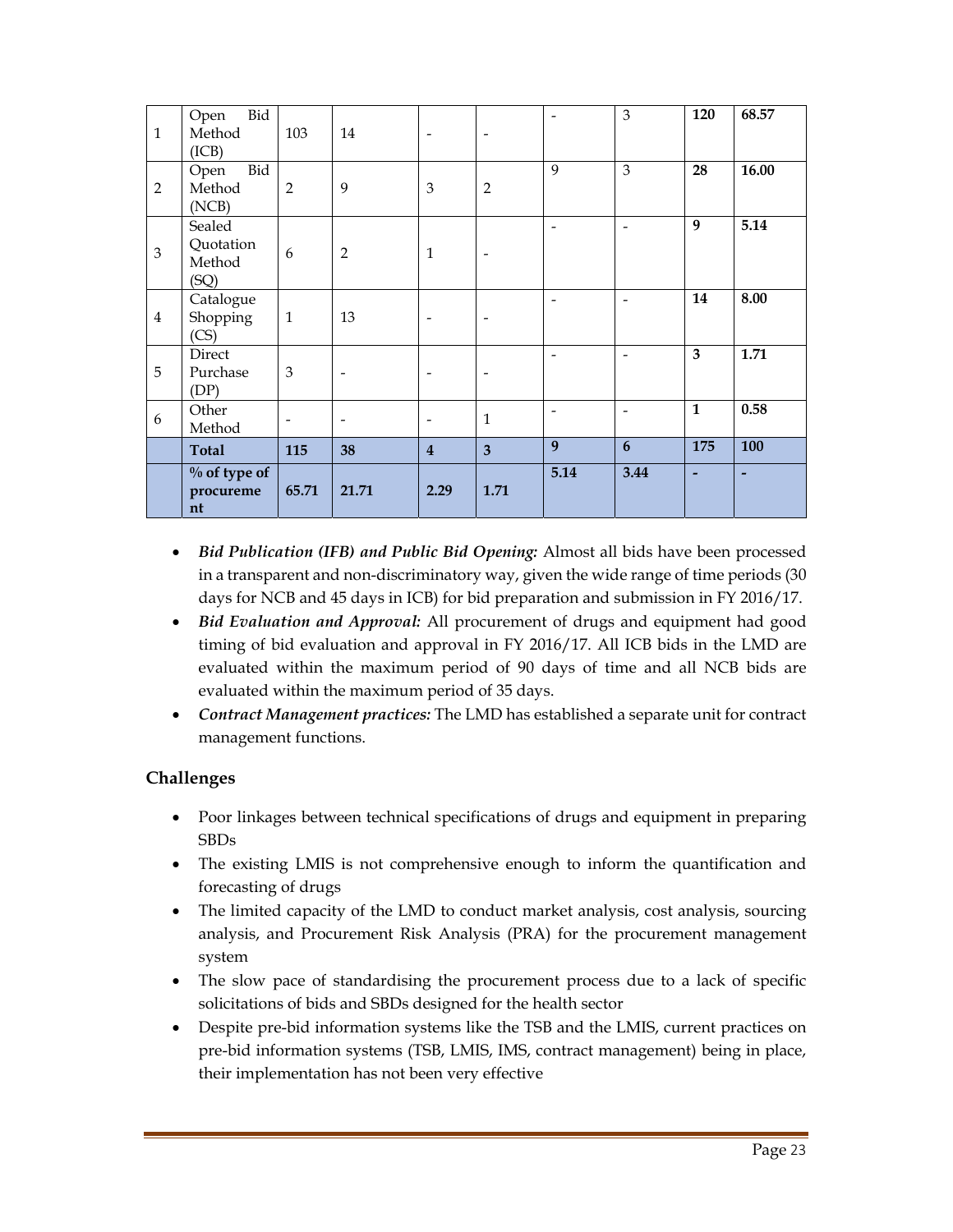- Delays in procurement due to the lack of effective post-bid information systems (Specific Procurement Audit System [PAS], Quality Assurance Plan [QAP], Risk Mitigation Plan [RMP] and Contract Management System [CMS])
- There is no function assigned to the federal government for the procurement of drugs in the functional assignments which might cause a big challenge in the future.
- Warehousing facilities in the medical stores are traditional and do not have enough human resources and designed space for the adoption of good warehousing practices
- Weak contract management capacity and practices have caused issues relating to liquidated damages charges, variations, extension of time, and non-timely delivery of drugs
- A weak Drug Disposal Management System is causing a pile-up of expired drugs in the CMS and RMS which are waiting for proper disposal

#### **Way Forward**

- Develop standard operating procedures (SOP) for the quantification, forecasting, and procurement of essential medicines and the disposal of expired drugs
- Increase the use of Information and Communication Technology through e-bidding and the e-GP system
- Strengthen pre- and post-bid information systems such as the LMIS, PAS, and CMS
- Professional and institutional capacity building with systematic provisions to retain institutional memory when staff are transferred
- Strengthen the supply chain management to ensure the timely availability of drugs and other medical supplies
- Establishment of a Procurement Clinic for strategic actions for troubleshooting Effective implementation of the Procurement Framework and culture to reduce interferences and irregularities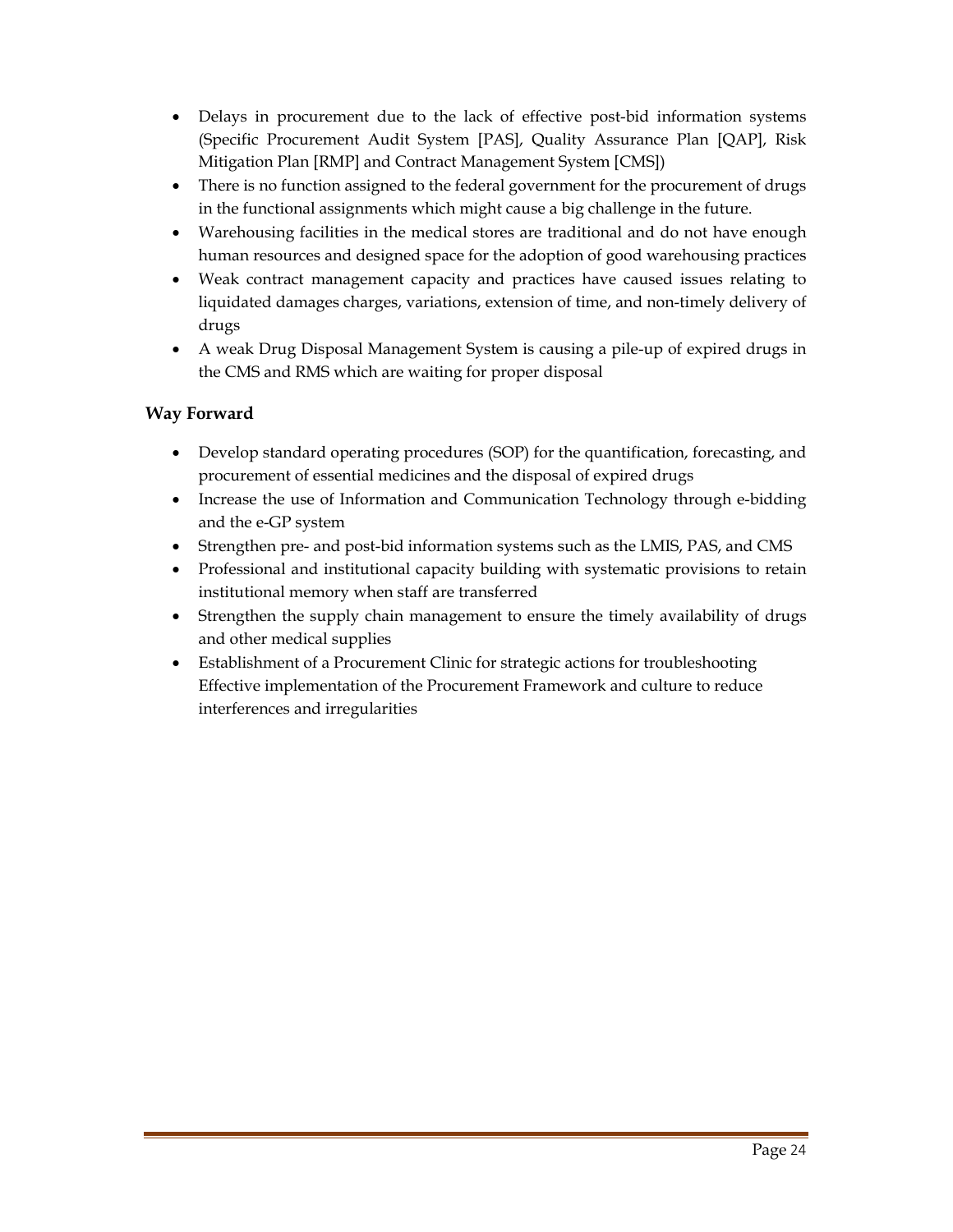# **4 Outcome 2: Improved Quality of Care at Point-of-delivery**

#### **Background**

The NHSS stresses a renewed focus on improving the quality of care at the point-of-delivery by establishing minimum standards of care for primary, secondary, and tertiary level institutions. The existing policy frameworks strongly advocate for the establishment of 'quality assurance committees' to coordinate quality assurance and improvement efforts. The main outputs under this outcome are as follows:

- Quality health services delivered as per standards and protocols:
- Quality assurance system strengthened:
- Improved infection prevention and health care waste management

#### **Major Progress in FY 2016/17**

- A draft National Health Act has been prepared and shared with relevant ministries for feedback, which will lay the foundation for the meaningful quality improvement in health.
- Similarly, the Health Institution Quality Assurance Authority (HIQAA) Act has been drafted which provisions the establishment of an autonomous body for accreditation of private (including NGO) health institutions. The HIQAA has been submitted to the Ministry of Law and Justice for comments.
- Various guidelines and standards such as the Human Organ Transplantation Regulation (2073), Hospital Pharmacy Guidelines (2073), and a number of standards are currently being updated including the National Medical Standard for reproductive health and child health.
- The National Action Plan for Anti-Microbial Resistance (AMR) was drafted by the NPHL and has been submitted to the MoH for approval.
- The National Policy of AMR has been drafted and submitted to the MoH for approval.
- A few innovative approaches were implemented at different levels of health institutions– Regional/Sub-regional/Zonal/District level hospitals, the PHCC and Health Posts (HPs)- to improve quality of care at service delivery points and trainings:
	- o A total of 75 district and district level hospitals have implemented Minimum Service Standards for strengthening hospital management and improving scores achieved on availability and quality of services by these hospitals.
	- o A follow up of trained staff was conducted for health workers trained by the NHTC including Skilled Birth Attendants (SBAs), anaesthesia assistants, BNMTs and OT management.
	- o The FHD followed up the MSS implementation with self-assessment tools for maternity care services followed by action planning to improve readiness and show their readiness with a traffic light scoring system, and the on-site coaching/mentoring of SBA in ten district hospitals.
	- o On-site coaching and mentoring of MNH staff was also provided to nurses/ANMs with the support of various partners.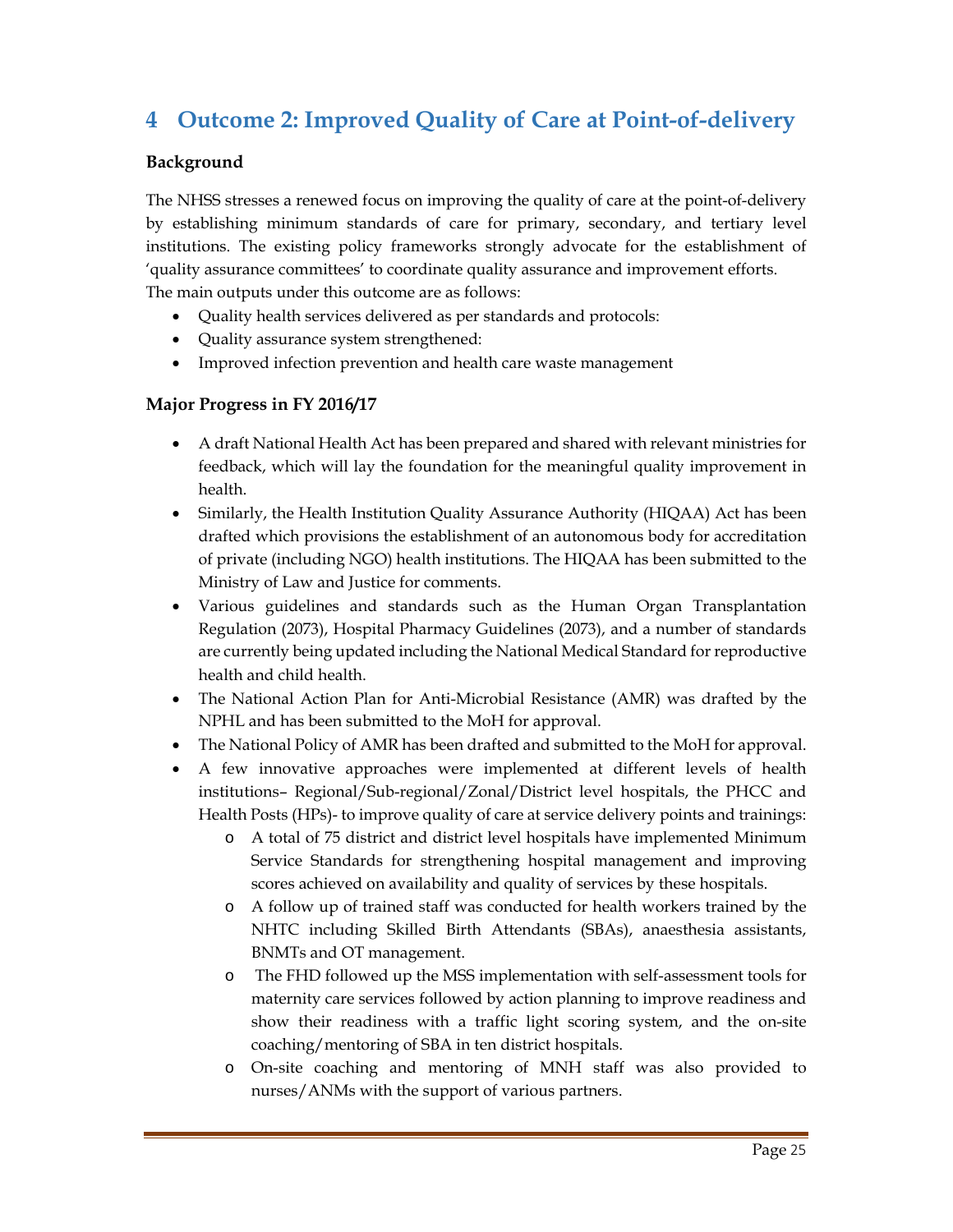o Training site quality improvement for family planning and IMNCI was carried out using quality improvement modules by N/RHTC and CHD.

#### **Highlights of 2017/18**

- The MD has taken stock of all the existing standards, protocol, and guidelines to identify the need to update them in the changed federal context. The compiled list (ecopy) of the documents will be made available on the MoH website to allow for ease of access to the documents by local governments.
- The report on Quality of Care is being produced by the MD for the first time which aims to analyse quality of care based on the eight dimensions and document key progresses on quality of care. The report will be available in early 2018.
- The Minimum Service Standards for the PHCC is being developed.
- The MoH is coordinating with DPHOs and RHDs for consolidating the list of private hospitals.
- Guidelines for establishing a hospital with up to 25 beds were developed by the Federalism Implementation Unit of the MoH and sent to local levels as the responsibility of licensing is now devolved to the local level.
- The National Health Training Centre has developed an orientation package to locally elected representatives and health staff which emphasises quality of care as an important aspect of health care.
- Improving quality of care is the major thrust of the draft National Health Policy 2074 and also explicitly has policy statements to combat AMR and strengthen the public private partnership.
- The Drug Policy 2074 has been drafted by the DDA.

#### **Challenges**

- The oversight and steering structures e.g. committees for quality improvement have limited resources to perform quality improvement activities
- Poor coordination mechanisms among and between the different structures for quality assurance and improvement initiatives
- The continuation of the existing committees, mostly district and hospital based, which currently have been support from partners/projects is a concern in the federal context
- Poor linkages and a lack of clarity of roles between the current quality governance structures and various autonomous entities like the Social Health Security Committee and the NHRC
- A limited practice of analysing routinely collected data to measure quality of care and utilising it for improvement
- Limited capacity to oversee the quality of health care and to steer quality assurance mechanisms at the local level
- Unclear reporting linkages of different levels of government and their linkage with autonomous and regulatory entities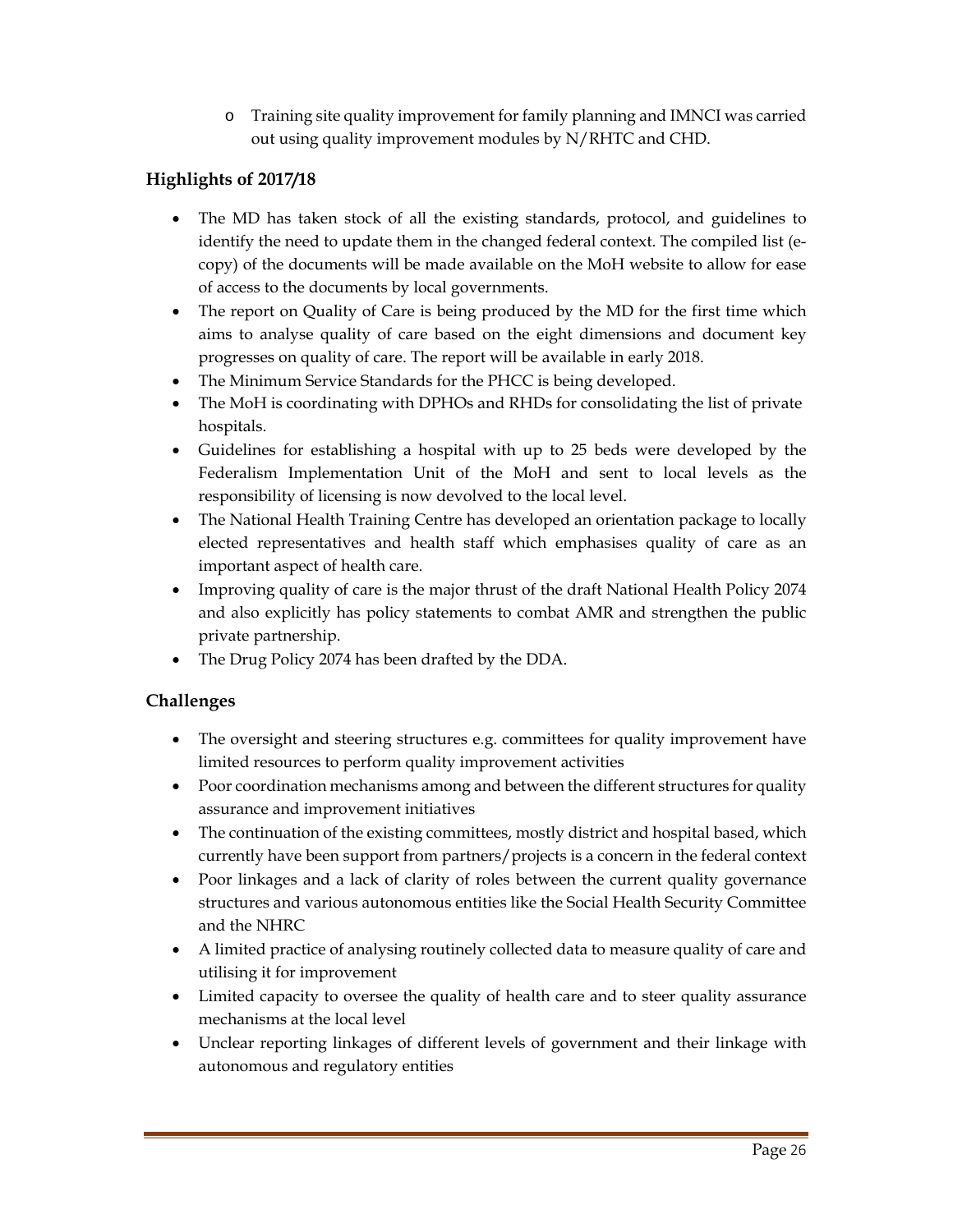#### **Way Forward**

- Facilitate the endorsement of the HIQAA Act and National Health Act to ensure quality of care
- Review and institutionalise the quality improvement and assurance governance structures in the federal context
- Bringing all private hospitals under a licensing framework including e-licensing submission for private health institutions
- Make the health institution quality assurance and improvement information public as evidence suggests that publicly releasing performance data stimulates quality improvement activity at the hospital level
- Incorporate quality improvement processes and indicators in routine monitoring systems
- Develop minimum service standards for different levels of health facility to ensure quality of care at the point of delivery
- Develop a legal framework for the regulation of drugs and laboratory services across each level of government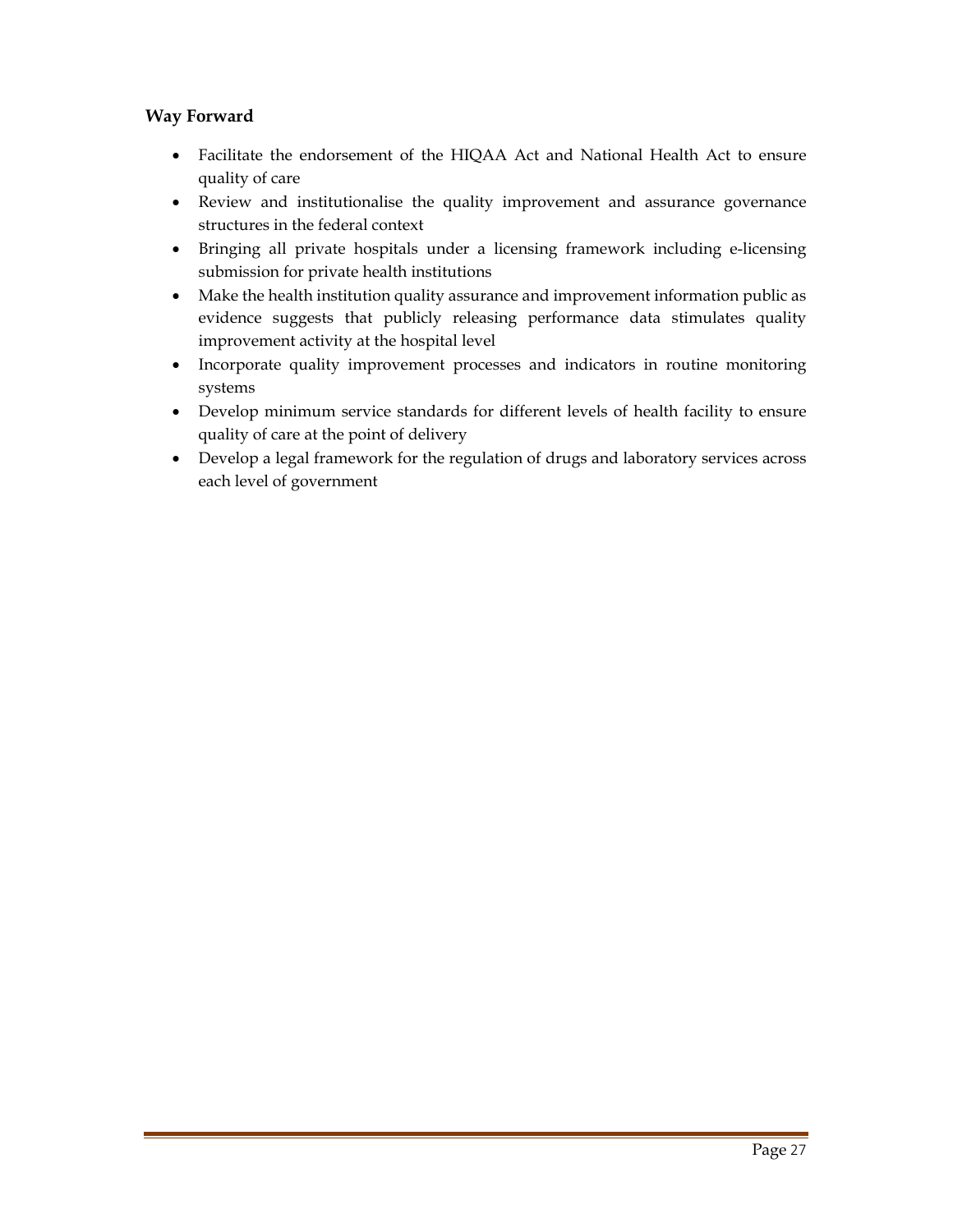# **5 Outcome 3: Equitable Distribution and Utilisation of Health Services**

#### **Background**

The NHSS states that the MoH will sustain and improve upon the progress made towards reducing inequalities in health outcomes through the expansion of health services focusing on under-served, poor, and urban communities. The NHSS considered equity as one of its four strategic approaches within its target for the universal health coverage and identified major health sector implications of financial, socio-cultural, geographical, and institutional barriers hampering service access and aims for improved equitable access of health services by all citizens. Equitable access to health services entails programme implementations that give priorities to populations and areas who lack or have limited access to health services.

There are two outputs under this outcome as follows:

- Improved access to health services, especially for unreached populations
- Strengthened health service networks including the referral system

#### **Major Progress in 2016/17**

This section highlights achievements of the NHSS Results Framework (RF) indicators and changes in equity gaps from the baseline (2011 NDHS or 2014 NMICS) to 2016 NDHS. The NHSS RF baseline data for U5MR, NMR, stunting, diarrhoea prevalence, institutional delivery, and C-section rate are from the 2014 NMICS. The baseline for anaemia is from the 2011 NDHS.

- The prevalence of anaemia among women aged 15-49 declined among women from the poorest quintile but increased among women from the richest quintile resulting in a reversed equity gap between the richest and poorest quintiles from 3.3% in 2011 to - 3.7% in 2016. However, anaemia increased among women in mountain (27% to 35.4%) and Terai (42% to 52%) districts resulting in an increased geographical equity gap between hilly areas and mountain/Terai areas from 15% to 23%.
- Anaemia increased among children aged six to 59 months from 46% in 2011 to 53% in 2016. It increased by 10% among children residing in mountain (48% to 57%) and Terai (50% to 60%) areas.
- Prevalence of diarrhoea declined amongst all quintiles as well as in all geographical regions. The decline of prevalence was highest amongst children of the poorest quintile (15.4% to 5.9%) and children in mountain areas (from 14.7% to 5.2%), resulting in reversed equity gaps from 7.5% points to -1.4% points between richest and poorest quintile and from 3% points to -3.5% points between Terai and mountain children from 2014 to 2016.
- The C-section rate at population level among the poorest quintile increased from 2014 to 2016 from 1% to 2.4%, but this is still lower than the WHO's optimum rate of 5-10% (WHO 2015) to effectively save mothers and newborns' lives. A very low C-section rate at 2.2% was also observed in province number 6. The increasing C-section rate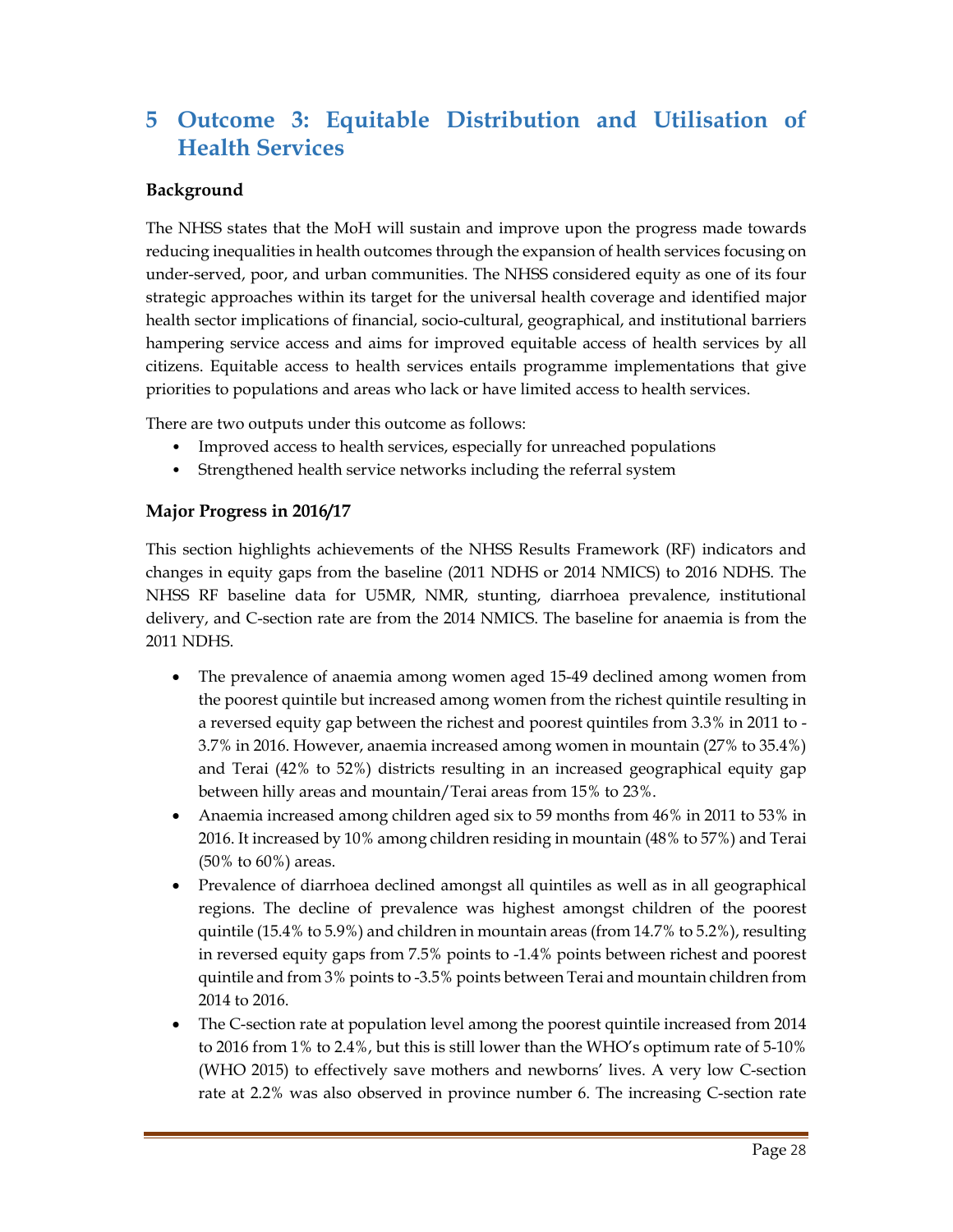among the richest quintile at 28% is a national public health concern as this procedure comes with higher mortality and morbidity risks for mothers.

- Time taken to reach a health facility for institutional deliveries was reduced– the proportion of women reaching a health facility for an institutional delivery within 60 minutes increased from 45% in 2011 to 74% in 2016. Major improvement was observed among women from the Terai (45% to 87%), the richest quintile (64% to 90%), and poorest quintile from 38% to 60%. However, little improvement observed for women from mountain areas with an increase from 50% to 58% and hilly areas from 56% to 66%.
- The implementation of the social health insurance programme in 15 districts by expanding it in 12 additional districts in 2016/17
- A draft of the basic healthcare package developed by including emerging health care needs including psychosocial counselling, mental health, geriatric health, oral health, standard NCD package, Ayurveda, and rehabilitative services.

National policy, strategy, plan, and programme implementation for reaching the unreached (Data from annual report 2015/16 and preliminary analysis of HMIS 2016/17)

- The MoH endorsed the National Strategy on Reaching the Unreached: a strategy for reducing health and nutrition inequities and contributing towards UHC (2015-2030). The documents identified different strategies for addressing inequities related to geographical, poverty, ability, and identity barriers.
- The MoH endorsed the "Remote Areas Guidelines for IMNCI (2015)".
- The CHD started implementation of the IMNCI in selected remote districts accordingly.
- A draft of the basic health service package was prepared.
- The number of Urban Health Centres was expanded and Urban Health Promotion Centres were established.
- 450 CHUs were established and made operational across 75 districts.
- The CHU guidelines were updated.
- Specific targeted interventions such as Family Planning (FP) micro-planning (in 25 poor performing districts), visiting providers for long acting reversible FP methods (in 18 remote districts), and immunisation micro-planning for poor performing VDCs and "fully immunised VDCs" approaches resulted in improved access and use of FP and immunisation services in these districts.
- Nutrition specific interventions were implemented across Nepal through multisector, Suaahara, and 1000 golden day nutrition programmes in 62 districts in 2016/17.
- The expansion of birthing centres in rural and remote areas continued with 5.8% increase in mountain districts, 4.8% in hilly districts, 1.6% in Terai districts, and an increase of 4.2% in Province number 2 from 2015/16 to 2016/17.
- The MoH established community health units in strategic locations where the community's access to existing health facilities is compromised by distance. By 2016/17 a total of 248 CHUs were established: 52 in mountain districts, 147 in Hill, and 49 in Terai districts.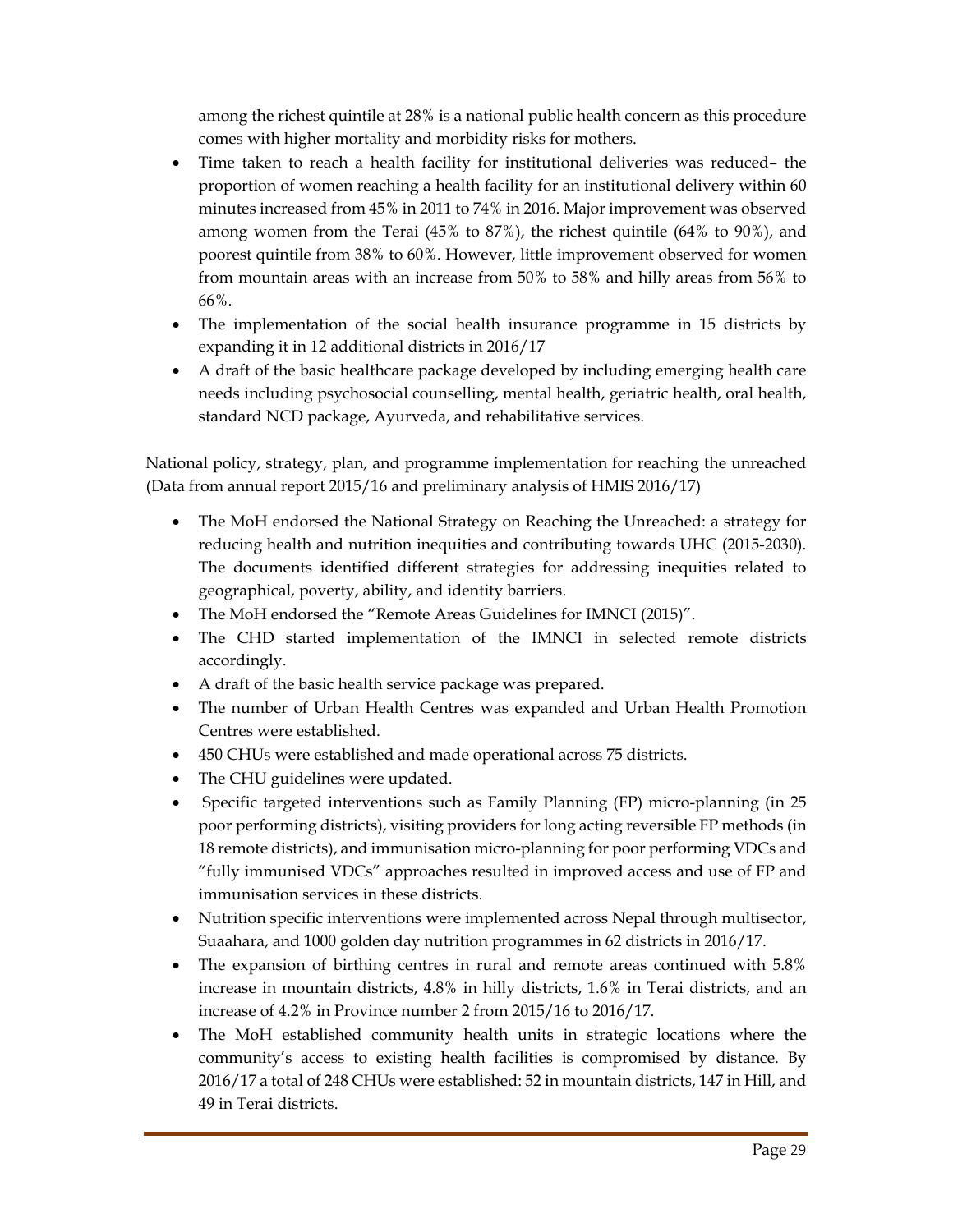- Of the total 39,397 estimated people living with HIV in Nepal (MoH 2016) about 28% (11,089 persons) received ART from 65 ART sites in 59 districts in 2016/17. Of the 211,800 people tested for HIV at 263 sites, 2,116 tested positive.
- It is estimated that approximate 8% of HIV are co-infected with TB and 4.5% of people with TB had HIV positive tested in Nepal (annual report NTC 2015/16). 54% of newly diagnosed TB patients were tested for HIV in 2016/17, an improvement from 32% in 2015/16. Number of TB patients under treatment with ART was 416 in 2016/17, an increase from 142 in 2015/16.
- Registered drug resistant TB patients declined from 1,485 in 2015/16 to 1,093 in 2016/17. However, multi-drug resistant TB patients increased from 234 to 266.
- The following table shows that access to and utilisation of FP and immunisation (measles) improved mostly in mountain and Terai districts from 2015/16 to 2016/17. However, availability (provision) of institutional delivery and C-section services at districts improved only in hilly districts from 2015/16 to 2016/17, but no improvement was observed in Mountain and Terai districts.

|                                                                          | Mountain districts  | Hill districts | Terai districts | Nepal    |  |  |  |
|--------------------------------------------------------------------------|---------------------|----------------|-----------------|----------|--|--|--|
|                                                                          | $(N=16)$            | $(N=39)$       | $(N=20)$        | $(N=75)$ |  |  |  |
| Number of districts with measles coverage rate less than 80%*            |                     |                |                 |          |  |  |  |
| 2015/16                                                                  | 8                   | 17             | 12              | 37       |  |  |  |
| 2016/17                                                                  | $\overline{4}$      | 17             | 5               | 26       |  |  |  |
| Number of districts with CPR less than 30%*                              |                     |                |                 |          |  |  |  |
| 2015/16                                                                  | 4                   | 9              | $\Omega$        | 13       |  |  |  |
| 2016/17                                                                  | 3                   | 7              | $\Omega$        | 10       |  |  |  |
| Number of districts with institutional delivery rate less than 30%*      |                     |                |                 |          |  |  |  |
| 2015/16                                                                  | 5                   | 13             | 3               | 21       |  |  |  |
| 2016/17                                                                  | $\overline{4}$      | 10             | $\mathcal{P}$   | 16       |  |  |  |
| Number of districts with institutional delivery rate less than 55%**     |                     |                |                 |          |  |  |  |
| 2015/16                                                                  | 11                  | 28             | 8               | 47       |  |  |  |
| 2016/17                                                                  | 12                  | 25             | 10              | 47       |  |  |  |
| Number of districts with non-functional C-section services (1-12 months) |                     |                |                 |          |  |  |  |
| 2015/16                                                                  | 11<br>33<br>16<br>6 |                |                 |          |  |  |  |
| 2016/17                                                                  | 11                  | 15             | 6               | 32       |  |  |  |

#### **Table 12 Overview of the coverage of selective services**

*\*National programme low coverage cut-off point \*\*National average for 2015/16 fiscal year* 

*Source: Annual report (2015/16) and HMIS 2016/17 (preliminary analysis)* 

- A total of eight hospitals have been providing geriatric health services with 50% discount in listed services for senior citizens.
- The MoH established SSUs in eight additional hospitals, which make up a 16 hospitals with SSU by the end of 2016/17. A total of 77,702 individuals received services through SSU in 2016/17 which comprised of 46.7% poor, 41.9% senior citizen, 4.6% people with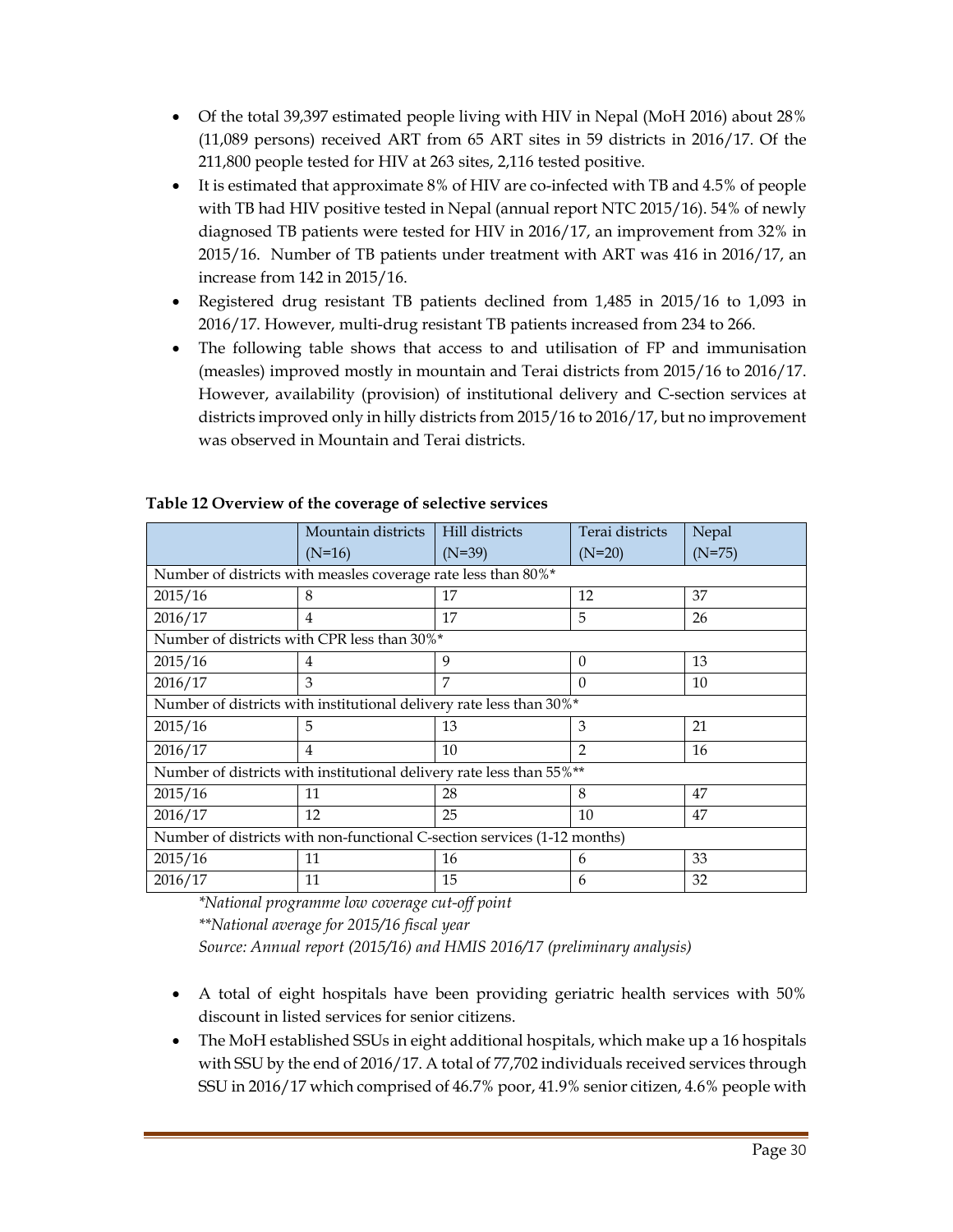disability, 4.20% helpless, 0.7% gender based violence (GBV) survivors, and other targeted groups (SSU Annual Review, 2017).

- More than NRS 63 million has been collected as member contributions in the Social Health Insurance Program (SHIP). By the end (15 July 2017), 22,228 members from among 228,113 insured populations had already utilised health services. For the provision of these services, more than 18 million Nepali rupees have been reimbursed to the service provider health institutions (Social Health Insurance Program: Annual Progress Report, 2016/17).
- A total of 17,771 persons benefited from the Deprived Citizen Treatment Fund in FY 2016/17 (beneficiaries by diseases category: Kidney- 4611, Cardiac – 8643, Heart – 3342, Sickle cell Anaemia- 600, Spinal Injury – 182, Head Injury- 67, Parkinson -17, Alzheimer- 9. Total expenses were 1.33 billon NPR (Program Progress Report 2016/17)
- The Ten Year Action Plan on Disability prevention and rehabilitation 2073-2083 was endorsed

|                                                                                                                                                              |               | Achievement |        |
|--------------------------------------------------------------------------------------------------------------------------------------------------------------|---------------|-------------|--------|
| <b>Major activities</b>                                                                                                                                      | <b>Target</b> | No.         | in $%$ |
| Preventive and curative services on eye and ENT at apex centre and<br>community level                                                                        | 190,000       | 99,435      | 52.3   |
| Medical rehabilitation, treatment, referral, surgeries for persons affected<br>by leprosy and Persons with disability                                        | 493           | 463         | 93.9   |
| Social Consultation /Follow-up (Home visit, CBR-C, RRC visit) with<br>disabled children                                                                      | 7,261         | 6,265       | 86.3   |
| Static outreach clinic for eye screening and treatment                                                                                                       | 30,000        | 30,102      | 100.3  |
| Provided holistic rehabilitation services to people with spinal cord injury                                                                                  | 200           | 272         | 136.0  |
| Parent and Child / Teachers Training / Health professionals for autism                                                                                       | 185           | 213         | 115.1  |
| Fabrication and Delivery of Assistive Devices                                                                                                                | 2,080         | 1,580       | 76.0   |
| Assistive device (wheelchairs, tricycle, elbow crutches, walker, white<br>cane, toilet chair etc.) children included                                         | 2,000         | 2,621       | 131.1  |
| Skill trainings provided for self-employment to PWDs                                                                                                         | 260           | 350         | 134.6  |
| Seed money for PWD to start income generation                                                                                                                | 80            | 115         | 143.8  |
| Hostel construction for children with disabilities                                                                                                           |               | 6           |        |
| Orientation on disability to newly elected local bodies, district<br>stakeholders, health facility staff, and HFOMC members in Kapilvastu,<br>Sindhupalchowk | 315           | 245         | 77.8   |

#### **Table 13 Progress made on disability related activities**

#### **Highlights of FY 2017/18**

 The Social Service Unit was established in 16 additional hospitals with priority given to those districts where social health insurance has been implemented.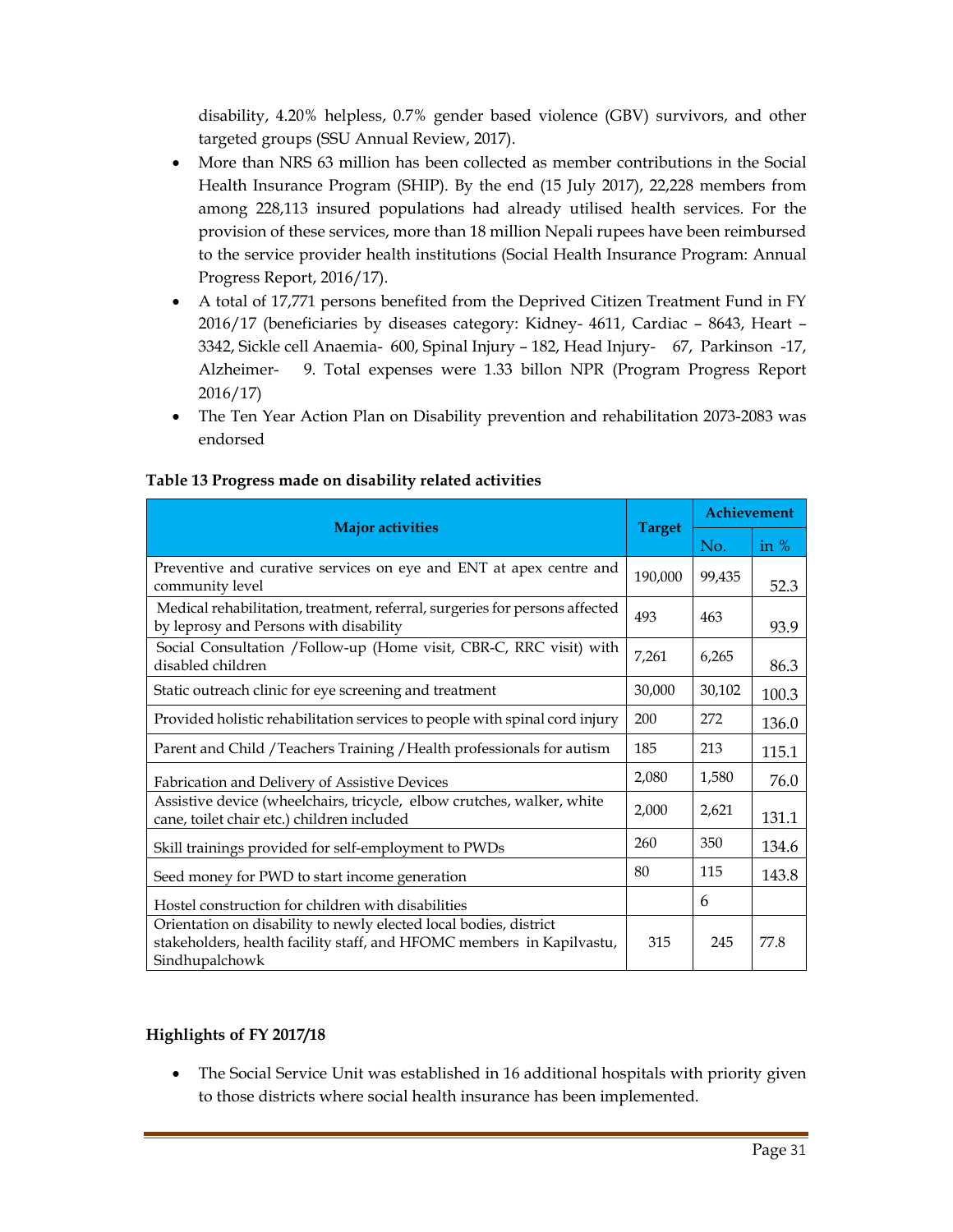- Implementation of the Social Health Insurance (SHI) programme started in an additional ten districts in FY 2017/18 covering a total of 25 districts as of January 2018. The SHSDC has a plan to expand in an additional 14 districts by the end of current fiscal year.
- The "ultra-poor", as identified by the GoN, are currently (as of January 2018) being enrolled in the SHI programme through government subsidies in 13 districts where the identification of the poor has been accomplished.
- Along with the expansion of the districts, over 400,000 people have been enrolled in the SHI programme which is 5 % of the catchment population of the implemented districts.
- The PHCRD has planned for 16 new Urban Health Centres for the current fiscal year to provide free care services to the urban poor and marginalised population.

#### **Challenges**

- Although the responsibility of delivering basic health services lies with the local level, the service package is yet to be defined through a legal framework.
- While institutional delivery has increased in general, access to C-section (live saving services) is still limited making it difficult to ensure effective emergency obstetric care.
- Limited provision of C-section and surgical services in remote areas mainly due to inadequacy of skilled human resources.
- Improving access to health facilities remains a major challenge particularly in mountain and hill areas, mainly due to geographical barriers.
- Retention of service providers in remote areas.
- Limited case load of procedures/surgeries in remote service sites, which gradually leads to skill loss of specialists and hence demotivates staff from staying at their remote posting.
- Limited population and service coverage under the health insurance programme.
- Alignment between health insurance and free health care program.
- Complicated procedure to access the Deprived Citizens' Treatment Fund by the genuine poor.
- Limited availability of geriatric services due to a lack of skilled human resources and hospital-based facilities.
- Limited availability of disability friendly health services.

#### **Way Forward**

- Effectively implement National Strategy on Reaching the Unreached: a strategy based on the local context to minimise equity gaps
- Improve governance and accountability of health services through LG responsible for ensuring basic health care services
- Strengthen the referral mechanism in the federal context to reduce the journey barriers to accessing referral level (live saving) services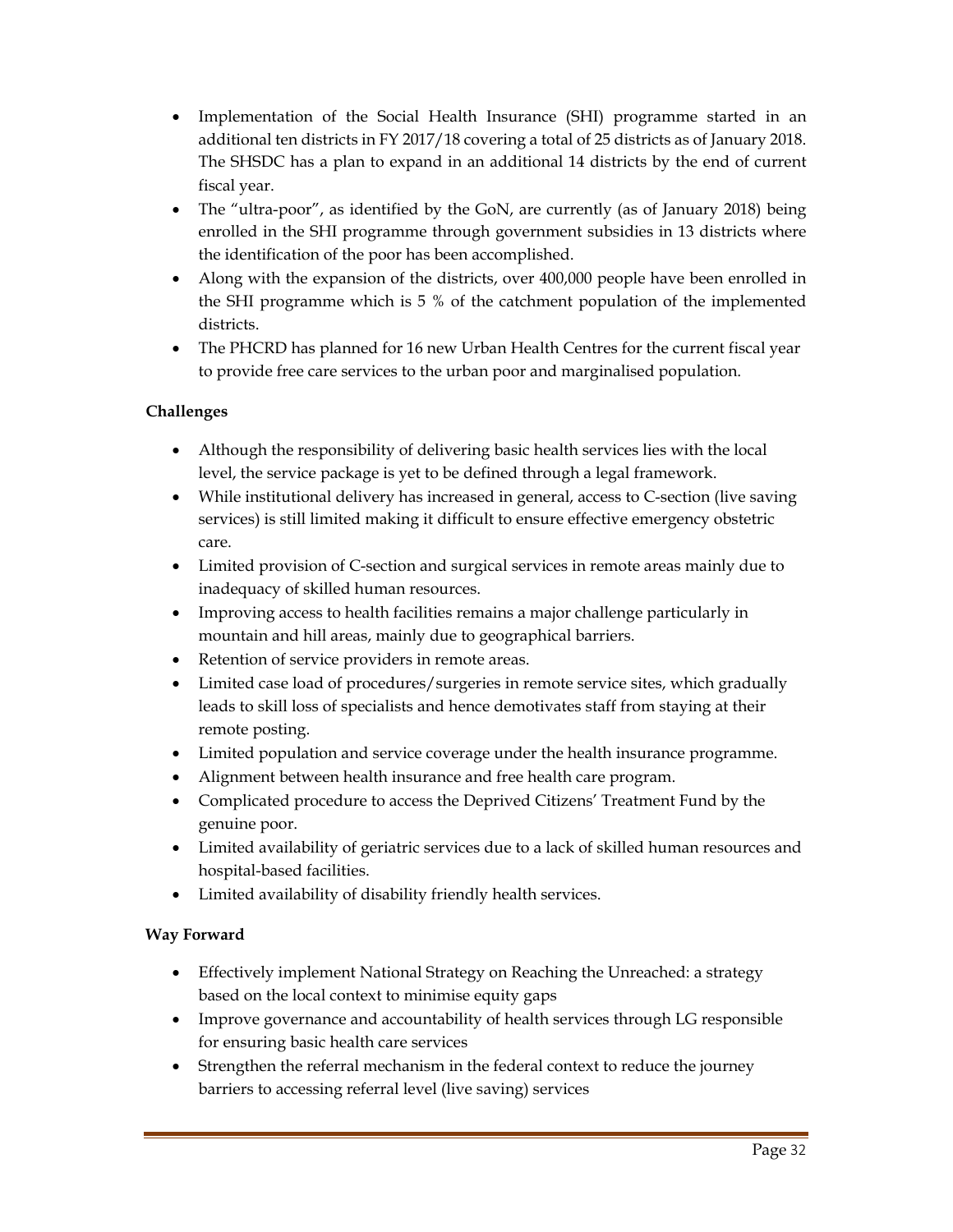- Review and revise Aama guidelines for incentives (transport subsidy) for referral of obstetric emergencies from lower to higher level health facilities
- Ensure equitable availability and provision of basic health care services especially in rural and remote areas through the continued expansion of services at strategic locations
- Expand coverage services and prioritise the enrolment of poor population in a subsidised manner in the health insurance scheme
- Advocate and display disaggregated service coverage at local councils and provincial levels for decision makers and service providers
- Revise the SSU guidelines in the changed context
- Harmonise the health insurance service package with other schemes of social health protection such as basic health care, institutional delivery, and services provided through SSUs
- Develop a geriatric health care strategy and guidelines for elderly friendly services in hospitals
- Develop guidelines for disabled friendly and geriatric services
- Expand the establishment of rehabilitation units and disability centre
- Develop new and innovative rehabilitation related training courses i.e. physical and rehabilitation medicine, occupational therapy, and mid-level health workers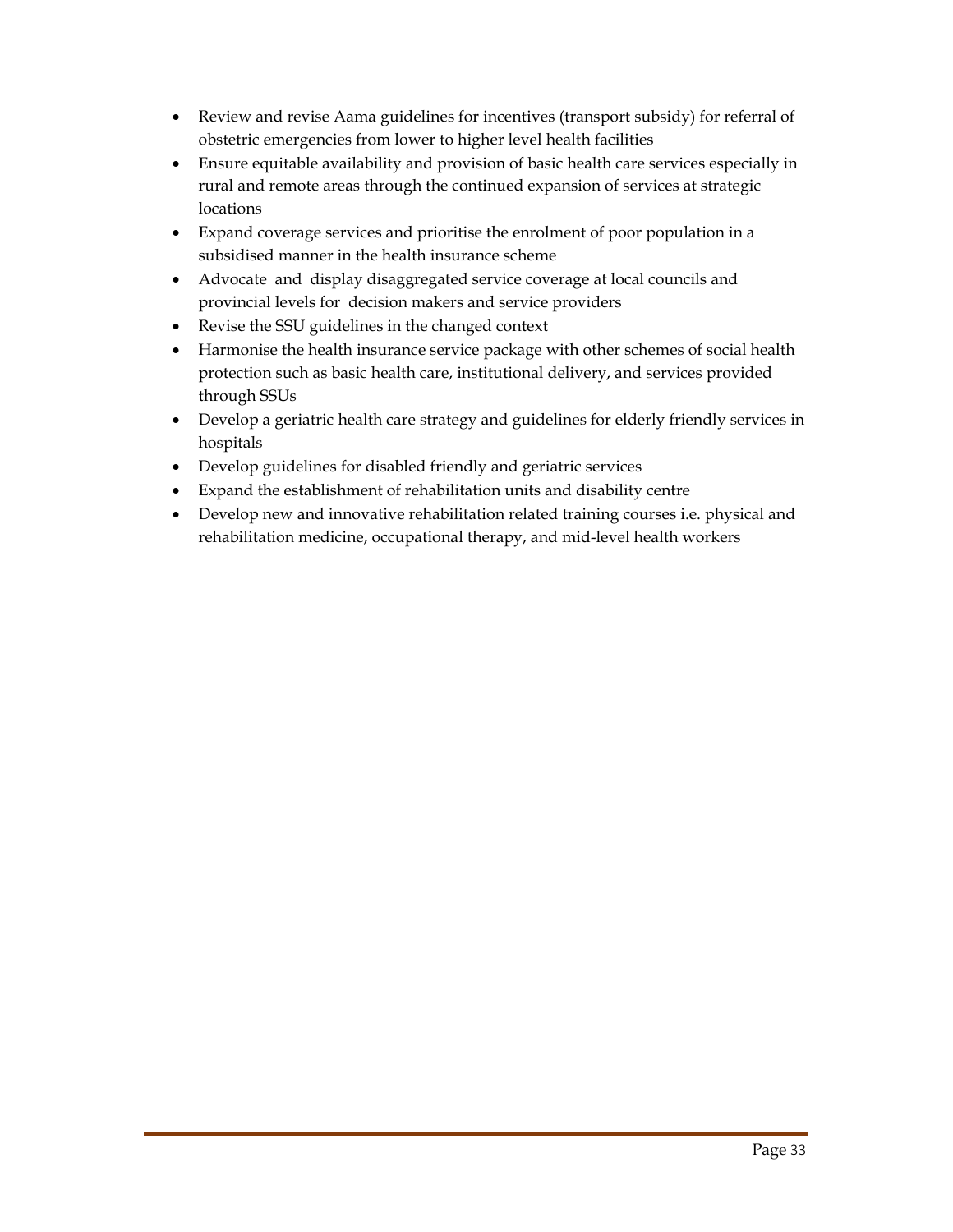# **6 Outcome 4: Strengthened Decentralized Planning and Budgeting**

#### **Background**

The NHSS has highlighted that there will be a renewed focus on a decentralised approach to health sector planning and budgeting with an aim to make the health system more accountable to the public and responsive to their needs. It also mentions that the centre will define national priorities, establish necessary regulatory framework, monitor progress, and provide necessary technical and financial resources. Outcome 4 has one output as "strategic planning and institutional capacity strengthened at all levels".

Considering the unitary structure of the governance, the NHSS had envisioned to make districts responsible for participatory planning, budgeting, and implementing their respective health plans. Federalism has in fact provided a major impetus to decentralise planning and budgeting. However, in the federal structure, local levels have greater responsibility for service delivery while the roles of the district health offices are yet to be clarified. Moreover, in accordance to the constitutional mandate and functions of the federal, provincial and local level, the institutional structure for health sector is being defined and finalised.

As per the federal structure of governance, planning, and budgeting will happen at three levels: federal, provincial and local levels. However, it is critical to ensure harmonisation of the planning and budgeting across three levels of the government so that a consistent and coherent plan can be developed. Similarly, the delivery of basic health services is a primary responsibility of the LGs while the federal and provincial may have critical roles in terms of quality assurance and financing.

#### **Major Progress in 2016/17**

- Capacity on planning and budgeting functions particularly with focus on LMBIS and eAWPB was enhanced by conducting training to the planning officers of the 35 MoH entities in annual planning and budgeting process in FY 2016/17
- Training provided to accountants and account officers working at district level officers on TABUCS in six batches covering around 120 participants
- The MoH developed planning and budgeting guidelines applicable to all planning entities under the MoH
- The share of district level budget was slightly higher (48%) in 2016/17 as compared to 2015/16 (46%)
- Planning and budgeting for 2017/18 was done based on the federal structure and hence health sector budget was allocated to federal, regional, district, and local level
- The conditional grant for hospitals and PHCCs was continued
- A block grant was provided to six districts with NPR 1.2 million to 1.8 million under the Collaborative Framework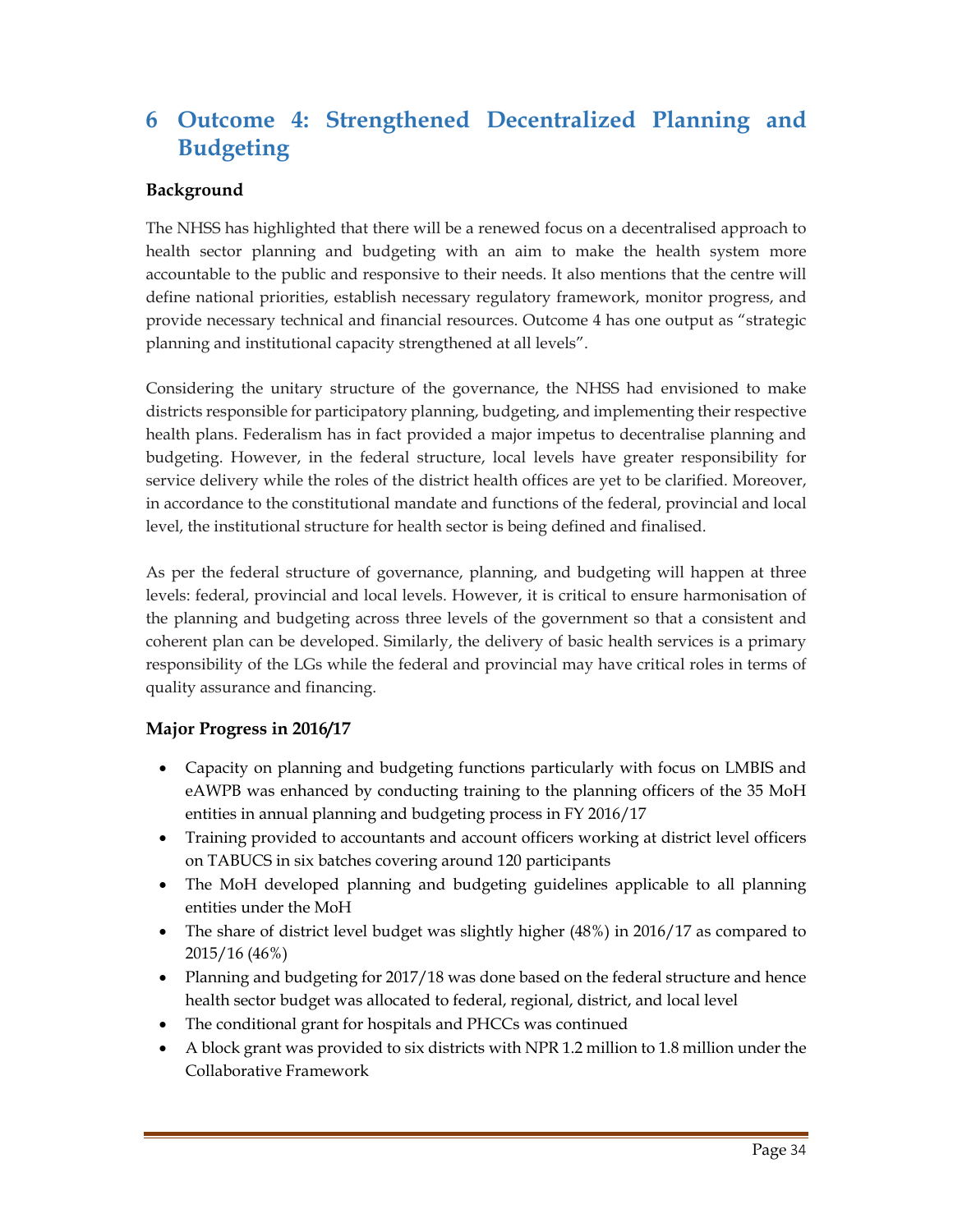#### **Highlights of 2017/18**

- In the past, the MoH had initiated providing a block grant to districts to address specific needs at the district level as per their specific needs within the provided framework. However, as per the constitutional provision and the federal structure, the budget has been provided to the local level in two components, namely: an equalisation grant and a conditional grant.
- The equalisation grant is unconditional by nature and hence can be used for administrative and developmental activities while the conditional grant is earmarked to specific sector which should be spent as per the conditions provided. As per the allocation of the budget in 2017/18, the conditional grant is mainly for the education, health, and agriculture sector.
- The provision of providing grants to the local level has provided an opportunity for integrated planning at the decentralised level. The volume of the equalisation and conditional grants allocated in 2017/18 is depicted in the table below. On average, one local government received 200 million NPR in budget in the form of an equalisation grant while the volume of the conditional grant was 102.7 million NPR including 20 million NPR for the health sector.

|                                     |                           |      |                          | Amount in million NPR |
|-------------------------------------|---------------------------|------|--------------------------|-----------------------|
| <b>Local level</b>                  | <b>Equalisation grant</b> |      | <b>Conditional grant</b> |                       |
|                                     | Min                       | Max  | Min                      | Max                   |
| <b>Rural municipality</b>           | 100                       | 390  | 12                       | 172                   |
| (Urban) Municipality                | 150                       | 430  | 39                       | 313                   |
| Sub-metropolitan city               | 400                       | 630  | 148                      | 310                   |
| Metropolitan city                   | 560                       | 1240 | 281                      | 784                   |
| Average budget per local government | 199.8                     |      | 102.7<br>(out of         | which                 |
|                                     |                           |      | health is 20)            |                       |

#### **Table 14 Budget allocated to Local Governments in 2017/18**

*Note: This is based on initial allocation to 744 LGs which was later reallocated to 753 LGs. Source: Compiled from MoF (Budget Speech) and AWPB for local level* 

- Of the total health sector budget, one third of the budget is allocated to the local level while the rest is distributed across central, regional, and district health offices. Details of the budget allocation is shown in health financing theme. Conditional grants were provided to the local level along with the detailed list of activities to be implemented.
- Out of the total health budget allocated to the local level, almost two thirds is for administrative purposes which mainly include staff salaries and the remainder is for programme activities including the procurement of medicines.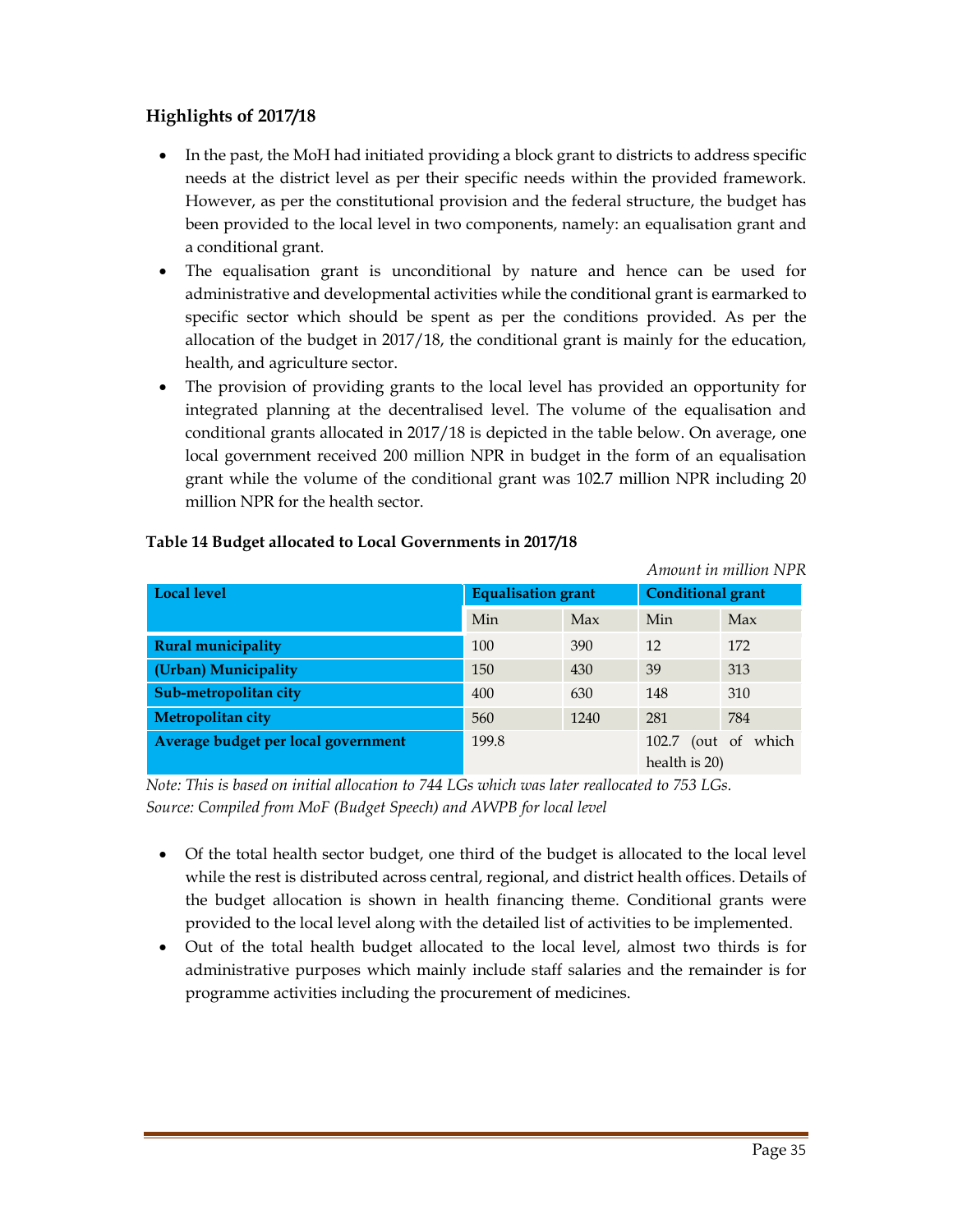

#### **Figure 9 Composition of health budget allocated to Local Governments**

*Source: MoH (Health Budget allocation to local level, 2017/18)* 

- Implementation Guidelines have been developed by the programme divisions and circulated to the districts for implementation. Similarly, a consolidated guideline was developed by the MoH focusing on the activities assigned to the local level to facilitate/guide the implementation of health programmes at the local level.
- In the federal structure, crucial documents regarding the planning and budgeting are summarised below.

**Local Level Operation Act- 2017:** This Act defines overall mandates of the LGs and their operational procedure. This also includes a section on 'planning and implementation' with the following key provisions.

- Local levels should prepare periodic and annual plans compatible with provincial and federal policies, targets, objectives, timeframes, and procedures
- Estimates of revenue, prioritisation of projects, an execution plan and M&E plan should also be included while preparing the local level plan
- Provision of the Budget and Programme Formulation Committee (Deputy Mayor/Chief of the Municipality, sectoral members of Council, Chief Administrative Officer (CAO), Planning head)
- Estimates of revenues and expenditure (AWPB) to be presented in Local Assembly by *Ashad* 10 (approx. June 25)
- Endorsement of the AWPB by the Assembly by end of *Ashad* (mid-July) with necessary revisions
- Public Procurement at local level shall be as per the Federal Procurement Act
- The organisational structure of local levels should be defined based on the Organisation and Management (O&M) survey while considering local needs and context after the staff adjustment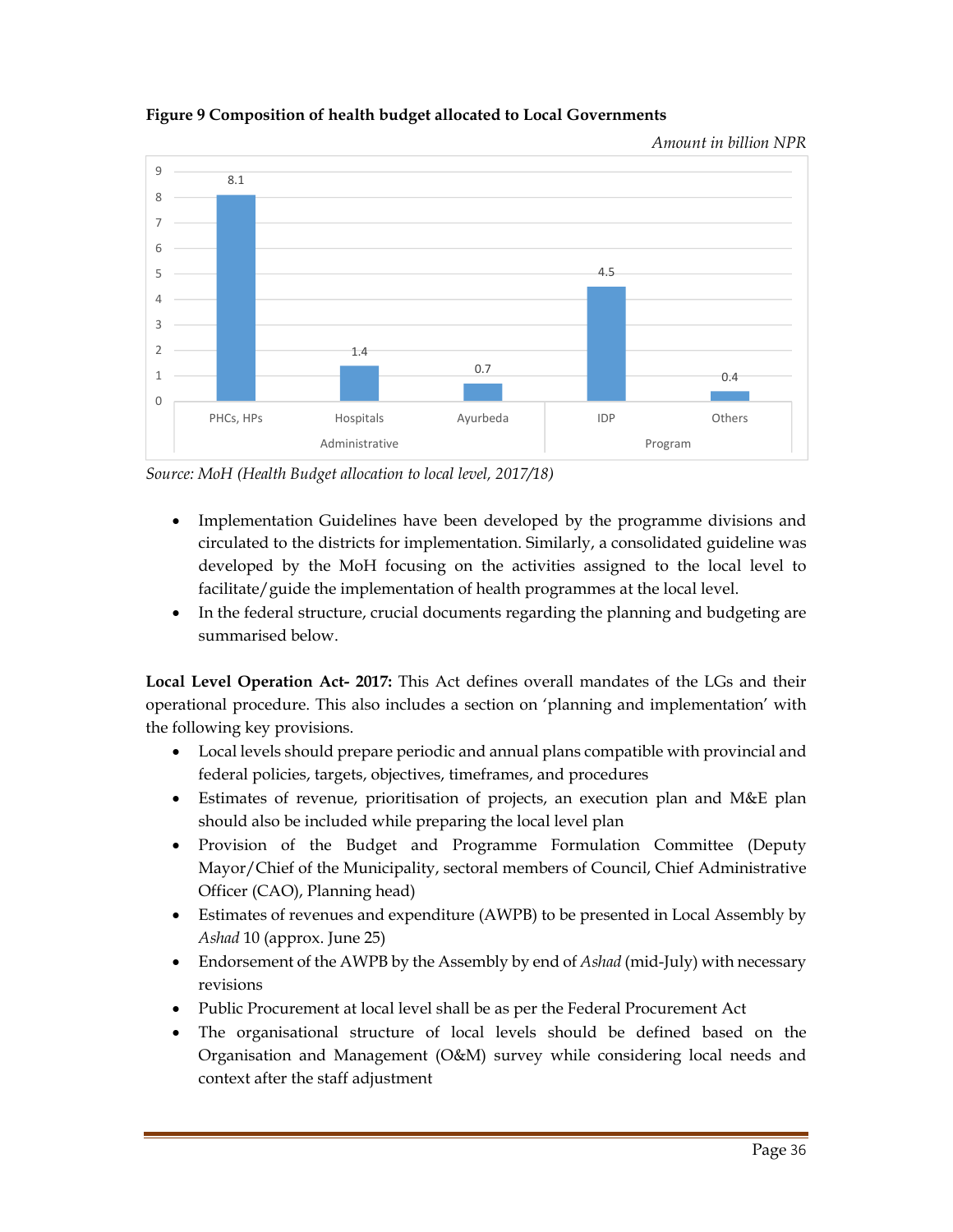Considering the rights of LGs, sectoral ministries should review their organisational structure and make necessary arrangements for the handover of assets, liabilities, and budget to the local level within six months upon the endorsement of the Act



#### **Figure 10 Seven step planning process at the Local Level**

- **Inter-governmental Fiscal Management Act- 2017:** This Act defines the basis for the allocation of funds across the different governments and includes following key provisions regarding resource allocation among three levels of government:
	- Establishment of Federal Distributive Fund: Revenues from Value Added Tax and Excise Duty will be accumulated in this fund and distribution will be made to three levels of governments in the ratio of: 70 % to GoN; 15 % to 7 provinces; 15 % to 753 local level.
	- The **Inter-governmental Fiscal Commission** to define the basis for distribution to provinces and local level and makes provisions for:
		- o Financial equalisation grant
		- o Special grant
		- o Conditional Grant
		- o Matching Grant
- Receiving foreign grants and loans will be the right of the GoN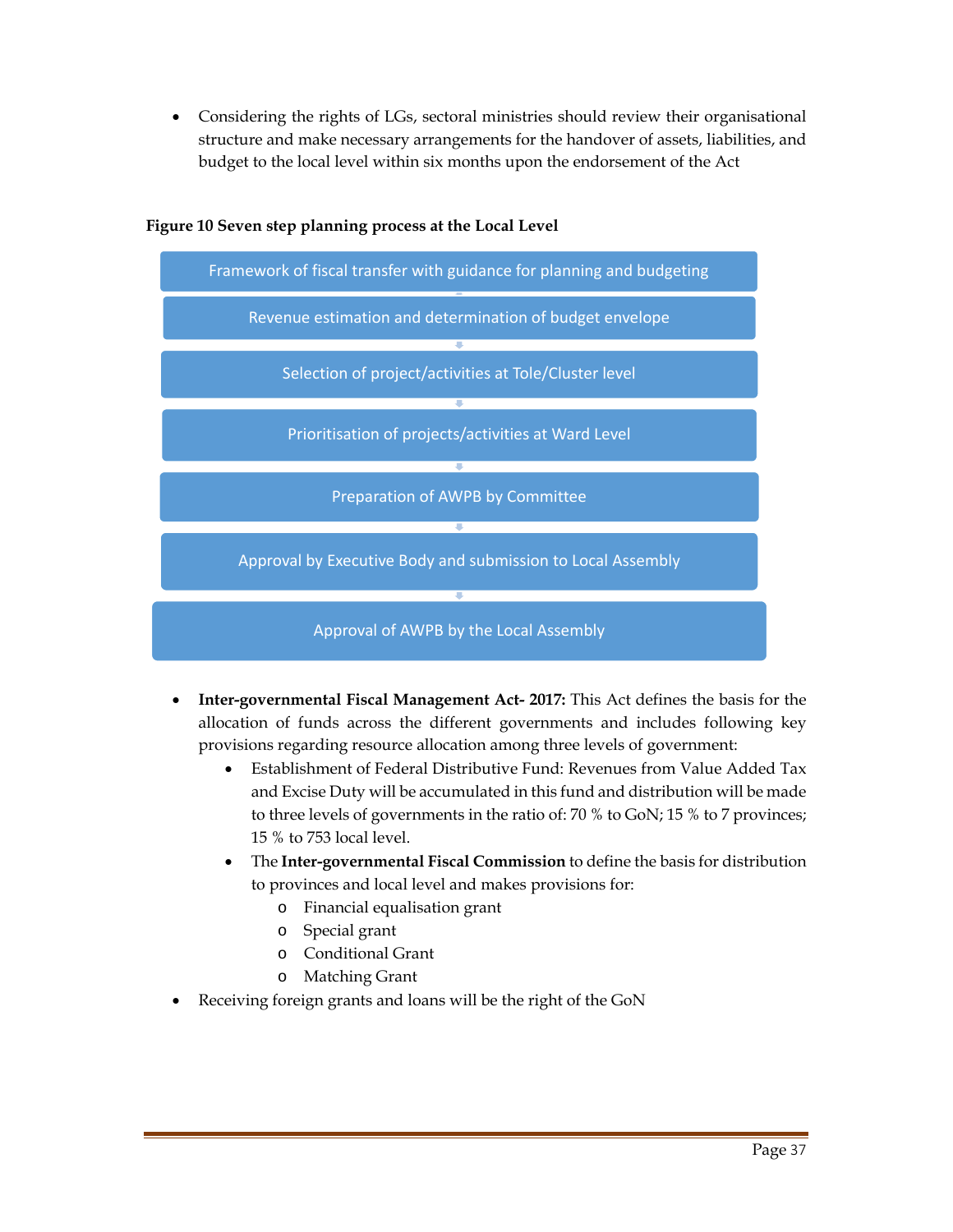#### **Challenges**

- The institutional structure has not been approved and accordingly the roles of different levels in terms of health sector planning and budgeting are still not very clear, in particular the role of the District Health Offices (DHOs).
- There has been a certain level of mismatch in the allocation of the health budget to the LGs. Challenges remain for ensuring the rational allocation of the budget to provinces and the local level as per the actual need
- As planning will be carried out at three levels, there is a challenge to ensure horizontal and vertical harmonisation of planning and implementation of health sector activities across the three layers of government
- Ensuring the timely implementation of the planned activities and utilisation of the allocated budget in the current federal structure as there is a new institutional set up and limited capacity at the local level

#### **Way Forward**

- Develop a comprehensive manual to guide the planning and budgeting at the local and provincial level in accordance to the guidelines from the MoF and MoFALD
- Review and revise the e-AWPB planning framework to make it consistent with LMBIS and in accordance with NHSS outcomes
- Continuously track the implementation challenges and successes at the local level
- Closely engage with provinces and monitor progress and performance in the health sector at different levels
- Develop case studies and success stories in planning and budgeting at the local level and disseminate learning
- Coordinate with the National Resource and Fiscal Commission and MoF to develop a robust mechanism for the rational allocation resources for the health sector across provinces and at the local level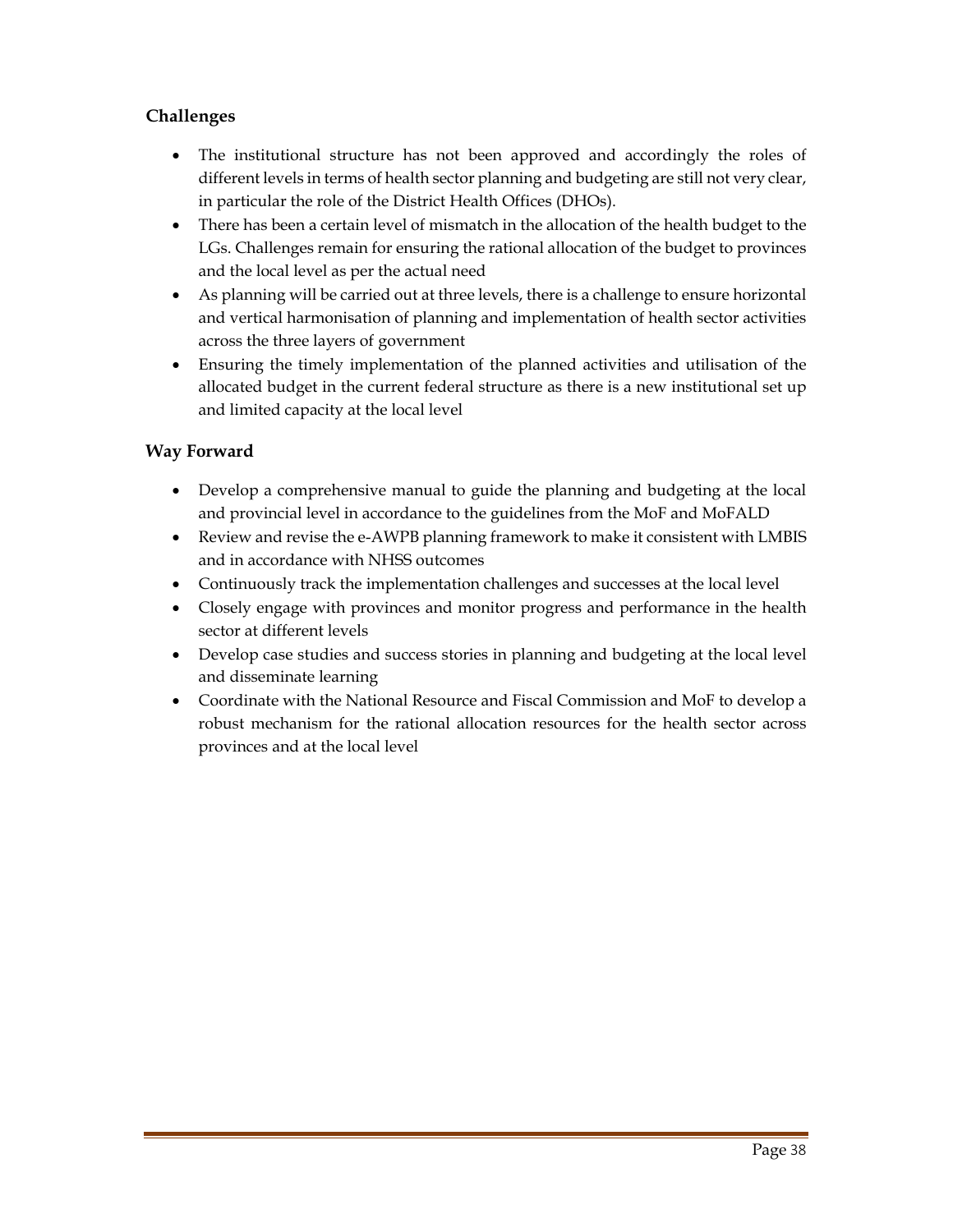# **7 Outcome 5: Improved Sector Management and Governance**

#### **Background**

The NHSS asserts that the restructuring process of the health sector will be aligned with the broader state restructuring agenda vis-a-vis federalism. Furthermore, it recognises aid effectiveness as an important facet of health governance through embracing the principles and priorities of the Development Cooperation Policy, 2014, for further strengthening SWAp arrangements. There are five outputs under this outcome as follows:

- The MoH structure is responsive to health sector needs
- Improved governance and accountability
- Improved development cooperation and aid effectiveness
- Strengthened multi-sectoral coordination mechanisms
- Improved public financial management

#### **Major Progress in 2016/17**

- Initiated health sector restructuring in accordance with federalism
- Functional analysis and assignments of federal, province, and LGs has been endorsed by the government
- Revised Health Infrastructure Standards and developed a costed Integrated Health Infrastructure Project, endorsed by the government
- Deputation of human resources in all local governments (Palika level)- the deputed staff consists of two, three, four, and five health workers of different grades to the Rural Municipal, Municipal, Sub-Metropolitan, and the Metropolitan levels respectively
- Prepared the induction package for elected local representatives and provided orientation in provinces 3, 4, and 6 in coordination with MoFALD
- With the view of gaining an in-depth understanding on health service delivery at the local level (i.e. leadership, governance and accountability, service quality, planning and budgeting, and monitoring of health interventions, reaching the unreached) the MoH has identified 'learning lab sites'2, with at least one in each province. The MoH will be supported by a number of EDPs to implement this concept and help generate evidence to strengthen health service delivery at the local level.
- Drafted National Health Act and shared with relevant ministries for their feedback
- Drafted Partnership Policy in Health which is yet to be endorsed by the government
- Revitalised Nepal Drugs Limited which has now initiated the production of few drugs
- A draft report on Citizen Engagement has been prepared and electronic dashboards have been established for ensuring right to information
- Performance based financing approach has been adopted in the health sector through Disbursement Linked Indicators
- Strengthened Public Financial Management (PFM) practices as follows:

<sup>&</sup>lt;sup>2</sup> The local level approach focuses on enhancing the capacity of local governments for evidence-based planning and budgeting and delivery of quality health services, which will ultimately contribute to make the local health system more resilient.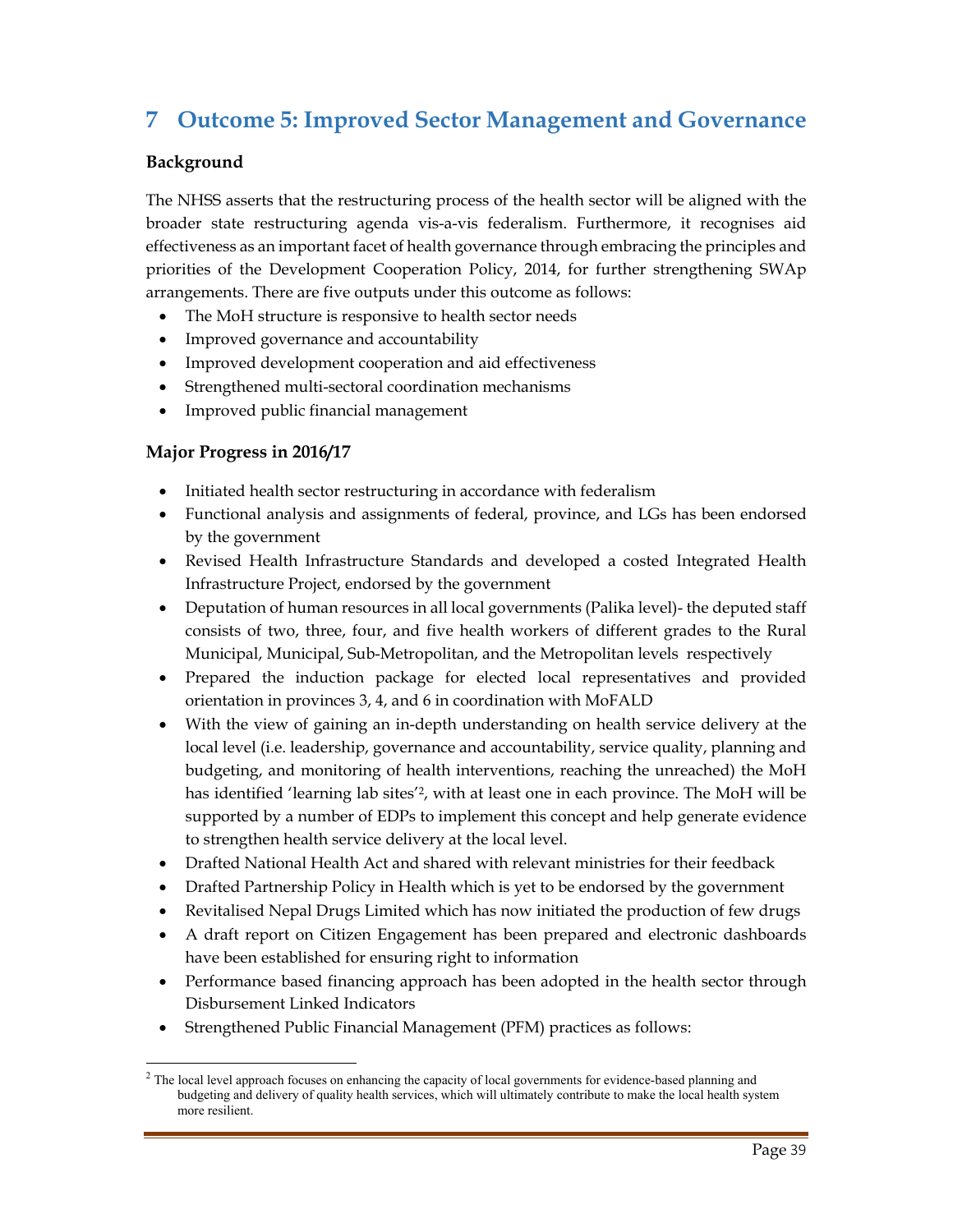- o Developed Internal Audit Improvement Plan (IAIP) in consultation with FCGO and revised Financial Management Improvement Plan (FMIP)
- o Audit queries cleared as per the government target and noticeably reduced audit queries against audited amount. Almost half (46.03%) of audit queries amounting NRS 2.09 billion had been cleared at the end of FY 2016/17; updated audit queries records in TABUCS
- o Financial management workshops were held in five development regions to enhance capacity of the programme managers and finance officers in financial matters
- o Submitted Audit Financial Statements of FY 2015/16 to OAG on May, 2017 and its audit report certified by OAG on 06 September, 2017
- o Periodic meetings of PFM Committee were held and meetings of the Audit Committee were also held for expediting settlement of audit observations
- GESI technical working groups (TWGs) have been formed in all districts and GESI focal persons nominated in all Regional Health Directorates (RHDs) and all DHOs and DPHOs.
- Conducted orientation on GESI strategy and its framework to Medical Superintendent and health workers from 25 hospitals and orientation on overall GESI/LNOB perspectives was held with the MoH, DoHS, divisions, and centres
- Provided technical inputs to draft the five year National Strategy and Action Plan for GBV and Gender Empowerment and the Ten Year National Policy and Action Plan for Disability
- Revised Social Audit Guidelines and implemented social audit across 70 districts in 1752 health facilities
- Prepared health profiles of all municipalities and sent them to their respective district; the profile provides detailed information on human resources and physical assets of each health facility at Palika level
- A number of meetings were held within the MoH and its departments and with EDPs to update and discuss on various aspects of federalism pertaining to health services delivery.
- Prepared a concise guideline on health programmes for local level for and uploaded on the MoH website.
- Terms of Reference of the health partners' forum, "Health Sector Development Partners Forum", were endorsed and a meeting of the forum was held on December 19, 2016, participated in by various partners working in the health sector including academia, private sector, and civil society, etc. The meeting was chaired by the Health Minister.
- Conducted Joint Coordination Meeting (JCM) in June 2017 and discussed the budget related issues in light of federalism

#### **Highlights of 2017/2018**

New National Health Policy (2017) drafted and submitted to the cabinet for approval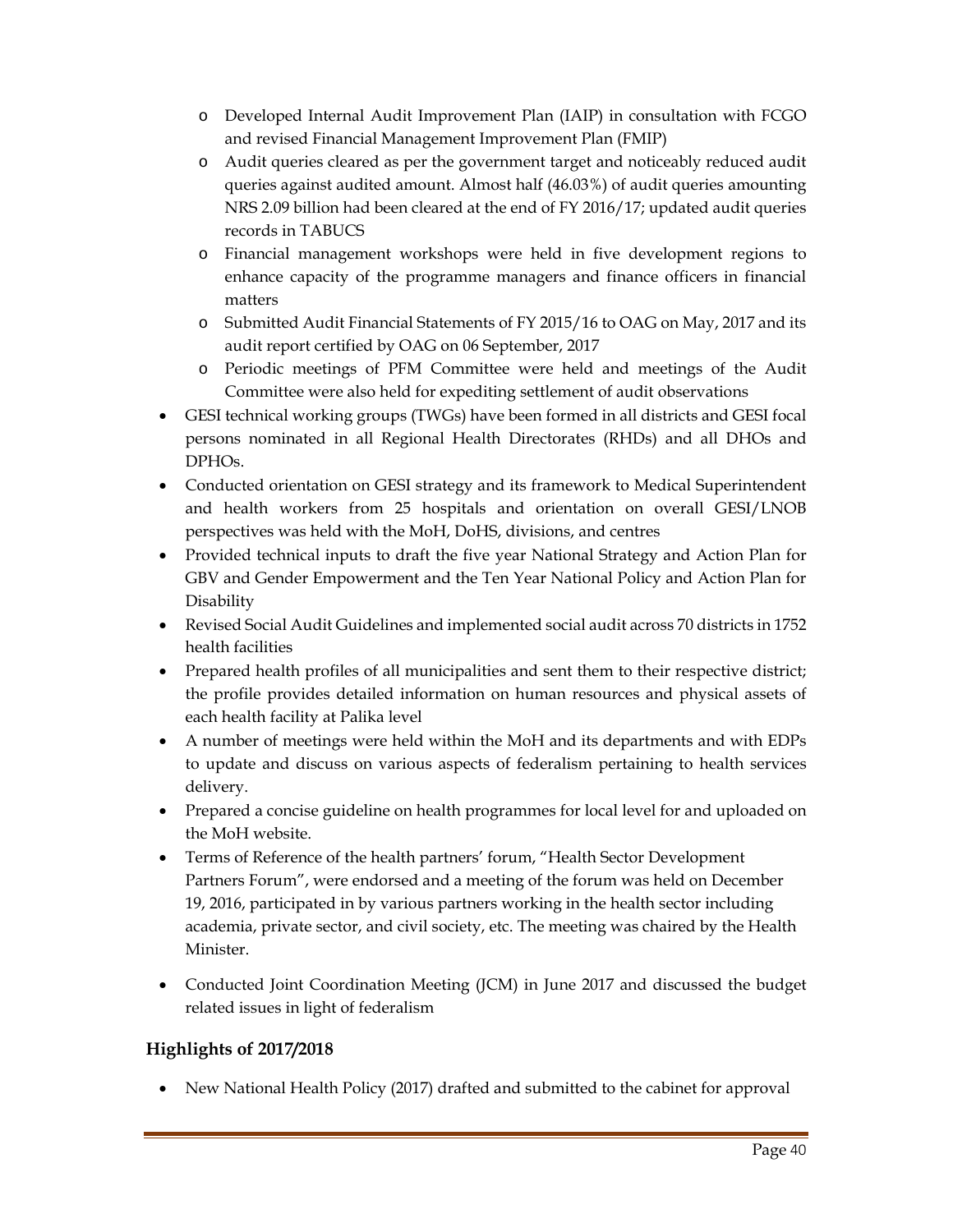- A governance structure of the health sector (at three levels of governance) was prepared and endorsed by the MoH. The governance structure at federal level was discussed with the high level administrative restructuring committee stationed in MoGA.
- Formed Federalism Implementation Unit (FIU) in the MoH to provide strategic guidance and support to rollout health functions in the federal context
- Handed over health facilities (PHCs, HPs, CHUs, and *Aayurveda Aushadhalaya*) to respective local governments (753)
- Budget allocated to 753 local government including for the fiscal year 2017/2018 including conditional grant for health
- Internal Control Guidelines updated and circulated to concerned entities within MoH for feedback
- Conducted a comprehensive National Health Review in Kathmandu, participated by all 75 districts and hospitals including tertiary and referral, academia, and development partners; this was the first national review of its kind in the federal context hence it was designed to allow discussions based on federal, provincial, and local health functions
- Prepared a brief guideline for registration, licensing, and renewal of privately owned health institutions for local level and sent to the local levels
- Formed multi-sectoral steering committee (SC) and TWG for the revision of GESI strategy and developed framework for revision
- Health Insurance Act promulgated
- Local Government Operation Act promulgated
- Staff Adjustment Act promulgated

#### **Challenges**

- Defining Basic Health Service, considering the constitutional provisions and costing the Basic Health Services (BHS) for fund allocation
- Limited capacity of local governments for managing devolved health functions
- Health sector at the local level will have to compete with other sectoral priorities such as road and infrastructure, among others. In the absence a clear mechanism in health for the prioritisation and resource allocation with use of evidence at the local level, the health sector may suffer from a lack of resources and compromise service delivery.
- Ensuring a good balance between strengthening hospitals/facility based curative services and sustaining public health interventions at local levels; early indication at the local level shows an increased focused on curative care which can be at the cost of public health interventions
- Unclear engagement modality for development partners and other stakeholders such as private sector, NGOs/CBOs, and cooperatives for the provincial and local level
- Finalising the complete governance structure of health at federal, province, and local governments (organisational structure, human resources, and horizontal and vertical linkages), including the immediate adjustment and mobilisation of health staff at various levels
- Unclear on-budget and off-budget reporting mechanisms in the changed context including expenditure reporting at the local level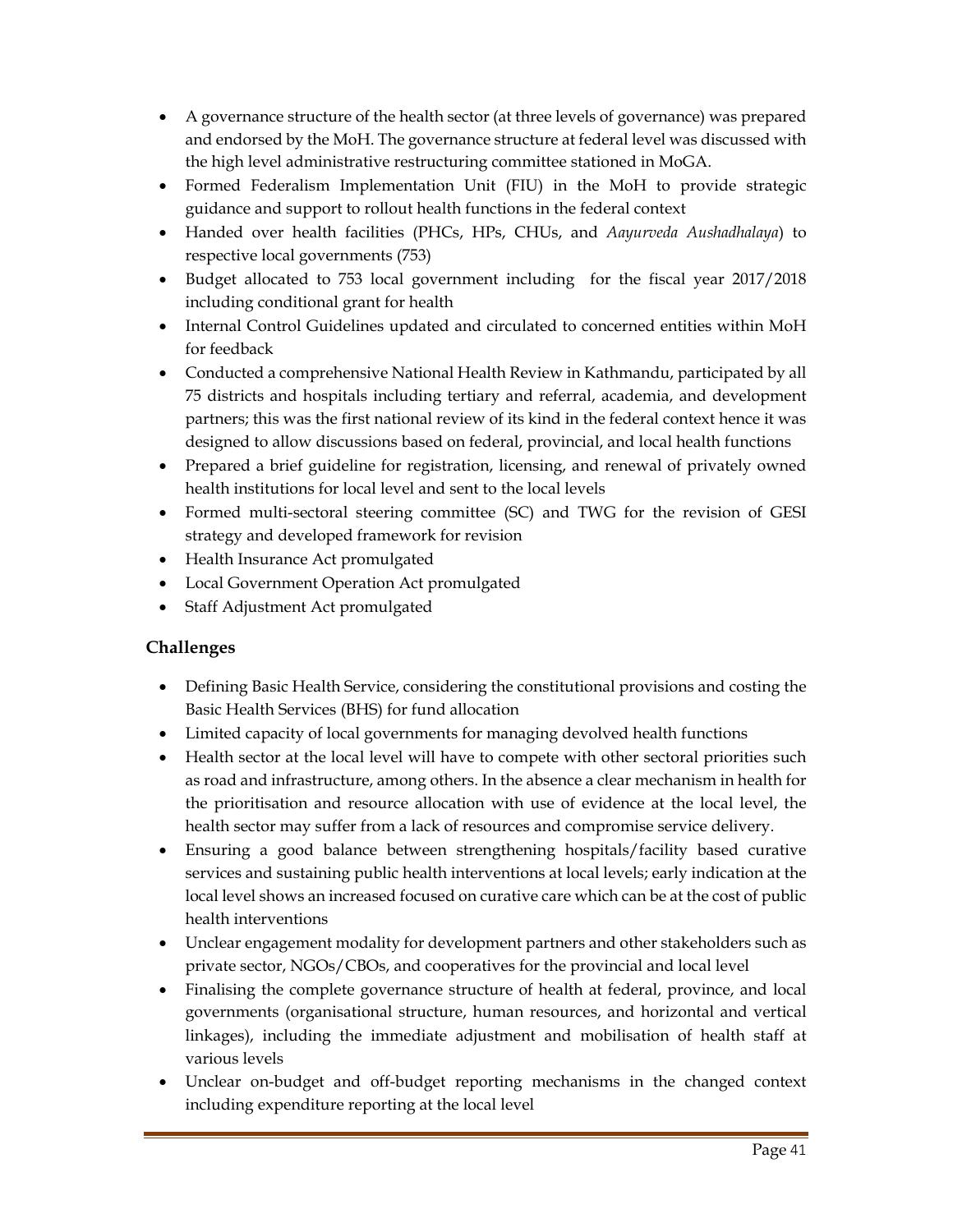#### **Way Forward**

- Define BHS and support the LGs to implement BHS adequately
- Proactive engagement of the MoH in finalising health governance structures at all levels with defined roles and responsibilities
- Provide technical and managerial support to government leadership and respective health departments/units at province and local level for uninterrupted health service delivery
- Develop and share various tools and guidelines to facilitate developing the AWPB at the each level of government
- Work with Natural Resources and Fiscal Commission, MoF, and respective ministries to ensure financial accountability and reporting of health expenditure
- Update TABUCS in the federal context and support for its effective implementation by concerned entities
- Promote the use of available evidence to inform a local health plan so health service quality is improved and no-one is left behind
- Make the transition to federalism well informed with lessons learned at the local level
- Implement learning the lab concept under the operational research framework in federal context, design, implement, document, and scale up– in identified sites to strengthen health service delivery at the local level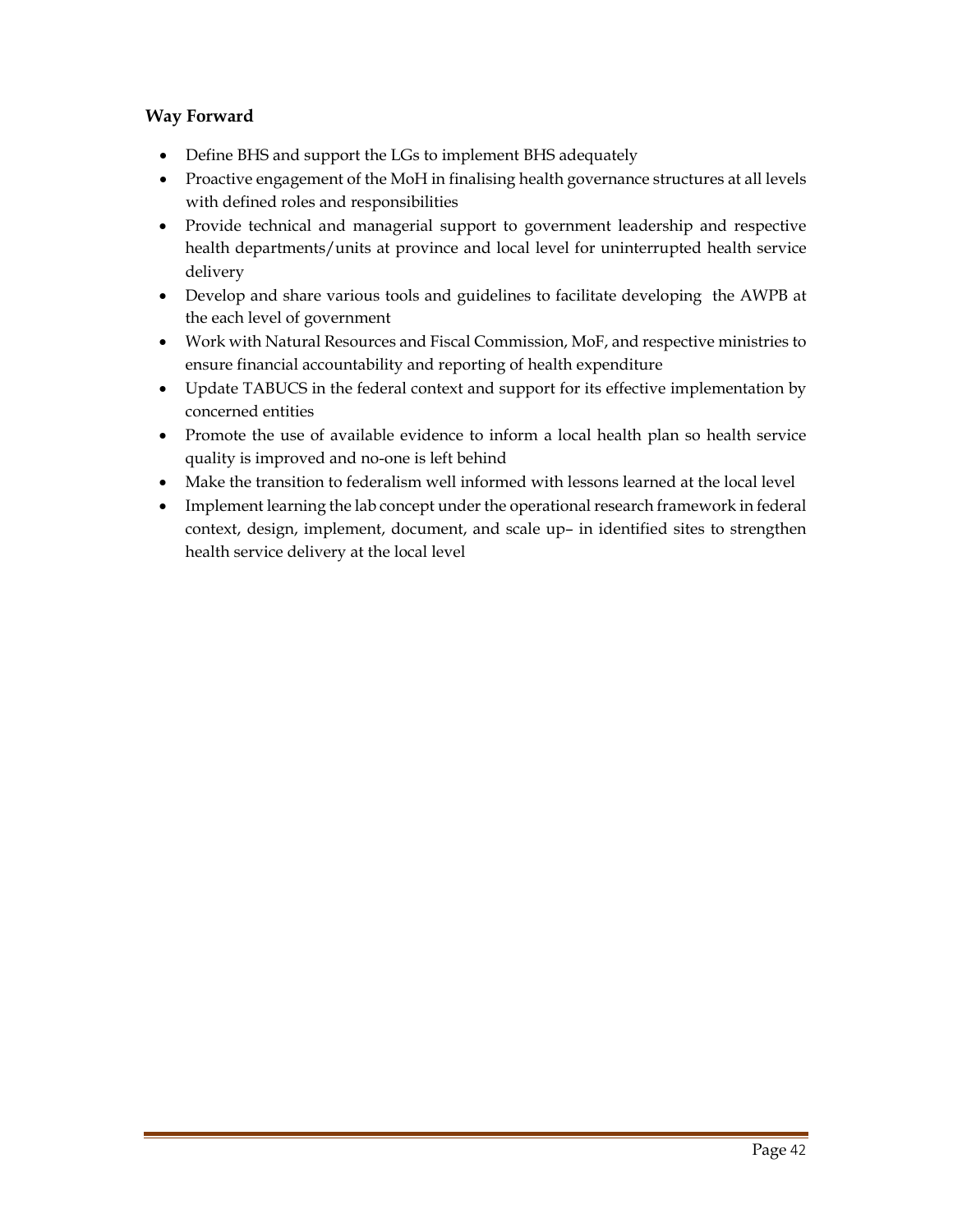# **8 Outcome 6: Improved Sustainability of Healthcare Financing**

#### **Background**

Nepal's commitment towards UHC is well reflected in the National Health Policy (NHP) 2014, which ensures the provision of free BHS as a fundamental right of every citizen. The policy envisions providing access to quality health services (beyond BHS) in an affordable manner by ensuring financial protection in health. The policy aims to do this by gradually increasing the state's investment in the health sector, increasing per capita expenditure and reducing out of pocket expenditure (OOPE) through social health protection arrangements, including targeted subsidies.

For the improved sustainability in healthcare financing, the NHSS focuses on increasing investments in the health sector and social health protection mechanisms as reflected in the two outputs as listed below:

- Strengthened health financing system
- Strengthened social health protection mechanisms

Major interventions proposed under this outcome particularly for 2016/17 include developing and introducing a resource allocation formula, enhancing the MoH's capacity on performance based resource allocation, enhancing capacity for the institutionalisation of the National Health Accounts and the harmonisation of existing social health protection schemes, and the implementation of health insurance.

#### **Major Progress**

 Government health expenditure as a percentage of the Gross Domestic Product (GDP) for FY 2016/17 is 1.8%. There has been a 0.4% increase compared to the baseline year and 0.2% increase compared to the NHSS target. The figure below provides an indication of the trend of government health spending as a percentage of the GDP. Over the years, government spending on health as a share of GDP is increasing, albeit marginally. In the figure below, the government spending on health includes the budget allocated to the MoH, and other line ministries.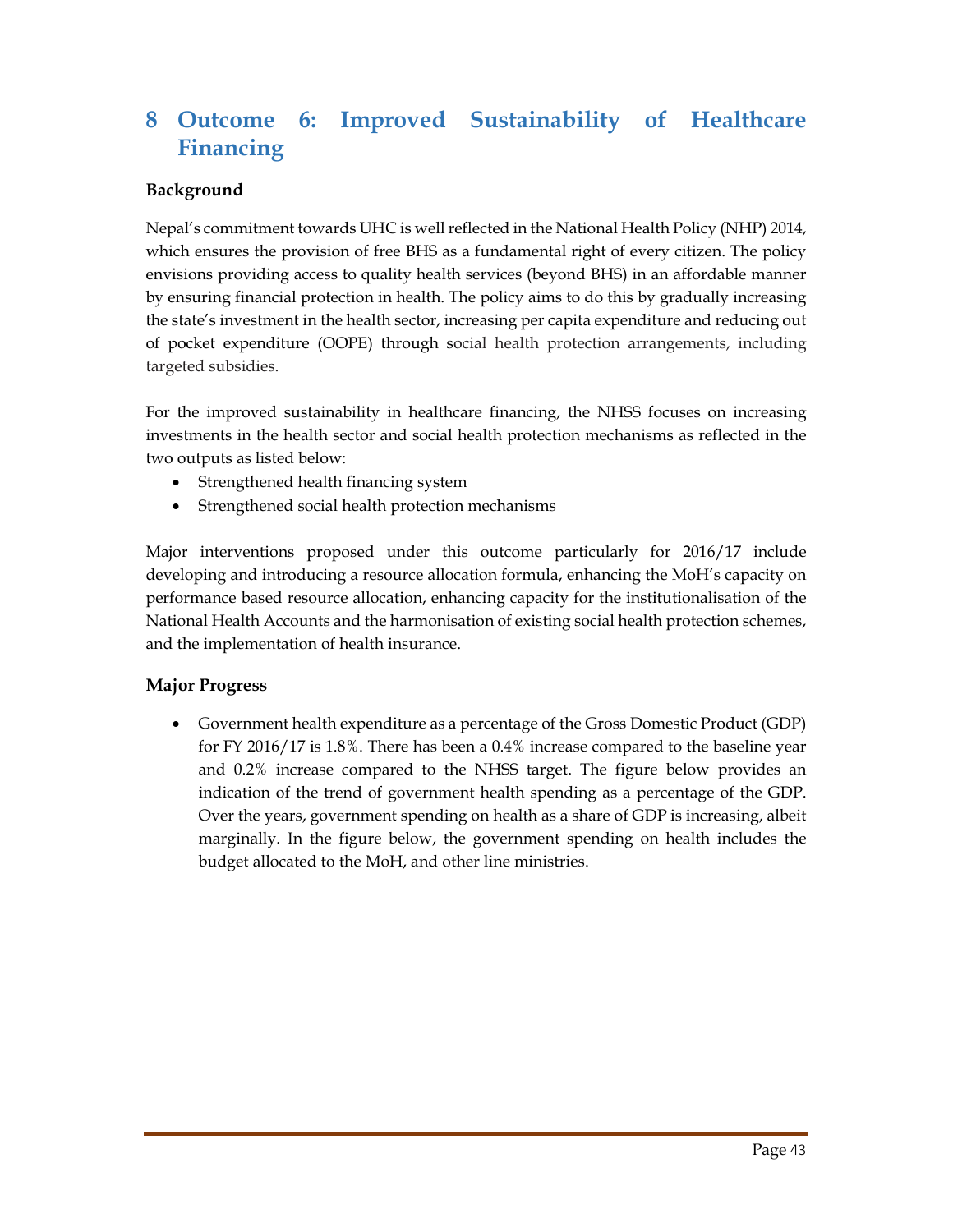

#### **Figure 11 Trend on government health spending as a percentage of GDP**

*Source: BA FY2017/18 Note: GDP in NPR million, National Budget in NPR* 

- The Chatham House report of 2014 recommended that countries should strive to spend 5% of their GDP for progressing towards Universal Health Coverage (UHC). There is a wide range of evidence and comparisons across countries that support the target of at least 5% or more of the GDP. The 2010 World Health Report stated that public spending of about 6% of the GDP on health will limit out-of-pocket payments to an amount that makes the incidence of financial catastrophe negligible. Government spending on health of more than 5% of the GDP is required to achieve a conservative target of 90% coverage of maternal and child health services. The same Chatham House report recommends low-income countries to spend USD 86 per capita to promote universal access to primary care services.
- The figure below shows trends in per capita government spending on health. Between FY 2013/14 to FY 2016/17, the per capita government spending has gradually increased from NPR. 966 (USD 9.8) to NPR. 1,630 (USD 15.4) in real terms. However, during the same period, government spending on health increased very little from NPR. 373 (USD 3.8) to NPR. 578 (USD 5), in constant terms (base year fixed to FY 2000/1). This shows that Nepal is spending far behind the recommended amount to achieve universal access to primary care services.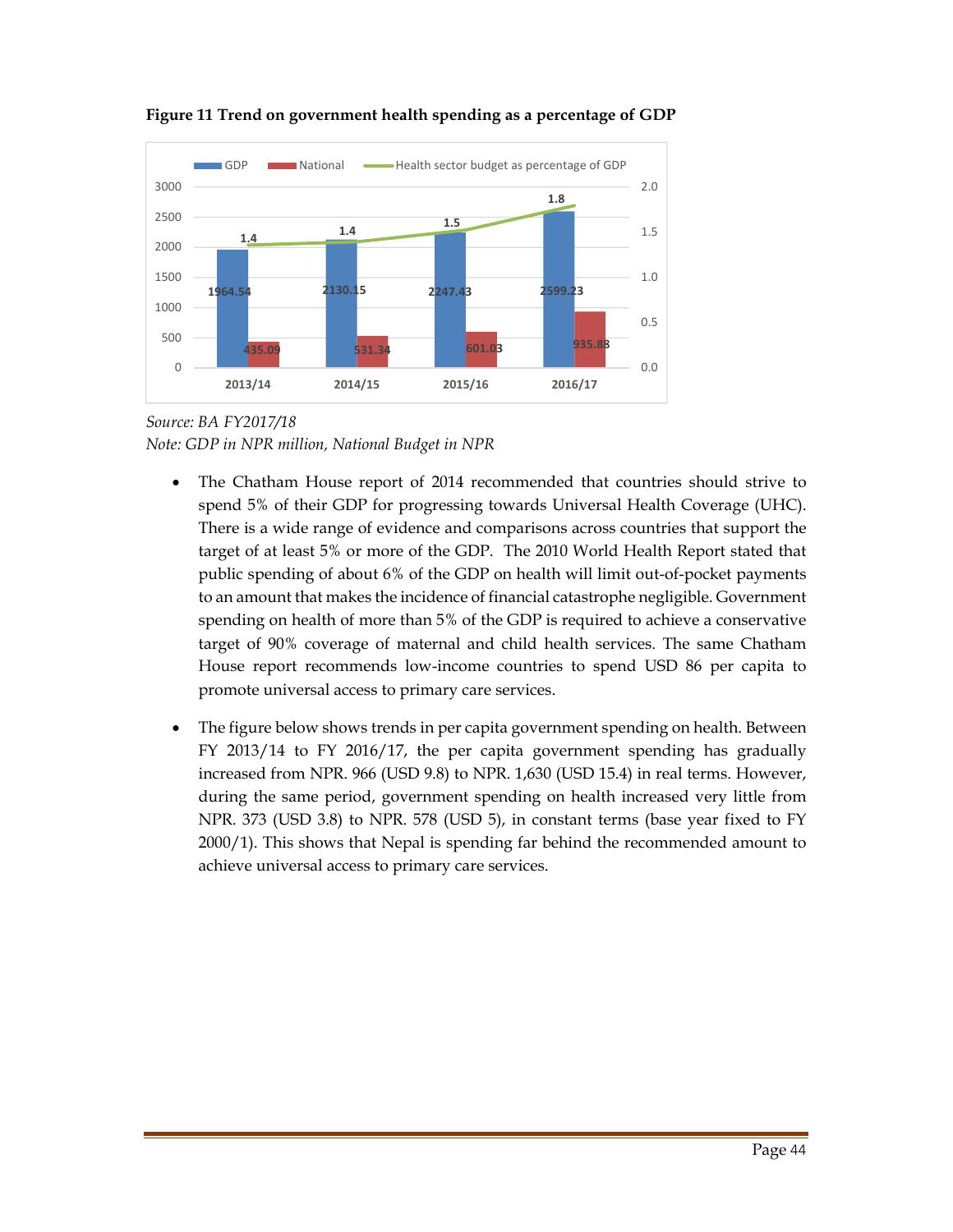

**Figure 12 Per capita government health spending**

 The figure below shows trends in the health budget as a percentage of the national budget. The percentage of the health budget against the total government budget has decreased by 1.7% from 6.1% in FY 2013/14 to 4.4% in FY 2017/18 including the health budget allocated to the local level. In FY 2017/18, a NPR. A 15.08 billion budget has been allocated to LG in the form of conditional grants for health. The share of the conditional health budget accounts for 6.7% of the total centrally allocated budget to the LGs.



 **Figure 13 Health budget as a percentage of the national budget** 

 The GoN has rolled out several social protection schemes to reduce OOPE in health. The GoN had expanded the coverage of the health insurance programme in 15 districts by the end of 2016/17. Furthermore, in 2017/18, insurance programme has been expanded in seven more districts. The number of people enrolled by the SHSDC in insurance programmes has increased to 3.08% in FY 2016/17. Along with the

*Source: BA FY 2017/18* 

*Source: BA 2017/18*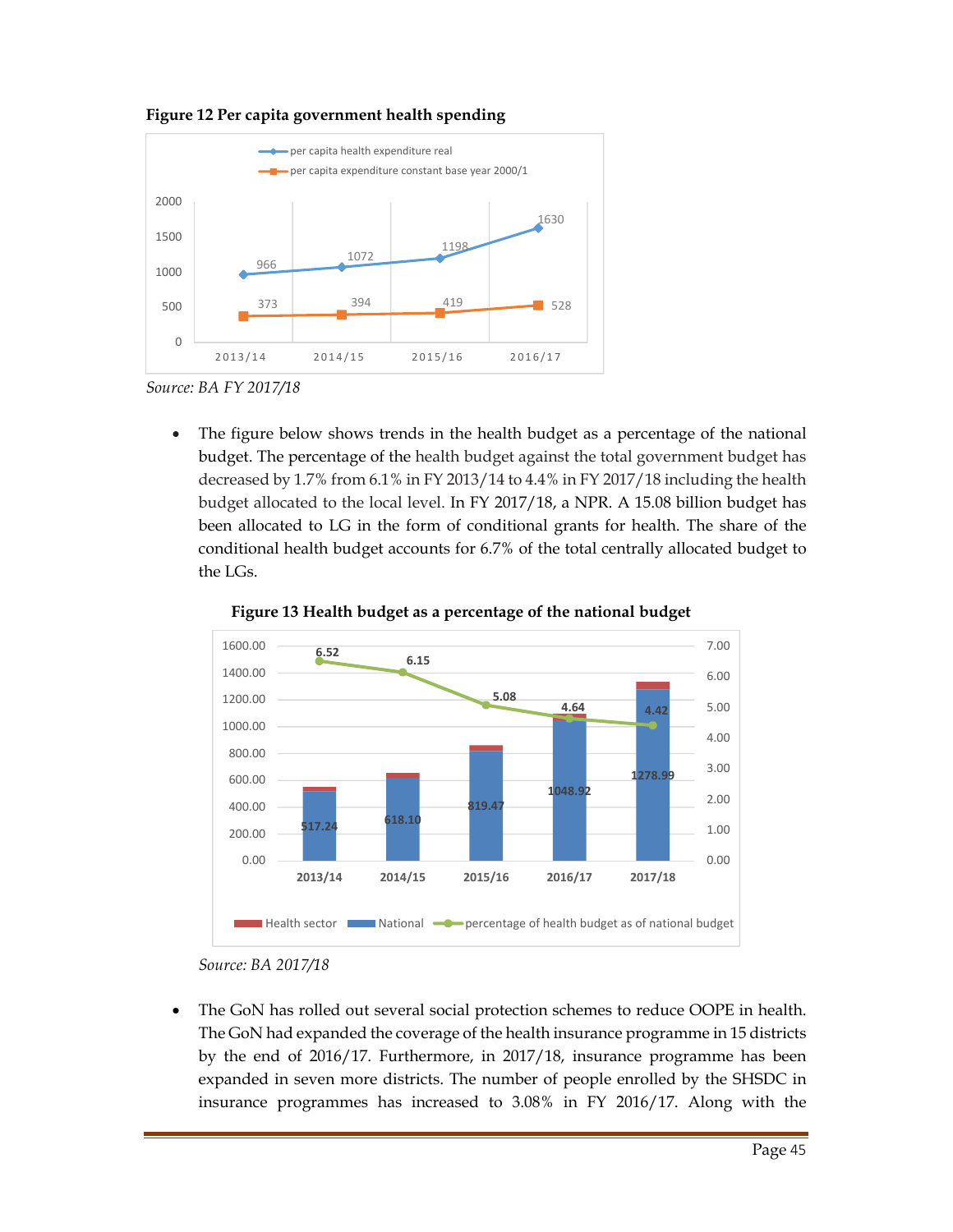expansion of the districts, over 400,000 people have been enrolled in the insurance programme which is 5 % of the catchment population in the implemented districts. In 2017, the Social Health Insurance Act was promulgated which makes a mandatory provision for enrolment in health insurance.

 Nevertheless, the share of OOPE in current health expenditure (CHE) is relatively high at 60% for 2015 as per the WHO estimates3. The latest National Health Account (NHA) data available in-country is for FY 2011/12 which suggests OOPE as percent of CHE is 56% which matches to the WHO estimates. This implies that OOPE as percent of CHE has increased by 4% from 2011 to 2015 which is a major policy concern towards strengthening social health protection mechanisms in the country.

#### **Challenges**

- The decreasing trend of health expenditure in relation to the total government budget
- The increasing share of out of pocket expenditure for health
- A fragmented approach to the management of various social health protection schemes such as the free health care programme, free delivery, health insurance, and so on.
- The institutionalisation of the National Health Accounts to routinely monitor health expenditure
- Delays in the identification of the poor hampering for the inclusion of the poor and other targeted groups in health insurance through government subsidy

#### **Way forward**

- Advocate with (to be formed) the Natural Resources and Fiscal Commission and the MoF to increase government investment in the health sector to progress on universal health coverage and the agenda of leaving no one behind
- Assess the root causes of low budget absorption and take action accordingly
- Ensure adequate financing for the delivery of basic health services at the local level
- Support provincial and LGs for increased spending in health
- Establish a mechanism to track budget allocation and spending for health at each level of government
- Design and develop a health financing strategy that is applicable to all levels of government
- Enrol the poor segment of the population in health insurance through government subsidy as envisioned in the recently promulgated Health Insurance Act (2017)
- Review indicators for gauging progress in various tiers of government as well as for comparison with global indicators

<sup>3</sup> *OOPE as of current health expenditure obtained from http://apps.who.int/nha/database/ViewData/Indicators/en*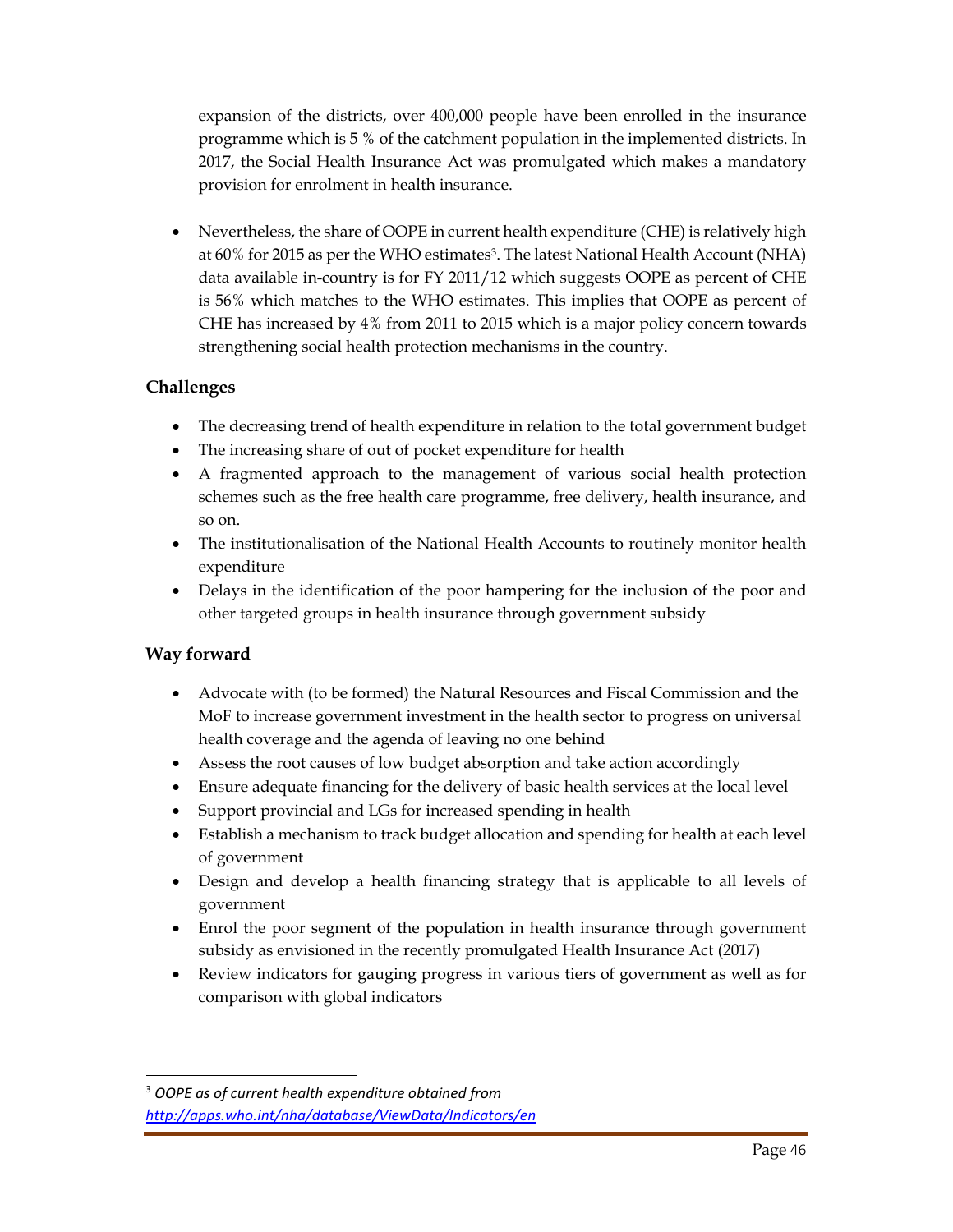# **9 Outcome 7: Improved Healthy Lifestyles and Environment**

#### **Background**

The NHSS stresses that creating a healthy environment and healthy lifestyle is central to the improvement of overall health status. For this purpose, innovative approaches for behavioural change are suggested for specific behaviours like smoking, alcohol consumption, health seeking behaviour, and obesity. The single output under this outcome is promotion of healthy behaviours and practices.

 The data shows that mental health related problems are escalating in Nepal. A recent study conducted with population affected by 2015 earthquake found elevated rates of depression (34.3%), anxiety (33.8%), PTSD (5.3%), and alcohol use disorder (20.4%) (Kane et al., 2017). Similarly, a study conducted in Chitwan district reported that more than 90% of people with depression and alcohol use disorders have received no treatment in the past one year (Luitel et al., 2017).

#### **Major Progress in 2016/17**

- Established twenty-nine OCMCs in each of the twenty-nine districts by the end of 2016/17 and plan is to establish sixteen more in 2017/18; each OCMC aims to provide an integrated package of services for survivors of GBV through a 'one-door' system
- The "Basic Psychosocial Counselling Training" was provided to health workers from 26 OCMC based hospitals
- Essential services required by GBV survivors in OCMC were provided to 8,664 individuals comprising of 8,030 (92.7%) women and 634 (7.3%) men) accessing services until May 2017 (since its establishment). A high percentage of women receiving services (37.40%) were victims of physical assault or domestic violence, while 29.10% had experienced sexual violence, 29.50% had suffered extreme emotional/mental abuse and 4.00% 'other types of violence' (OCMC Annual Review, 2017)
- Basic Psychosocial Counseling Training provided to 36 OCMC and hospital staff in two batches from 26 OCMC based hospitals
- Forensic training provided to 63 medical officers from PHC, district, zonal and regional hospitals
- GBV clinical protocol rolled out in 18 hospitals
- Draft of standard operating procedures prepared by NHTC on forensic (autopsy, age estimation, injury examination, anthropology identification, examination of GBV/sexual assault, torture examination) training guide and reference manual.
- The PEN protocol is endorsed
- The Ministry of Education has made a policy decision to acquire the services of nursing staff in every school
- Mothers' Groups are engaged in various activities including WASH. The Pregnant Women's Group was formed and discussions on various topics were initiated.
- The revised mental health policy submitted for inter-ministerial feedback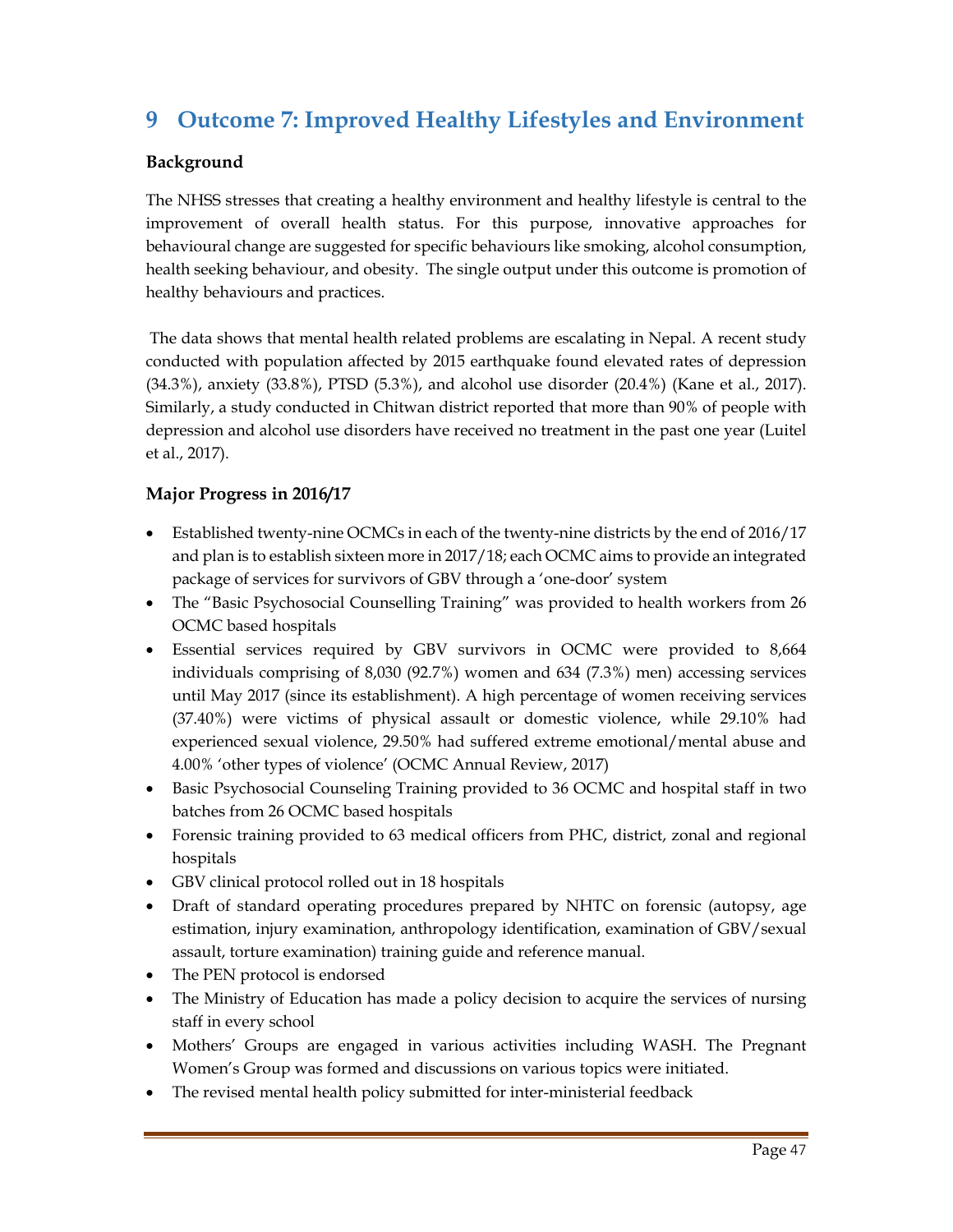- The PEN package was piloted in two districts in the year 2016/17 and expanded into eight more districts in 2017/18.
- The PHCRD organised a central level workshop for the effective promotion and expansion of the PEN Programme. The workshop brought people from different sectors and disciplines together to develop a training package for health workers on the PEN package. The Training Package consists of a Training Manual, Reference Materials, and Trainer's Guide.
- About 50 stakeholder and 45 journalists were oriented on PEN in both pilot districts
- TOT for PEN Programme conducted for 71 people; About 850 service providers trained on PEN package in eight districts.
- Developed and disseminated IEC/BCC materials like posters on Healthy Lifestyle i.e. Smoking, Alcohol, Physical Activities, and Food Habits
- Water quality surveillance standard developed by EDCD is being implemented
- Successfully piloted the PEN Programme in Kailali and Ilam with expansion to eight more districts
- Training on HEARTS tool provided to coach team in Kailali and Ilam
- Developed and endorsed the Health National Adaptation Plan (H-NAP) on climate change for Nepal
- Organised national conference on disability
- Integration of mental health into primary care as guided by WHO Mental Health Gap Action Programme (mhGAP)
	- o Revised Standard Treatment Protocol (STP) for mental health
	- o Five more new generation drugs related to mental health have been added in free drug list
	- o Developed a training curricula based on revised STP and globally used mhGAP IG, version: 2 by the National Health Training Centre.
	- o Prepared standard and curricula for psycho-social counselling.
	- o In the post-earthquake scenario, more than 500 Health workers were trained and more than 7,000 people received mental health and psychosocial support from various programmes.
	- o A five day basic mental health training in Okhaldhunga was completed. Furthermore, health workers received a five day basic and three day refresher training on mental health in the project districts.
	- o Conducted 153 events for orientation on mental health at the local level to FCHVs, traditional healers and other target groups
	- o Developed and mobilised psychosocial counsellors in nine districts for individual and group counselling to migrant workers and their families

#### **Highlights of 2017/18**

- Developed the community based mental health care packages
- OCMC national review program conducted
- Total of 29 Urban Health Promotion Centres (UHPCs) are being established including 11 in Kathmandu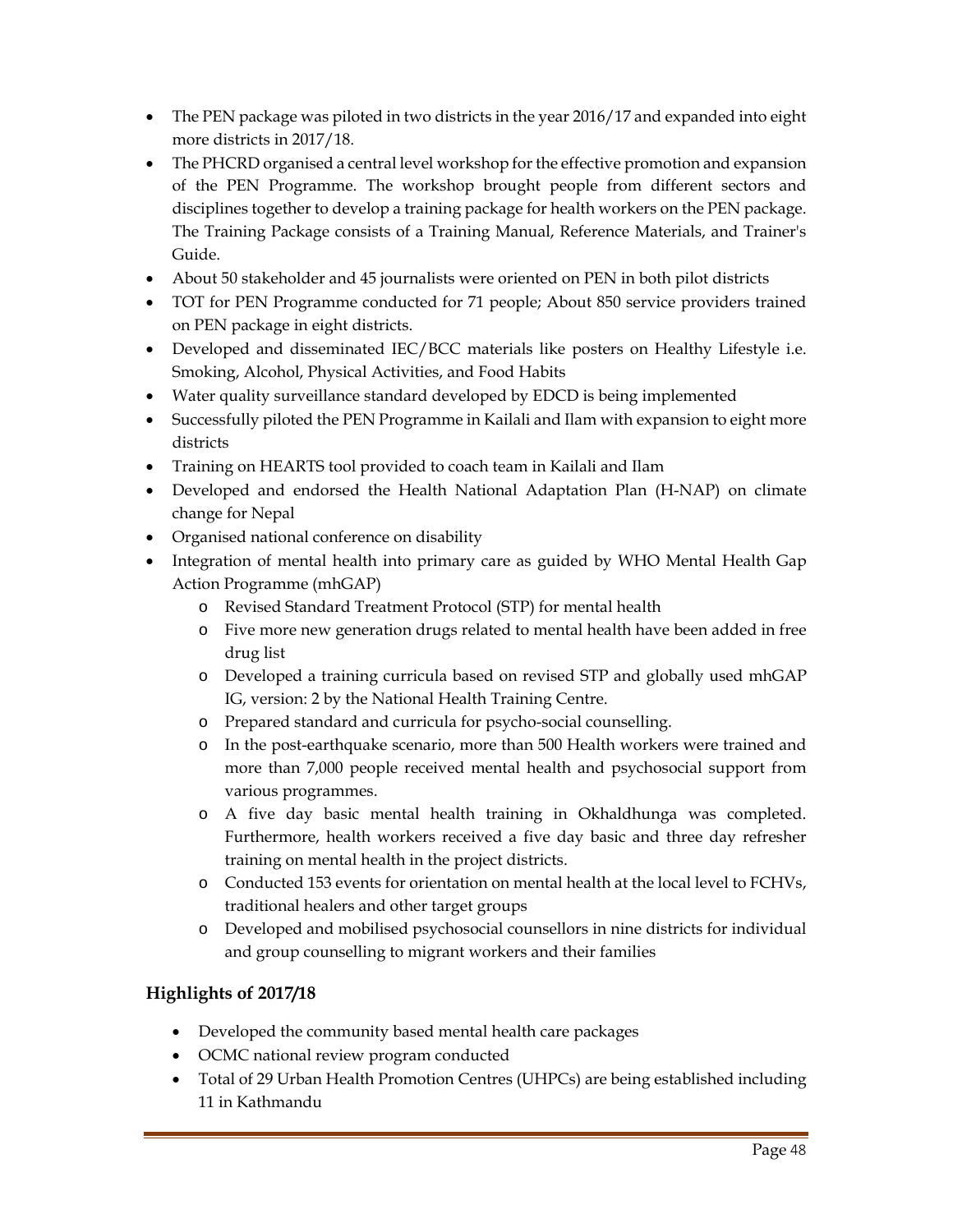#### **Challenges**

- Limited harmonisation of activities for NCDs at the local level including surveillance
- Limited training on water quality surveillance
- Poor reporting on road traffic accidents
- Limited preparation of standards for air, water, and food quality
- Inadequate referral provisions for people with severe GBV and mental health problems
- A low level of awareness on GBV, mental health, and psychosocial issues at community level
- Not enough allocation of budget as per the costed PEN implementation plan
- Lack of linkage of PEN with other programmes like Aama or SHI

#### **Way Forward**

- Implement community based mental health care package to mainstream mental health services at the local level
- Revisit the multi-sectoral NCD plan taking into consideration the changed federal context
- Incorporate NCD data management into the current HMIS training package
- Strengthen integrated surveillance of communicable diseases and NCDs
- Strengthening and scaling-up of OCMCs
- Implement surveillance of road traffic accidents
- Implement the health national adaptation plan to climate change and incorporate it in the overall national adaptation plan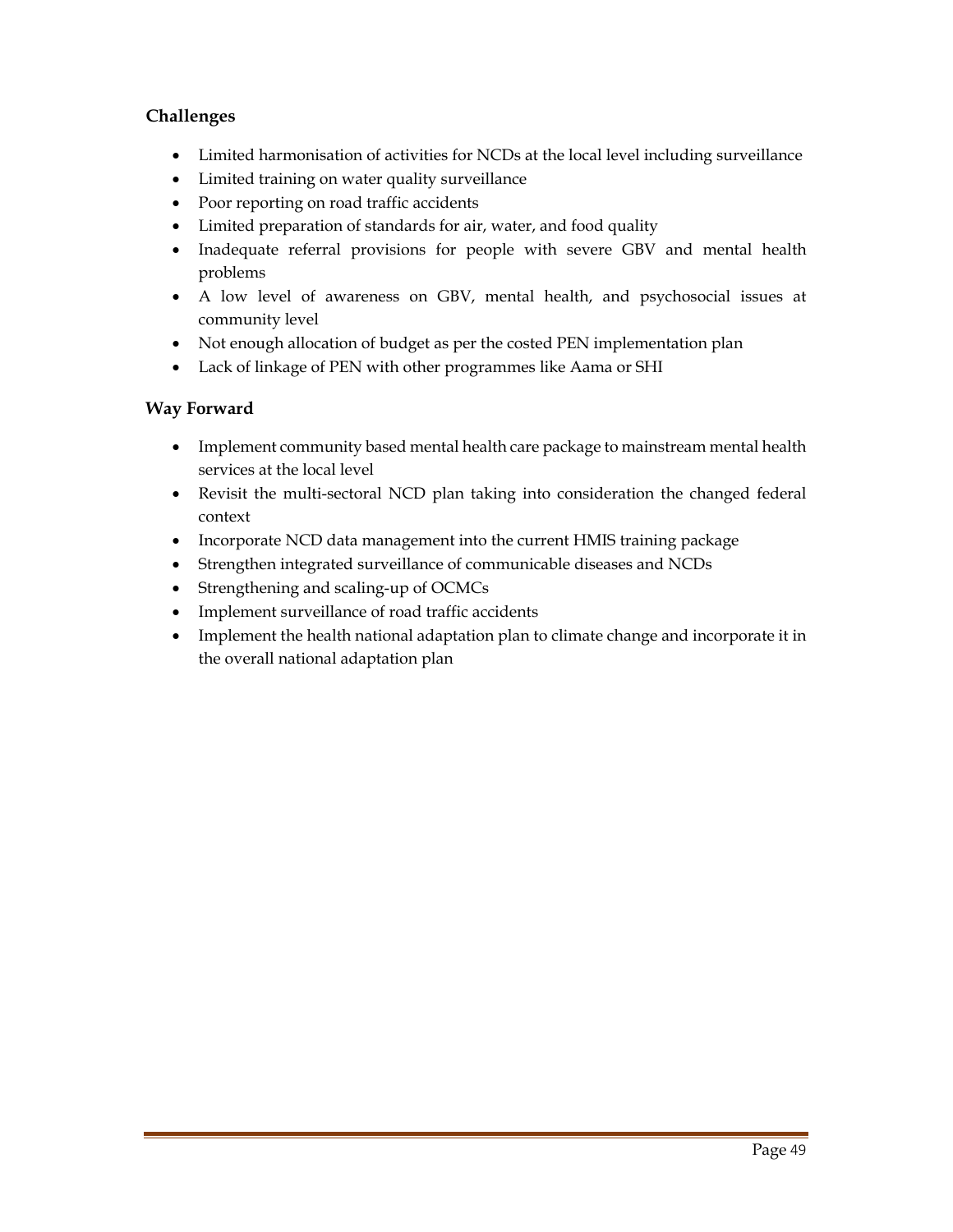# **10 Outcome 8: Strengthened Management of Public Health Emergencies**

#### **Background**

The NHSS, through this outcome, provides a clear road map towards improved preparedness and strengthened responses to public health emergencies during humanitarian and public health emergencies. It directs towards revising protocols and guidelines for improved health sector emergency at the central and decentralised levels along with the enhancement of institutional and human capacity for an effective and timely response. The outputs under this outcome are as follows:

- Public health emergencies and disaster preparedness improved
- Strengthened response to public health emergencies

Nepal witnessed a humanitarian crisis due to the devastating earthquake in April, 2015. The health sector response to the earthquake was applauded and commended at a national and internal level. However, the post-earthquake response stretched the capacity of the health sector to its limit and also exposed some limitations of the health systems and capacity, especially on emergency preparedness and disaster response.

| S.N          | Outbreaks                 | <b>Districts</b>                       |
|--------------|---------------------------|----------------------------------------|
| $\mathbf{1}$ | Seasonal Influenza        | Gorkha, Rukum, Mugu, Palpa, Syangja    |
| 2            | Dengue                    | Rupendehi, Sarlahi, Dhading, Mahottari |
| 3            | Leptospirosis             | Morang                                 |
| 4            | Chikungunya               | Chitawan, Syangja, Bhaktapur           |
| 5            | Viral fever               | Mugu                                   |
| 6            | Malaria                   | Dhanusha, Mugu, Bajura                 |
| 7            | Kalazar                   | Sarlahi                                |
| 8            | Diarrheal disease/cholera | Saptari, Parsa, Lalitpur, Kapilvastu   |
| 9            | Food Borne                | Nuwakot                                |
| 10           | Mushroom poisoning        | Palpa                                  |

#### **Table 15 Types of sporadic small scale outbreaks responded**

#### **Major Progress in 2016/17**

- The Epidemiology and Disease Control Division updated the guidelines for disaster and epidemic management
- The RRT training package and RRT guideline revised
- The EDCD procured RRT deployment kits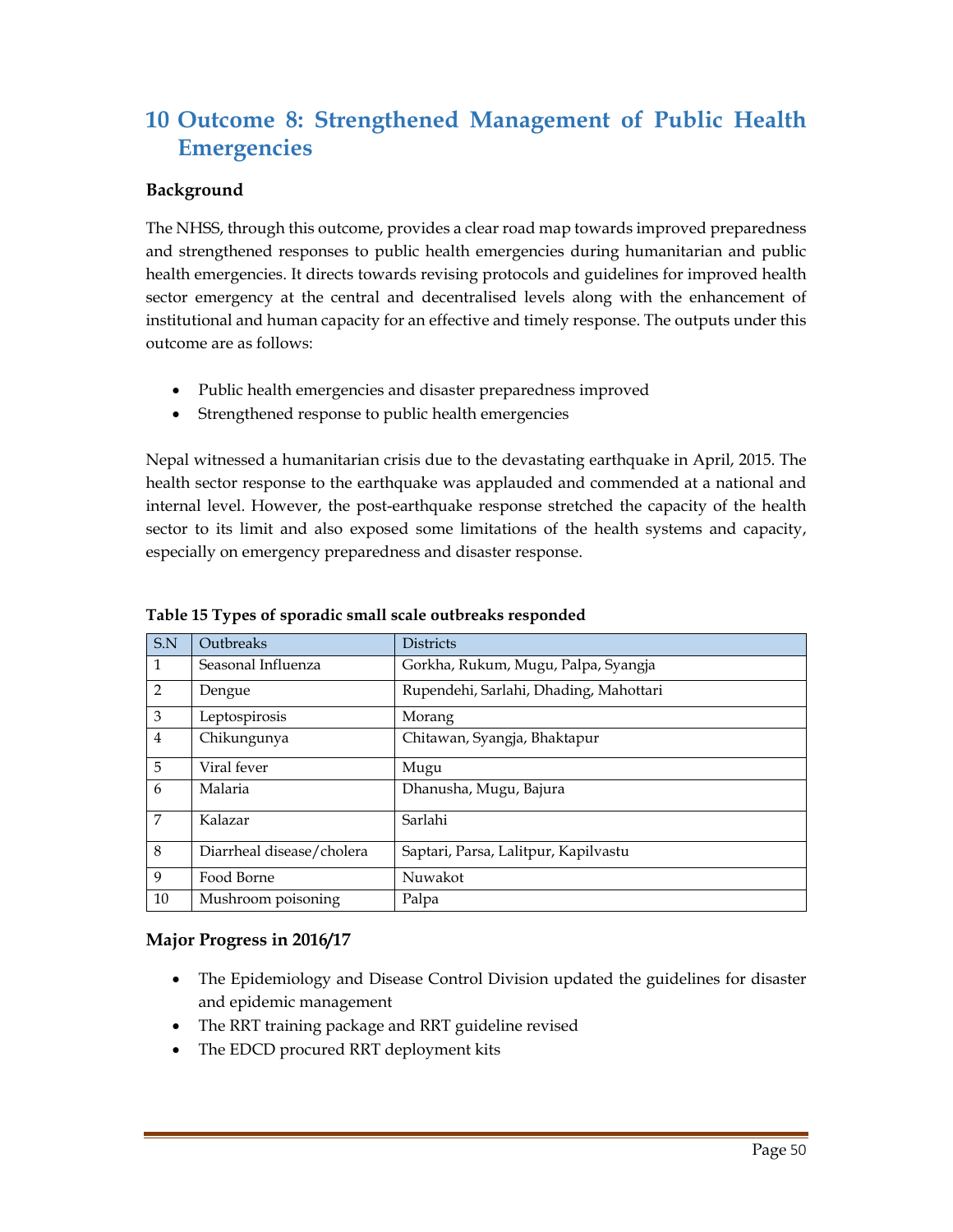The MoH endorsed Nepal's Post-earthquake communications plan- this plan aims to communicate health risks with communities directly affected by the earthquake in 14 priority districts

#### **Highlights of FY 2017/18**

- Highway RRT guideline is in the process of development
- The MoH activated the Central Health Emergency Operation Centre (HEOC) for effective health sector response to floods and landslides.
- A national conference for rapid response teams, the first of its kind, was held in Kathmandu from December 19 to 20, 2017 with a thematic slogan of "towards reliable and resourced teams for rapid response to Public Health Emergencies"

#### **Challenges**

- Limited budget to timely address the emergency situation
- Inadequate supply of essential medicines and prepositioning of supplies at strategic locations
- Delayed construction and restoration of damaged health facilities post-earthquake 2015
- Shortage of dignity kits and nutritious food to meet the caseload of affected pregnant and lactating women
- Gaps in coordination and communication with Public and Private Hospitals during emergencies

#### **Way Forward**

- Prepositioning, in a ready to use state, essential lifesaving drugs/medicines and supplies in strategic locations
- Enhance capacity of humanitarian aid workers including FCHVs on disaster preparedness, response, and drills through training/orientations
- Strengthening of effective information management through the Early Warning Reporting System and coordination support between relevant ministries
- Establish an emergency response fund at all levels and preposition of essential lifesaving drugs/medicines and supplies in strategic locations
- Support the hub hospitals for adequate preparedness during disasters and form a medical response deployment team (MRDT) at all hub hospitals
- Enhance the capacity and deployment procedures of RRTs for effective team mobilisation and initiation of the first response/recovery activities
- Establish an operational Incident Command System (ICS) at institutions for emergencies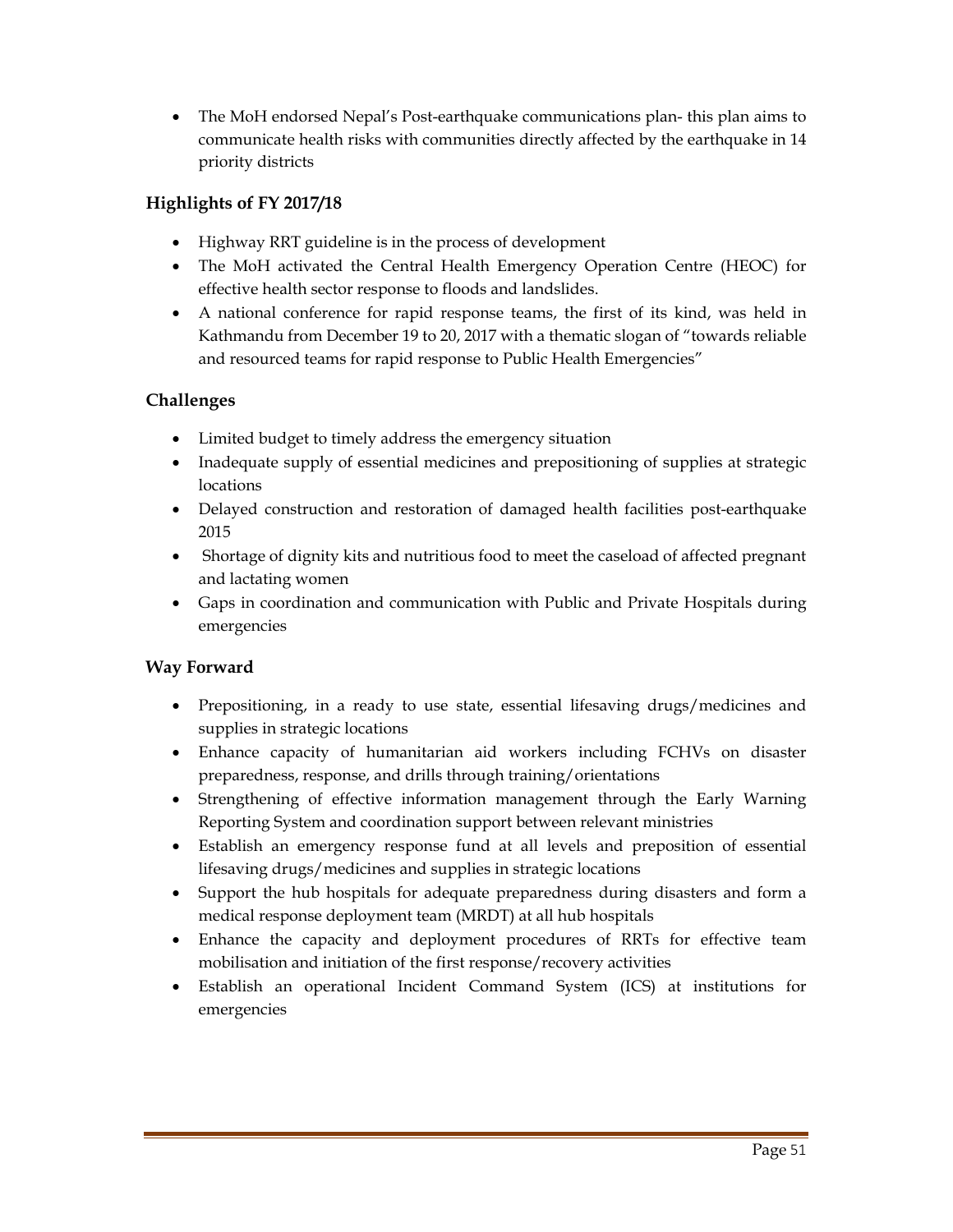#### **The Case of Flooding, August 2017**

The three- day heavy rainfall in the second week of August 2017 caused significant floods in the Terai region and several landslides in hill areas, impacting lives, livelihoods, and infrastructure in 35 of the 77 districts. The flood led to the inundation of about 80% of the land in the Terai region.

According to the Ministry of Home Affairs (MoHA), 161 people lost their lives, 46 were injured, and 29 people are missing. An Initial Rapid Assessment (IRA) conducted in 28 districts found almost 65,000 houses destroyed and 400,000 people displaced by flooding. The flood and inundation caused heavy loss of housing, health, education, agriculture, livestock, irrigation, transport, water and sanitation, and energy sectors, and the total cost for recovery is estimated to be US \$697 million according to the government's Post Flood Recovery Needs Assessment (PFRNA 2017).

The floods destroyed or damaged critical infrastructure including schools and health posts. It also destroyed 64,000 hectares of standing crops and food stocks in the ten worst affected districts and leading to compromises on the livelihoods and food security. Nearly 100 health facilities were damaged or partially damaged disrupting the already stressed health service delivery. Flood- and landslide- affected people were at a heightened risk of contracting leptospirosis, dengue, diarrhoea, acute respiratory infections, fungal infections, and hepatitis owing to disruptions in the health sector and the impacts on WASH networks and facilities.

A successful response to the 2017 flood was possible through the effective engagement of all health cluster partners and other clusters including academia, private hospitals, and professional bodies at different levels. Below are some key initiative:

- A Central Coordination Committee under the chairpersonship of the Secretary, MoH and an Operation Committee/Disaster Management Committee under the chairpersonship of the Deputy Director General (DDG), DoHS, was formed.
- The MoH formed five Central RRTs and deployed them in the affected 22 districts.
- The EDCD established a central information management unit and a hotline was established (Hotline: 01-4100187 and 01-4262268) to facilitate response activities. All 36 affected districts reported to the EDCD.
- A total of 2,940 health workers (1,932 government health workers, 857 private, and 151 agency health workers) were mobilised in flood and landslide affected districts.
- Supporting partners contributed significantly to crisis management by supplying logistics and kits.
- Newly elected representatives of the urban and rural municipality and their staff supported the flood response
- A detailed report of the event was prepared by the EDCD which will be a source of information for humanitarian assistance in future.

#### **Challenges**

- Supply of essential medicines at times of crisis
- Prepositioning of supplies at strategic locations
- There was a funding gap for immediate flood response
- Delayed progress on reconstruction and restoration of damaged health facilities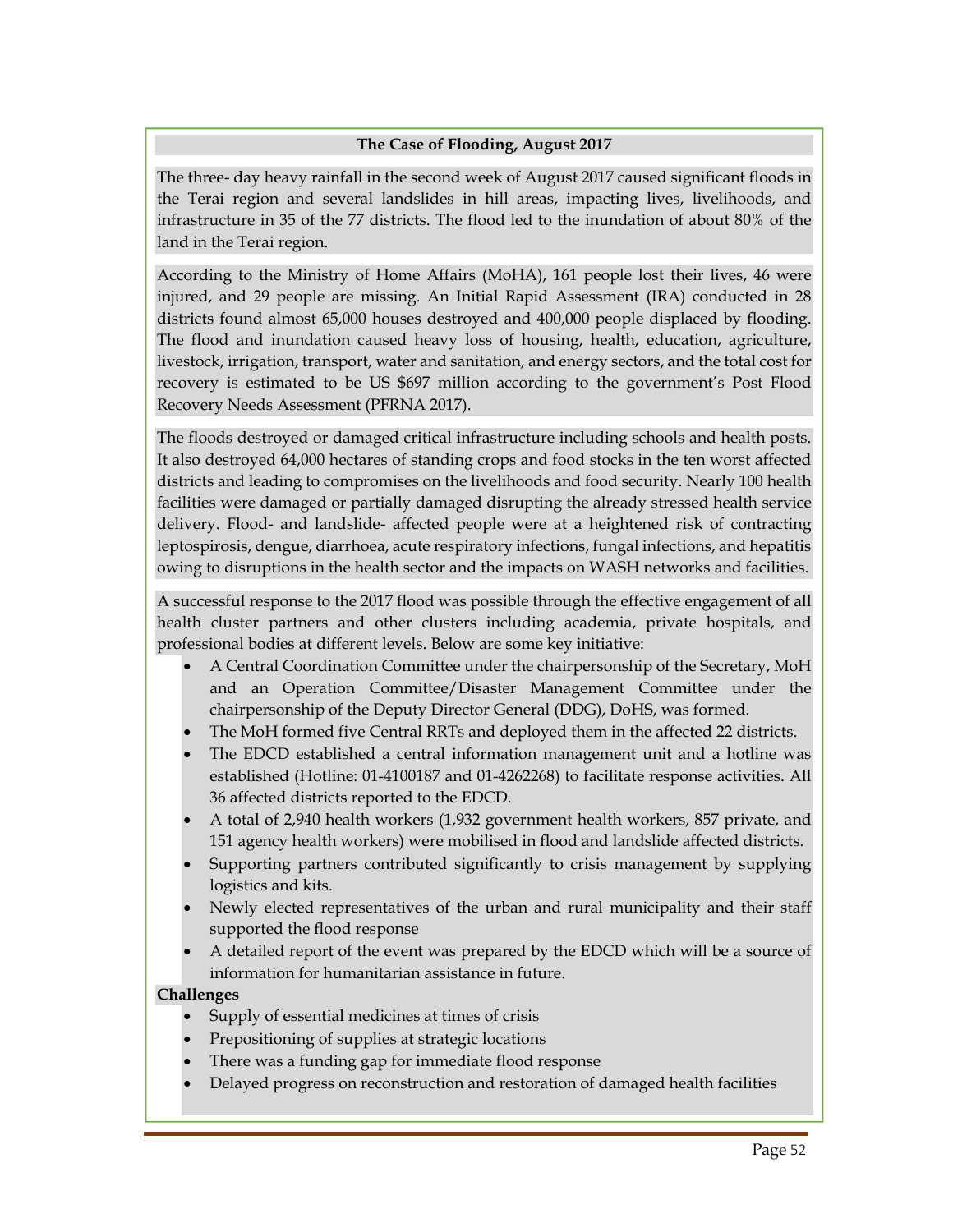#### **The Case of Dengue Outbreak in Dhading**

More than 75 reported fever cases of Dengue were reported in Dhading district over three months from Bhadra to Kartik 2074 (Mid- August to Mid November 2017). Laboratory diagnosis (RDT) confirmed the diagnosis at Dhading Hospital. The index case came from Hetauda, Makwanpur District. Other cases had a history of frequent travel to Dhading Besi (Nilkantha Municipality).

An urgent meeting was held between Mayor of Nilkantha municipality, CDO, Chief of Nepal Police and Armed Police, and the media. An orientation programme was held for health workers, uniformed personnel, and local community leaders who would be directly engaged in the search and destroy response. They were provided with needed logistics. Search and destroy interventions were carried out in 2,061 households of the most affected pockets of Nilkantha Municipality. A total of 778 households had larvae positive for the Aedis Aegypti mosquito. A three kilometers radius around Dhading Besi was part of the "search and destroy" mission. The Dengue outbreak came under control with a timely and effective outbreak response.

This outbreak taught the following lessons:

- Year round RDT for Dengue diagnosis must be available at hospitals. This will also reduce chances of over treatment.
- Community and other key stakeholder engagement is a must.
- Establish emergency/outbreak response funds for immediate mobilisation of RRTs.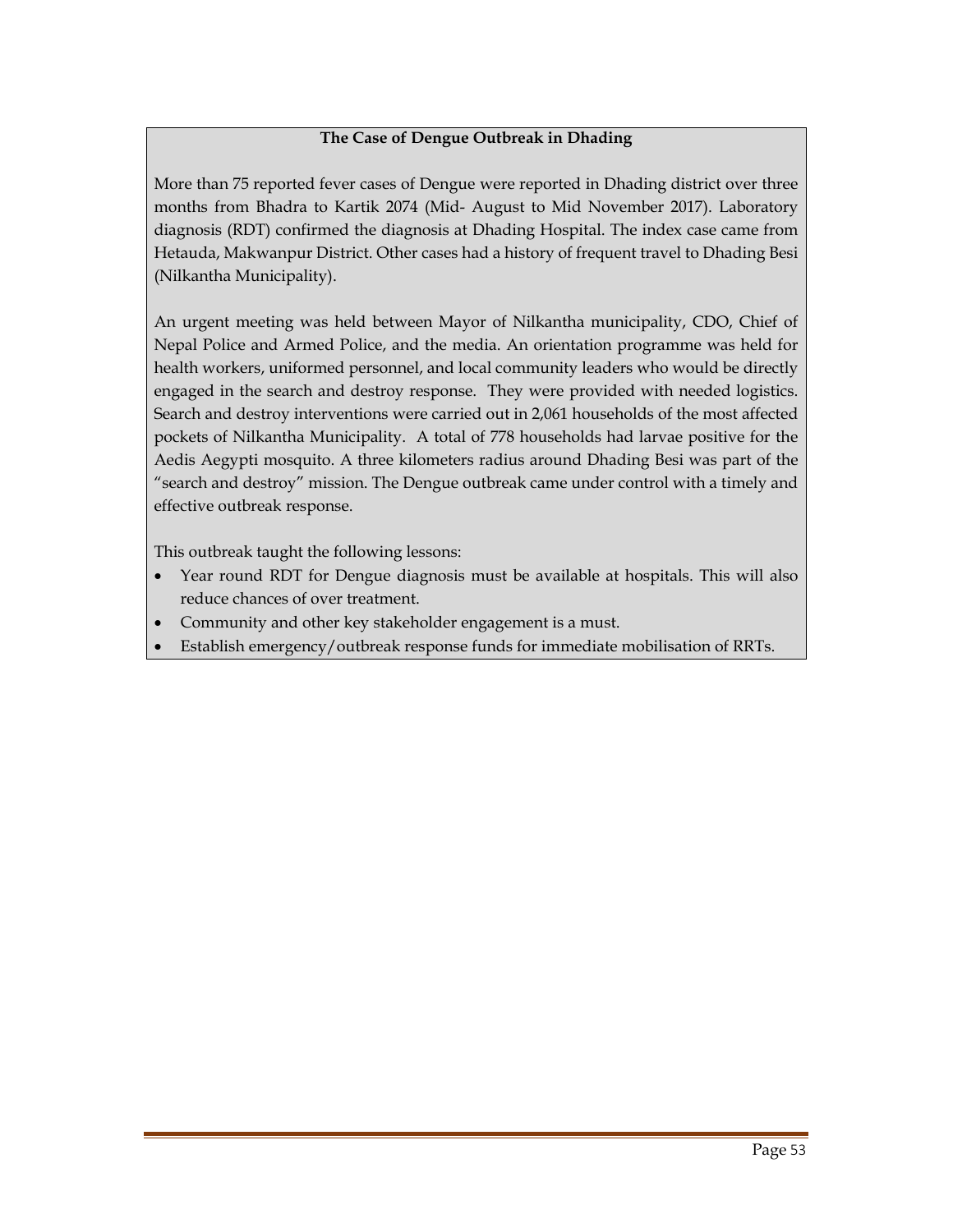# **11 Outcome 9: Improved Availability and Use of Evidence in Decision Making Processes at All Levels**

#### **Background**

The NHSS foresees increased access to and use of information through the use of ICT. It emphasises improved and interoperable routine information systems and prioritises surveys and research. Similarly, it strives for improved and integrated health sector reviews at various levels that feed into the planning process. Towards achieving universal health coverage and leaving no one behind, the NHSS and the SDGs emphasise monitoring and reducing the equity gap in the health outcomes of different population sub-groups. The outputs for achieving this outcome are:

- Integrated information management approach practiced,
- Survey, research and studies conducted in priority areas
- Improved health sector reviews with functional linkage to planning process

#### **Major Progress**

#### **Integrated information management**

- The MoH developed and endorsed the National e-Health Strategy in 2017. The strategy strives for cost-effectiveness and secure use of information and communications technologies for population, health clients, health workers, and public health managers and policy makers. The MoH is in the process of finalising the eHealth roadmap drafted in July 2017.
- Similarly, the MoH has initiated the process of developing a unified coding system of health facilities. Each health facility gets a unique code which identifies each individual facility irrespective of its ownership, type, and location. The unified coding system will be a milestone to move towards data exchange across various information systems and making them interoperable.
- The MoH has also initiated the process of developing a web-based health facility registry which will include a master inventory list of all health facilities in Nepal with unique identification code, location, type, level, and service information that can be used by the GoN and the public. Gradually, this system will be upgraded to include the e-registration and licensing of health facilities.
- The MoH has also initiated a number of e-health initiatives such as the standardisation of the e-attendance system and the development of a web-based grievance management system.
- The development of the health sector M&E plan is currently underway. The plan will: (a) define the M&E functions of the local, provincial, and federal government based on the functional analysis endorsed by the Cabinet in 2017; (b) map out the health sector data needs to monitor the NHSS RF and health related SDG indicators and ensure timely availability of the data either through routine systems or surveys or other means as appropriate; and (c) develop a survey plan with reference to the NHSS RF and the SDGs.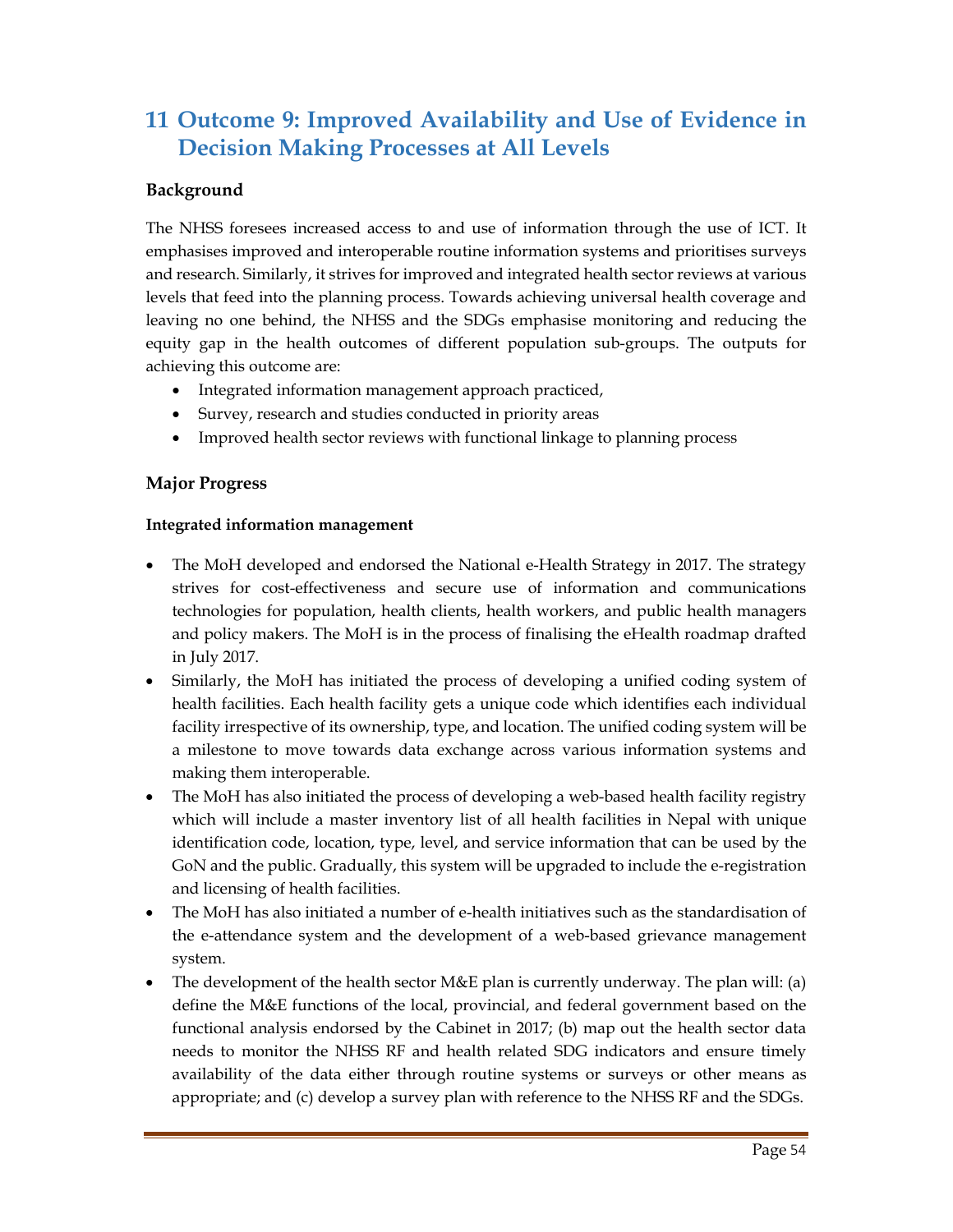- Progress on the NHSS RF indicators, key results from the national level surveys (NDHS and NHFS), and HMIS are shared through dashboards hosted at interactive web-portal on the MoH's website (www.moh.gov.np). The MoH has a plan to share the progress on SDGs and Disbursement Linked Indicators (DLIs) in the same portal.
- The MoH, in close collaboration with the National Planning Commission, developed the national health sector SDGs indicators, milestones, and targets in line with the global framework.
- The HMIS in DHIS2 platform has been updated to incorporate the latest federal structure.
- Electronic reporting of service statistics from health facilities has expanded to more than 600 facilities across the country.
- During the flood in 2017, the DoHS /MoH effectively managed information from the flood affected 36 districts in real time. This helped in assessment of the situation and identification of needs to deliver an effective and efficient health sector response. The daily situation update reports including final comprehensive report are available at www.edcd.gov.np.

#### **Survey, research and studies**

- The Nepal Demographic and Health Survey (NDHS) 2016 was completed and the findings disseminated.
- Further analysis of 2015 Nepal Health Facility Survey (NHFS) is being carried out on the following topics:
	- o Integrated Management of Neonatal and Childhood Illnesses (IMNCI)
	- o Maternal health
	- o Family planning
	- o Quality of care
	- o Status of service readiness and availability by province
- The MoH produced a report of national health accounts covering three year period from 2009 -2012 in 2017. It provides detailed and updated information regarding the health expenditure by source, financing agents, types of service providers, functions, and status of out-of-pocket expenditure in the country.
- The Nepal Health Research Council (NHRC) carried out a number of researches in  $2016/17$ . The reports of the researches are available at  $\langle$ http://nhrc.gov.np/publicationcategory/reports/>

#### **Health sector reviews with functional linkage to planning process**

- The national annual review of 2016/17 was aligned with the federal structures in line with the changed context of transition to federalism. Service statistics and other issues were analysed and presented by province.
- The annual report of the Department of Health Services for the year 2016/17 will reflect the provincial status.

#### **Challenges**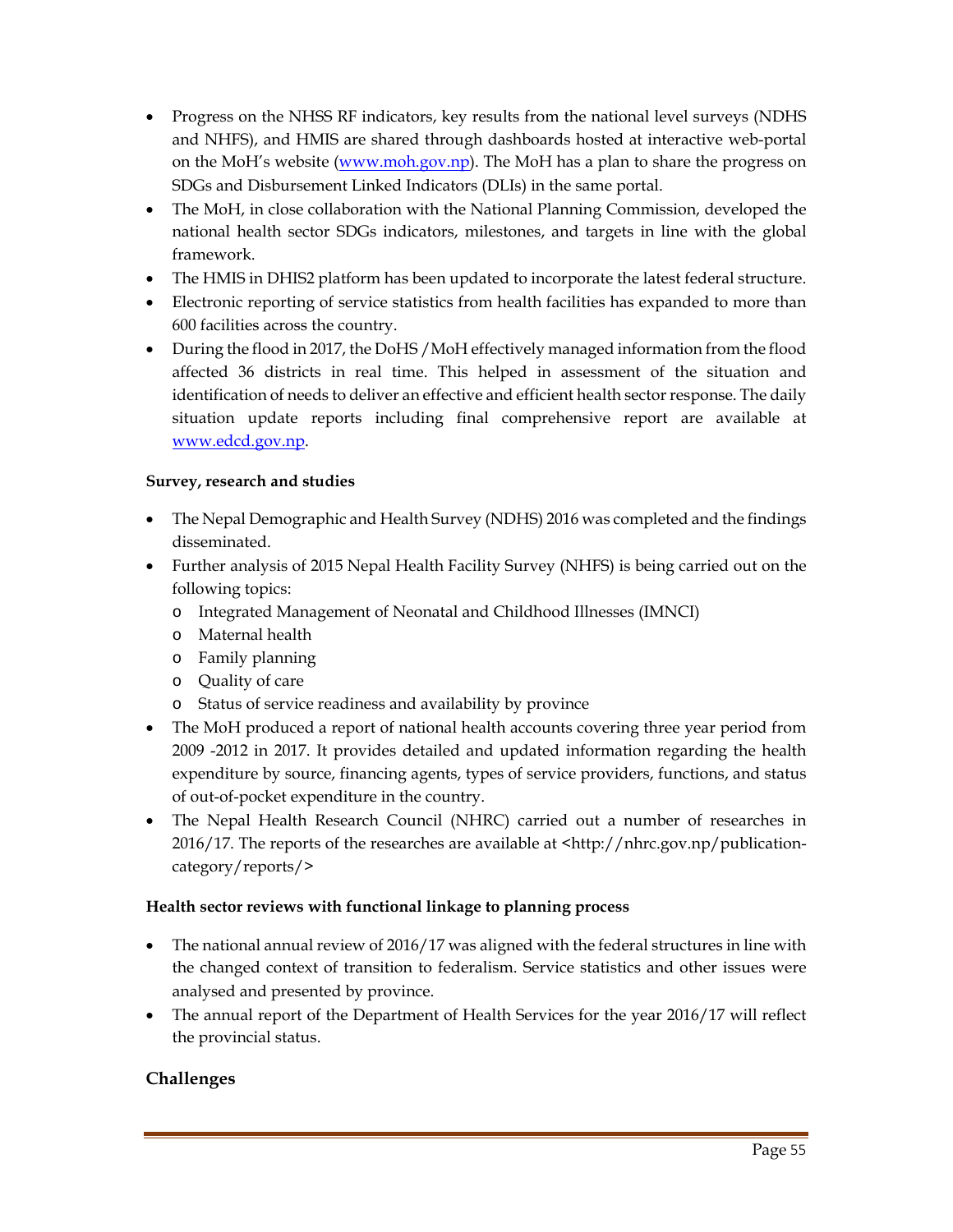- Limited availability of quality data to meet the health sector data needs at local, province, and federal level
- Poor use of evidence based decision making at all levels
- Limited use of integrated information management leveraging the ICT at all levels to sustain the good practices and achievements of the health sector
- Slow progress in the institutionalisation and regularisation of national health accounting

#### **Way Forward**

- Develop strategies, standard protocols, and guidelines for improved information management leveraging ICT
- Develop health sector M&E and survey plan in the federal context
- Develop and operationalise the central standard data repository
- Standardise, develop, strengthen, and institutionalise e-health initiatives at all levels
- Institutionalisation and regularisation of producing national health accounts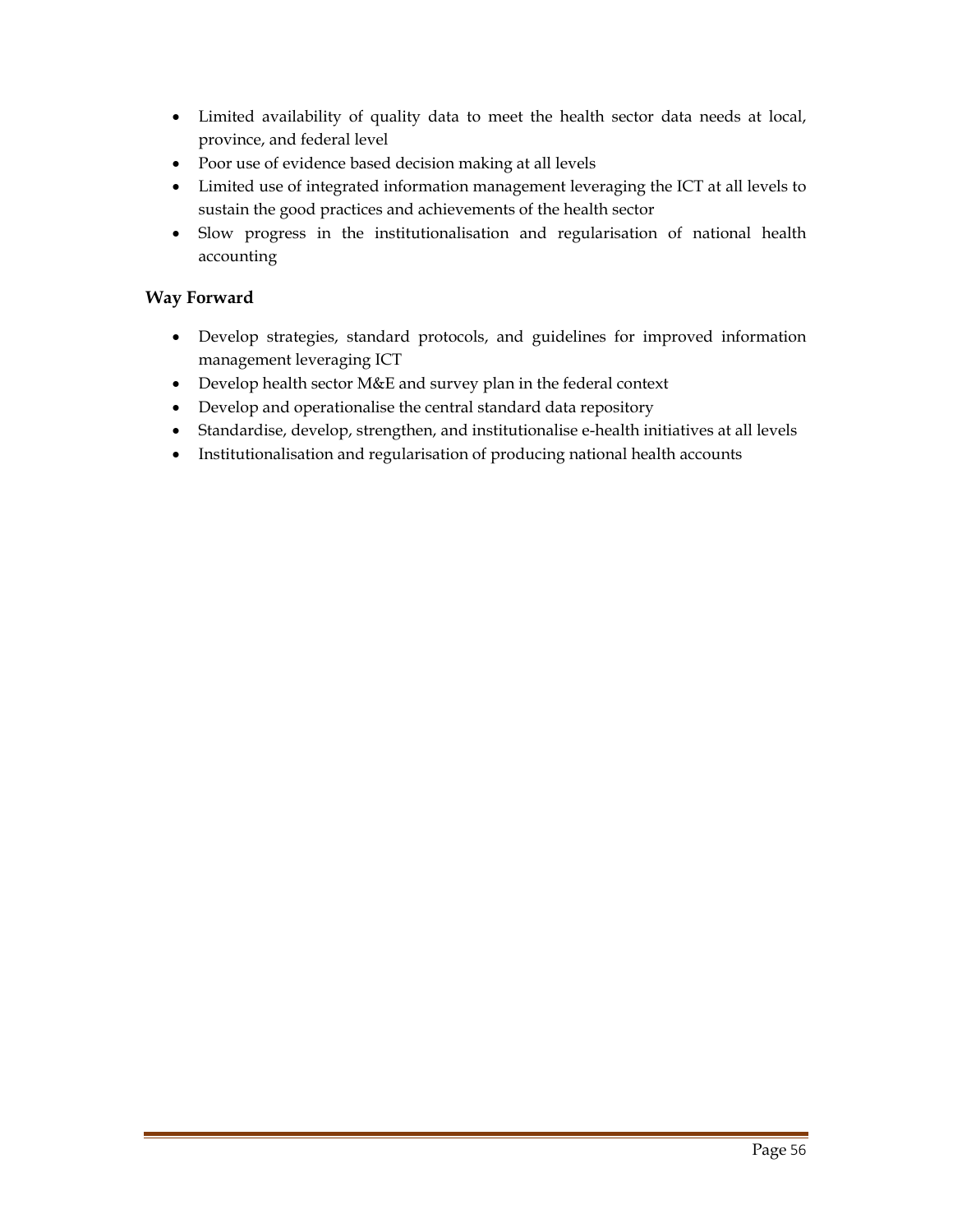## **References**

- Campbell O and Graham WJ (2006). Strategies for reducing maternal mortality: getting on with what works. The Lancet 2006; 368: 1284-99.
- EDCD (2017) EWARS Weekly Bulletin 2017 week 32, 2017, EDCD, DoHS, MoH
- EDCD (2017). Comprehensive Health Sector Report, EDCD, DoHS, MoH.
- EDCD (2017). Summary Reports of flood in Bardiya District, EDCD, DoHS, MoH.
- GoN (2017). Nepal GESI Guideline for Identifying and prioritising vulnerable and marginalised populations for humanitarian response, recovery, preparedness and disaster risk reduction, August 2017.
- GoN, DFID, WFP (2017). Nepal food security monitoring system. A report on food security impact of 2017 flood in Terai, 2017.
- Holmes W and Kennedy E (2010). Reaching Emergency Obstetric Care: Overcoming the 'Second Delay'. Compass Briefing Paper. Melbourne: Burnet Institute.
- Kane, J. C., Luitel, N. P., Jordans, M. J., Kohrt, B. A., Weissbecker, I., & Tol, W. A. (2017). Mental health and psychosocial problems in the aftermath of the Nepal earthquakes: findings from a representative cluster sample survey. Epidemiology and Psychiatric Sciences, 1- 10. doi:10.1017/s2045796016001104.
- Luitel, N. P., Jordans, M. J., Sapkota, R. P., Tol, W. A., Kohrt, B. A., Thapa, S. B., Sharma, B. (2013). Conflict and mental health: a cross-sectional epidemiological study in Nepal. Society of Psychiatry and Epidemiology, 48(2), 183-193. doi:10.1007/s00127-012-0539-0
- Luitel, N. P., Subba, P., & Jordans, M. (2017). Development, evaluation and scale up of a mental health care plan (MHCP) in Nepal. Paper presented at the Third National Summit of Health and Population Scientists in Nepal, Kathmandu.
- MoF (2016). Estimates of budget and expenditure, various years, MoF
- MoH (2010). Health Sector Gender Equality and Social Inclusion (GESI) Strategy, 2010. Kathmandu: Ministry of Health and Population.
- MoH (2011). Gender Equality and Social Inclusion Institutional Structure Guidelines for Mainstreaming across the Ministry of Health and Population 2011. Kathmandu: Ministry of Health and Population.
- MoH (2013). Operational Guidelines for Gender Equality and Social Inclusion Mainstreaming in the Health Sector. Kathmandu: Ministry of Health and Population.
- MoH (2015). Nepal Health Sector Strategy (2015-2020). Kathmandu: Ministry of Health and Population.
- MoH (2015). Social Service Unit Implementation Guidelines (revised) 2015. Kathmandu: Ministry of Health and Population.
- MoH (2016). Hospital Based One-stop Crisis Management Centre (OCMC) Operational Manual (revised) 2016. Kathmandu: Ministry of Health and Population.
- MoH (2016). National HIV Strategic Plan 2016-21, MoH
- MoH (2017). Annual Progress Review and Future Direction of One-stop Crisis Management Centres, Social Service Units and geriatric services. June 2017.
- MoH (2017). Annual work plan and budget for 2017/18. MoF
- MoH (2017). Case Study, Performance of Hospital-Based One Stop Crisis Management Centres (OCMC). Kathmandu: MoH.